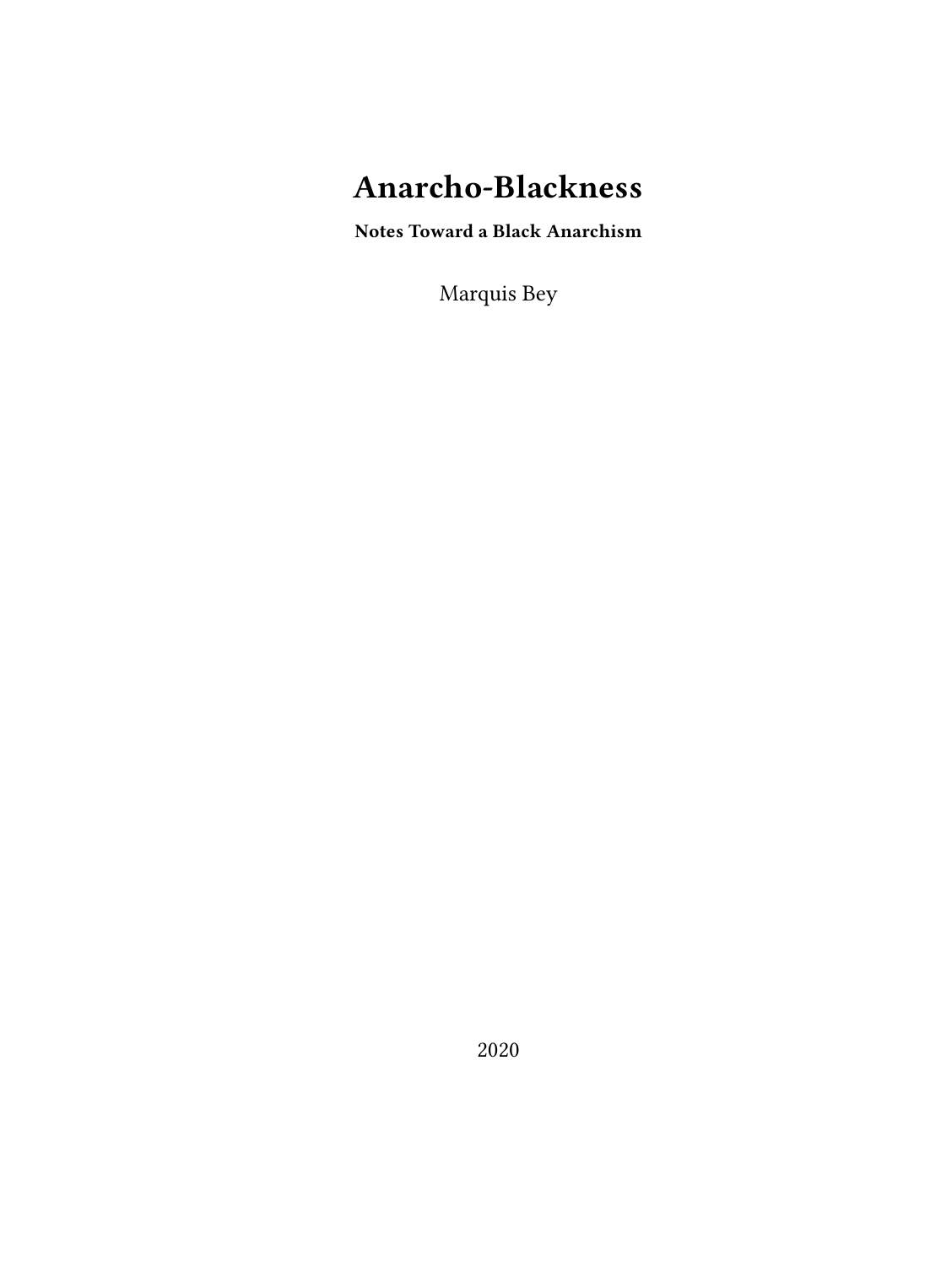## **Contents**

| <b>Introduction: Black Anarchic Notes</b> | 3  |
|-------------------------------------------|----|
| <b>Unblack</b>                            | 8  |
| Ungovernable                              | 14 |
| Unpropertied                              | 21 |
| Uncouth                                   | 27 |
| Unhinged                                  | 38 |
| Uncontrolled                              | 47 |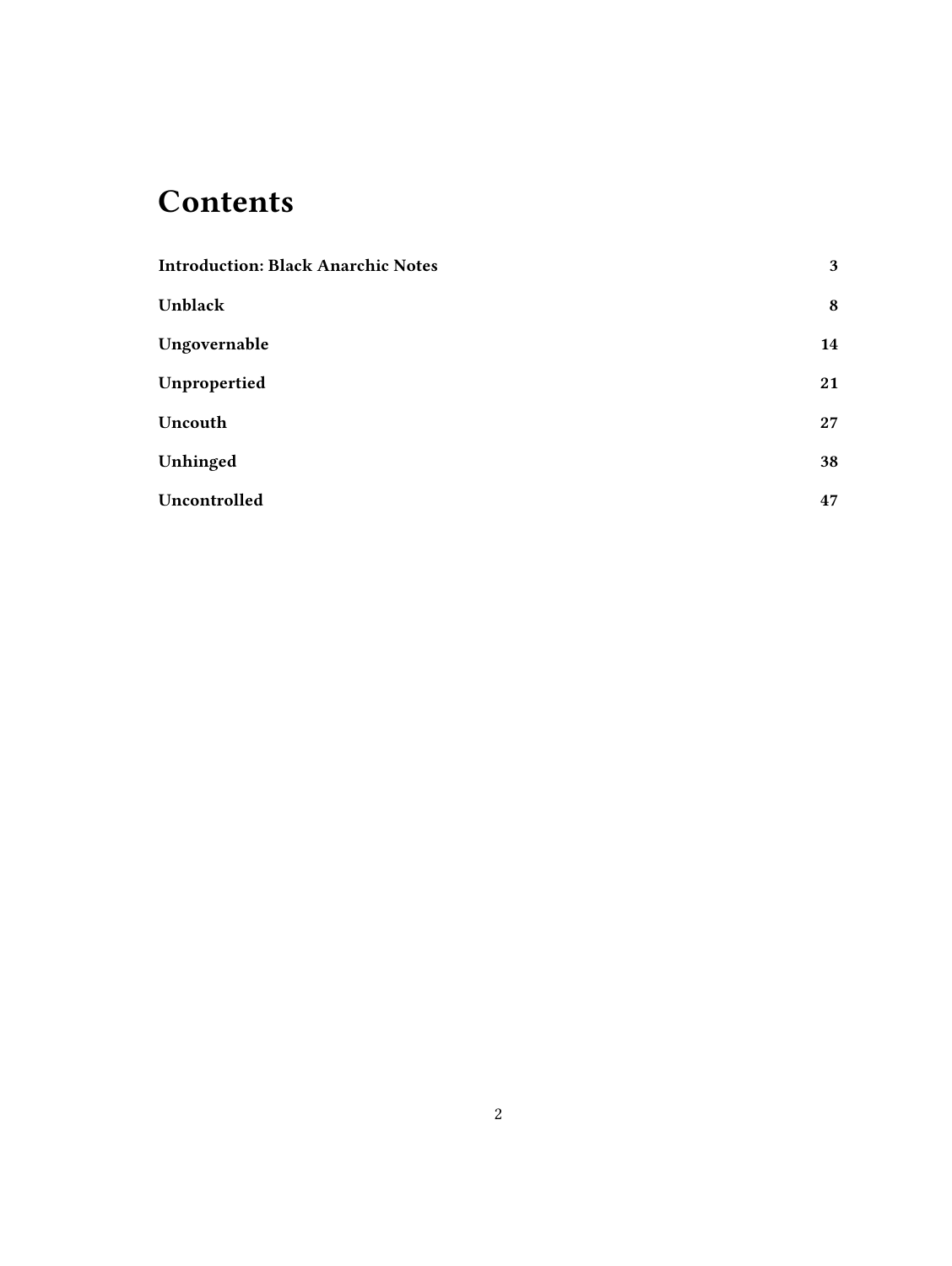#### <span id="page-2-0"></span>**Introduction: Black Anarchic Notes**

I myself am an anarchist, but of another type.

—Mahatma Gandhi, Benares University Speech, February 4, 1916

This endeavor into what might be understood as Black anarchism, a Black anarchism that is indebted to and circulates endemically within Black queer and trans feminisms, is a brief attempt to crystallize but also depart from tenets found in established Black anarchism, anarchafeminism, and "classical anarchism"—the likes of Pyotr Kropotkin, Pierre-Joseph Proudhon, Mikhail Bakunin, and the like. While my aim will be to articulate a theoretical praxis for Black anarchism through what I will deem an *anarcho-Blackness* springing from but also supplementing (and even disagreeing with) self-described Black anarchists, in this meditation—a pamphlet, of sorts—I do not take as my sole purpose to demonstrate a fidelity to Black people who are anarchists. Nor, I must state, is my goal to recover Black people who demonstrated anarchic tendencies and induct them into the fold of anarchism. I want to in fact resist the penchant to absorb various thinkers into the fold of anarchism; I do not want to "claim" them necessarily as anarchists when they do not avow themselves anarchists. Rather, my intent is a reconfigurative project, to express what anarchism might be, what it might look like, when encountering a sustained engagement with Blackness in general, and Black queer and trans feminisms more specifically.

In this sense, I take as a propelling force that, "Anarchism, like anything else," as Hannibal Abdul Shakur notes, "finds a radical new meaning when it meets blackness."<sup>1</sup> The anarchism of, say, Bakunin is no longer anarchism proper when it meets Blackness. To clarify, there are certainly threads that connect different iterations of anarchism, making them all, in some sense, "anarchist" (e.g., emphasis on mutual aid, direct participation, anti-authoritarianism, etc.). But to meet with Blackness entails that anarchism undergoes a shift in focus and tenor. Classical anarchism, for example, rested on an axiomatic commitment to the dismantling of the State and capitalism as a defining factor for anarchist sentiments, but this foundation often does not consider the racialization and gendering of either of them, nor how hierarchization bears a racialized and gendered texture. To be sure, this project will advance beyond mere finger-pointing of the racist and sexist habits of anarchists past—an argument that many Black anarchists and anarcha-feminists have made to a valid but, to be frank, boring and expected effect. As I will discuss momentarily, the dramatic shift entailed in this iteration of Black anarchism is, perhaps more accurately, an anarcho-Blackness in that it is not Black people practicing an anarchism that goes unchanged; it is anarchism as expressed through and necessarily corrupted by the radicality, the lawlessness, the mutinous primordiality of Blackness.

If indeed, as remarked upon by Dana M. Williams, "The term *Black anarchism* implies an interaction between 'Black' and 'anarchism,'" *Anarcho-Blackness: Notes Toward a Black Anarchism*

<sup>1</sup> Black Rose Anarchist Federation, "Introduction," in *Black Anarchism: A Reader*, 2016, 2, [www.blackrosefed.org](https://www.blackrosefed.org/wp-content/uploads/2016/02/Black-Anarchism-A-Reader-4.pdf).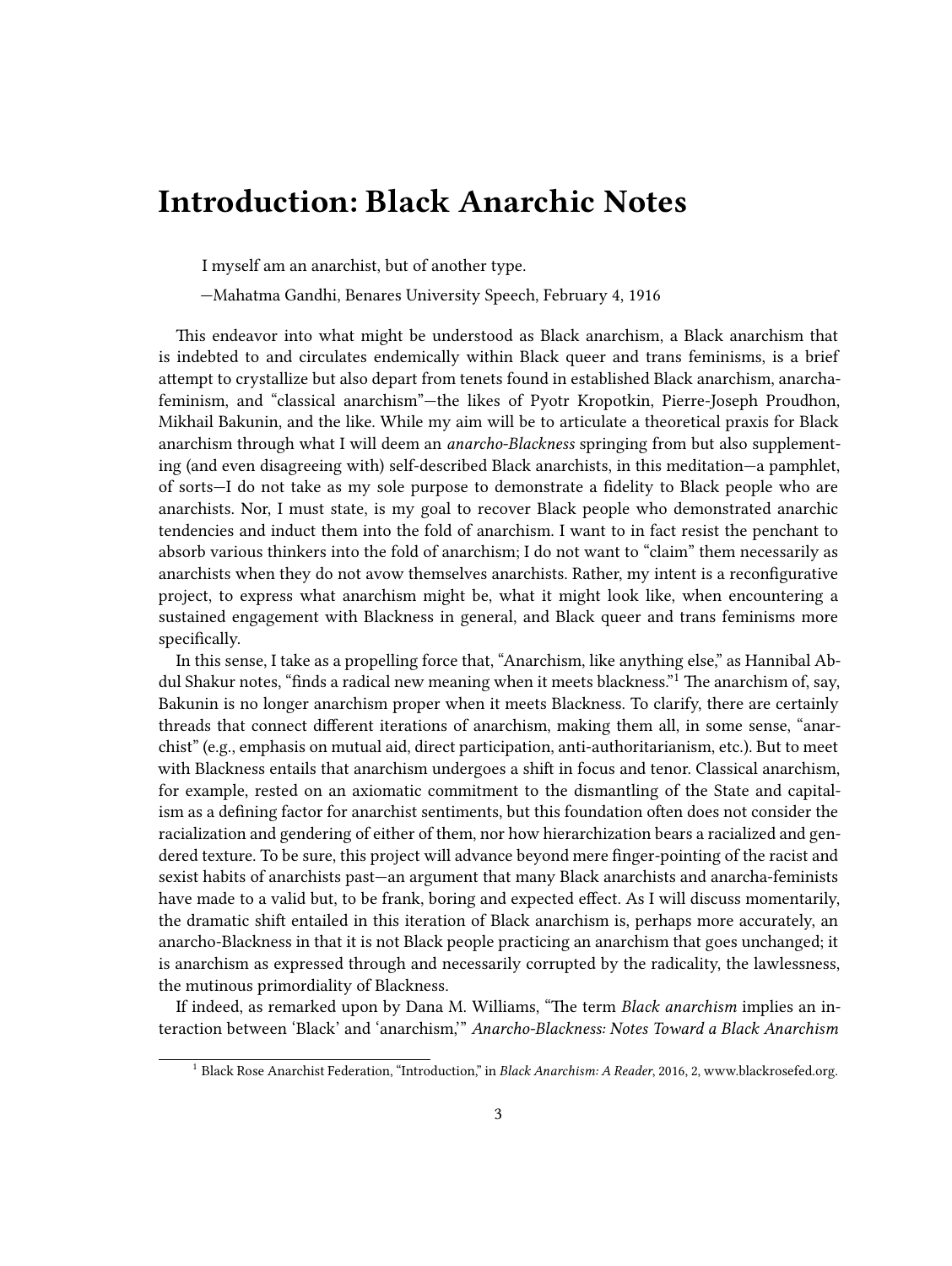dwells in the texture of that interaction.<sup>2</sup> This text is an effort to mine what that interaction entails: What happens to Blackness when circulating with and through anarchism? What happens to anarchism when being acted on by and in Blackness? What is yielded in this interaction—an additive sum, a multiplicative product, an exponential result? Neither anarchism nor Blackness can be what it once was (which is itself an unsettled open question) after colliding in a critical, generative intimacy with one another, so I attempt here in this text to illustrate a facet of that intimacy. That intimacy is anarcho-Blackness; it is a Black queer feminist anarchism that disorders the various mechanisms that hierarchize, circumscribe, and do violence to the moments that do life on the outskirts of order (those moments of, as it were, unfettered and ungoverned sociality), an anticolonial sensibility. Anarcho-Blackness, and Black anarchism more broadly, is an anarchism of another type, to purloin Gandhi. It is another type that recognizes its intimacy with anarchism as conventionally understood, but it revises anarchism, anarchizes anarchism, remixes and samples anarchism to produce something distinct but very much indebted.

Anarchism is to be rightly understood as a more radical theoretical praxis than Maoism, socialism, or nationalist revolution because, from the Black radical perspective of Kuwasi Balagoon, "the goals of anarchy don't include replacing one ruling class with another, neither in the guise of a fairer boss or as a party." Indeed, it is the name for the radical world-making project that, unlike the aforementioned political ideologies, refuses the "socialization process that makes exploitation and oppression possible and prevalent in the first place," Balagoon continues. *Black* anarchic notes, as the chapters herein, deemphasize representational politics, as if having Black people as one's oppressors makes oppression more bearable—we know that "oppressors never have a problem finding Black leaders to condemn their blatant disregard for life."<sup>3</sup>

When researching anarchism and Black people's relationship to it for this book, there was a notable dearth of self-described Black anarchists. Perhaps the reason for this, I pondered, even though the history of Black radicality is a history of anarchic thought, is because Blackness necessarily alters anarchism's capacity. Perhaps what I am designating as anarcho-Blackness, as the operative modality for Black anarchism, is no mere incorporation of Black people into the folds of anarchism—i.e. add and stir. I am thus designating Black anarchism's anarcho-Blackness as a Black feminist critique and taking up of anarchism, asserting that 1) the "Black" in front of anarchism is to be understood not as a "mere" marker of identity but as a political and capaciously politicized affixation. It designates more of a mode and posture of reading, engaging, and undermining the tenets upon which hegemonic sociality rest. 2) Inherent to (Black) feminist mobilizations is ground-disturbing, and thus to disturb grounds—even its own grounds—is a necessary component of the project at hand. Anarcho-Blackness thus designates the disturbing of anarchism's ground, which capacitates what anarchism can be and who it can liberate. And 3) processes of racialization and gendering must be at the forefront of any and all radical politics. More specifically, the radical work that queerness and gender nonnormativity do, as expressed in Black queer and trans feminisms, is anarchic par excellence in that the dismantling of racial and gender hierarchies too often overlooked or merely glossed in classical anarchism is a fundamental rebuking of authoritarian rule, hierarchies, determination from without, and injustice.

<sup>2</sup> Dana M. Williams, "Black Panther Radical Factionalization and the Development of Black Anarchism," *Journal of Black Studies* 46, no. 7 (October 2015): 694, [doi.org.](https://doi.org/10.1177/0021934715593053) Emphasis in original.

<sup>&</sup>lt;sup>3</sup> Kuwasi Balagoon, *A Soldier's Story: Revolutionary Writings by a New Afrikan Anarchist*, ed. Karl Kersplebedeb and Matt Meyer (Oakland: PM Press, 2019), 158.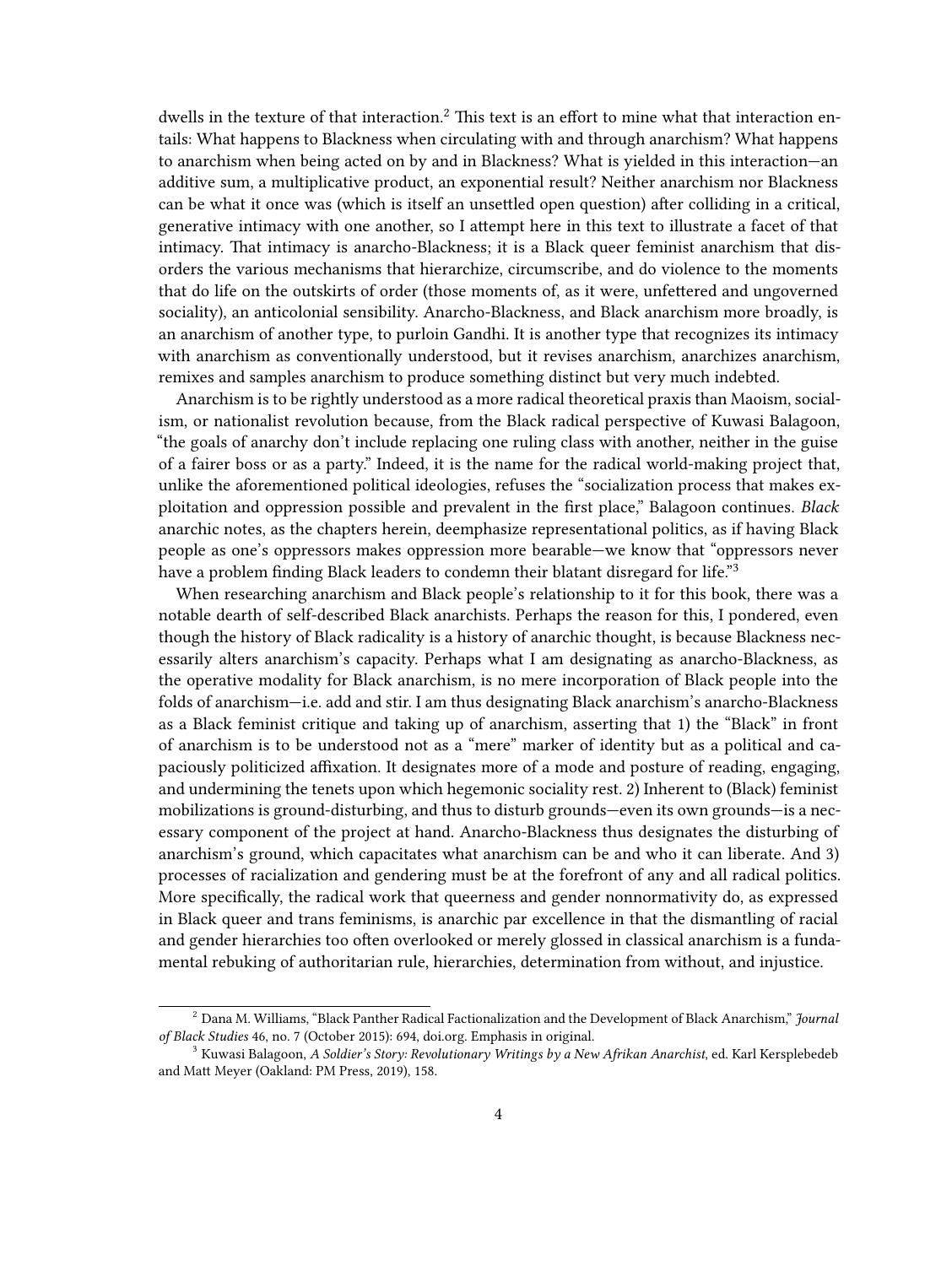The titular anarcho-Blackness of this volume moves toward an anarchic social life in that it is delinked from oppressive forms of governance and rule. This is why each of the chapters in this book are prefixed "un"—this volume's commitment to anarchism stretches to subjective, intersubjective, discursive, systemic, and historical realms via a fundamental commitment to being and becoming unraced, ungendered, unclassed, unruled, and unbound. These notes toward a Black anarchism argue that, oddly enough, it is not necessary to find all the Black people who are anarchists and the anarchists who are Black people and roll out their writings and thoughts as the definitive statement on what constitutes Black Anarchism proper. Rather, the reason why this volume is titled "Anarcho-Blackness" and not simply "Black Anarchism" (aside from the fact that the Black Rose Federation's reader, *Black Anarchism*, already exists) is because affixation of Blackness is itself an anarchic extension and disruption of political ideologies like anarchism and Marxism and socialism. We may not "need" a clearly defined Black Anarchism because to anarchically push anarchism, as it were, is to introduce to it a Blackness—or more specifically, an anarcho-Blackness—that radicalizes any and every political ideology that moves toward liberation and freedom. Whereas historians like Carl Levy have focused on the -*ism* of anarchism, anarchism as a defined social movement that arose in the late-nineteenth century with clear originators, I focus instead on the *anarcho-*, the prefixal thrust and spirit, as it were, of anarchic tendencies and modalities.<sup>4</sup> Focus on the anarcho- is to focus on a world-making sensibility that I am interested in, not a particular political cadre of writing and movements. *Anarcho-*Blackness in apposition to (not "rather than") Black anarchism does not dwell in delineating criteria for a discernible Black anarchism as a movement but concerns the variegated modalities, methodologies, habits, trends, thoughts, and imaginaries that might be given to anarchic—which is to say unruled, non-coercive, coalitional—affinities and textures for being with others.

Anarcho-Blackness expresses what *might be* understood as a Black anarchism insofar as it designates a gratuitous disorder that engenders the possibility of living unbounded by law, which is to say unbounded by violence and circumscription. Black anarchist histories attest to how, in imagining what comes after the collapse of the State, one should not "design" this future beforehand as if we know what we will need. Black anarchism is critical in the destructive sense that it unclothes fallacies and injustices; too, though, it is aspirational, searching and hoping for other modes of life and living that depart from "this." Contrary to the Marxian castigation of anarchists as vitiating the world only to imagine one that cannot exist, anarchists writ large, but more importantly *Anarcho-Blackness*'s conceptualization of Black anarchism specifically, demands the impossible (á la Peter Marshall's encyclopedic history of anarchism). The impossible is the name for the world outside of, or after, or differently within, an anarchic destruction of the racial and sexual capitalist State. This world-outside is Black, or lawless; this world-outside is anarchic, or stateless, radically liberated.

I take my cue in this from an etymological source. One of the first recorded uses of "anarchy" comes in 1539 from Richard Taverner, who writes, "This unleful lyberty or lycence of the multytude is called an Anarchie." Anarchy becomes more than what classical anarchists note: the negation of a head or chief; without a ruler or leader; stateless. Though Taverner surely connoted his usage of anarchy negatively, one can read this iteration in a way that precisely captures how the anarchism of Black anarchism seeks to operate. That is, an "unleful lyberty" is a freedom or liberation that arises not as a product of a bestowal by the State. Unlawful liberty is an *illegal*

<sup>4</sup> See Carl Levy, "Social Histories of Anarchism," *Journal for the Study of Radicalism* 4, no. 2 (2010): 1–44, [doi.org](https://doi.org/10.1353/jsr.2010.0003).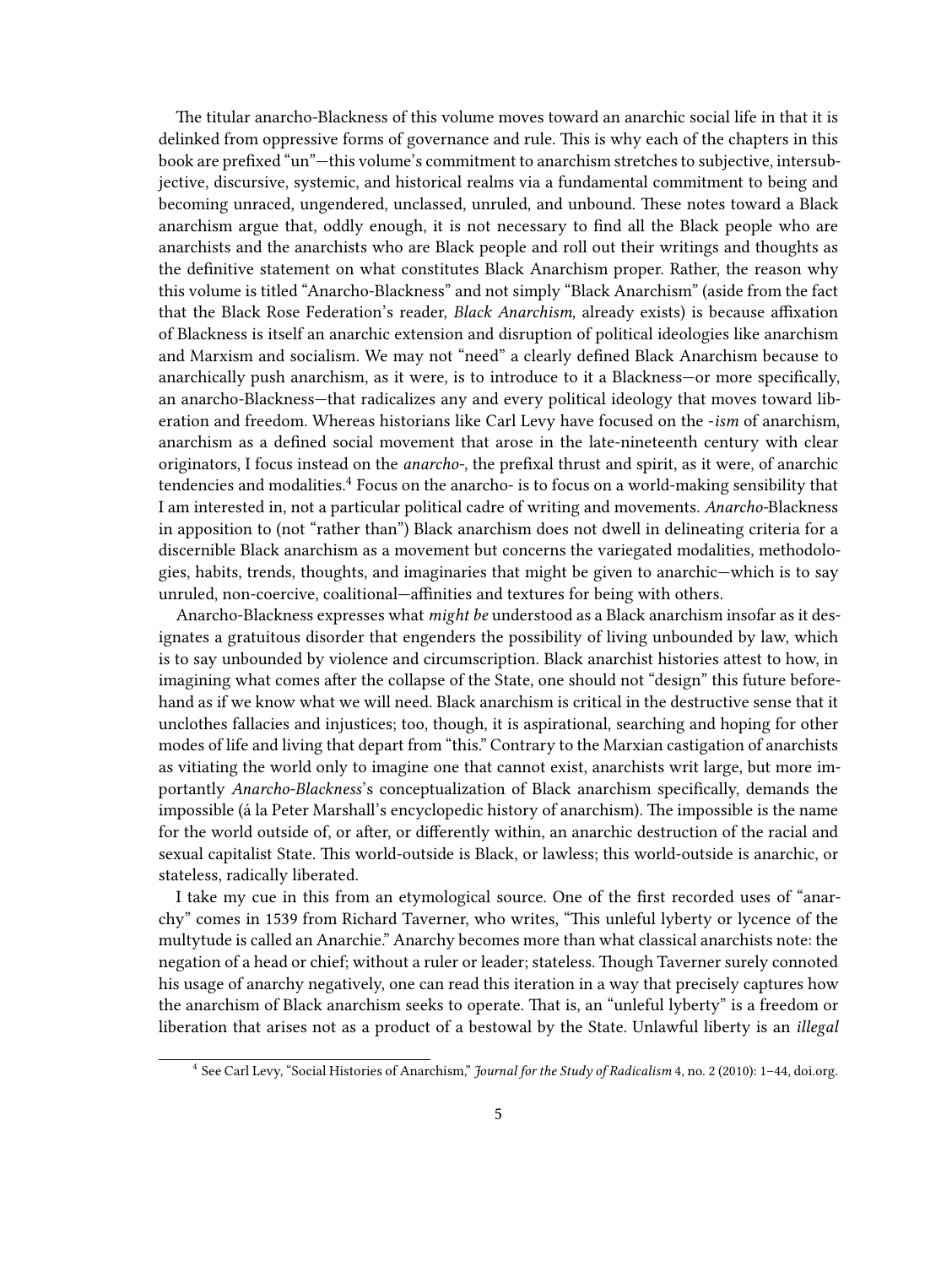liberty, a liberation achieved by other means not beholden to the juridical sphere or a general lawfulness. Perhaps this is liberty as such, liberty that is taken without making recourse or appeal to governmental agencies. We grant our own "lycence" to be free, and it is multitudinous, a mass, a heady swarm, that takes this liberty and license. A promotion of disorder inasmuch as it is an anarchy that refuses to cater to order as instantiated by regimes of governance.<sup>5</sup> The prefix *anarcho-*, an index of all of this, embraces a political disorder *begotten by* an encounter with Blackness's troubling ethos, its radicalization of radicality. The history of Blackness, in short, is a history of disruption toward freedom. How anarchic.

… The idea to write about Black anarchism came from a question I received during a Q&A session following a reading of my first book, *Them Goon Rules: Fugitive Essays on Radical Black Feminism*. The student, a white woman who studies anarchism, asked about the dearth of self-identified Black anarchists even though so much of what she's read about the Black Radical Tradition and Black feminism expresses anarchic sentiments. I received her question genuinely; she was curious, yearning for a way to bring strands of Leftist thought and politics together in a way she had not yet encountered. I could not provide her with a substantive answer. What I mustered was, in short, an elaborated and extended "I don't know." Subsequent to the reading, a colleague of mine—a Black man, scholar of twentieth-century African American literature—apprised me of some of the work being done by the admittedly few Black anarchists out there. He named the Black Rose Federation and Zoé Samudzi, the latter being quite foundational for my meditation in this text. We came, ultimately, to the question: Does there *need* to be a "Black anarchism"? That is, if Black radicals are doing work that is anarchic without calling themselves anarchists, does there need to be a proliferation of a discernible Black anarchism? It is a valid position that one must not be overly concerned with whether someone calls themselves an anarchist or what have you. Such a concern mimics an experience I had in college, being obsessed with calling myself, and making sure others called themselves, feminists, to the detriment of a concern with whether one did feminist work. Make yourself legible to me and others on terms not your own, this sentiment implies. But it may be precisely the point of the anarcho- to blur such legibilities, finding freedom in escaping political ontologies. One does not, in short, *need* to call oneself a Black anarchist to be doing Black and anarchic work. And the work is where our interests should lie.

Nevertheless, though one does not *need* to deem themselves such does not mean that one cannot or should not. Too, part of the work might be in the declaration, an unwavering commitment to be identified as and through a denigrated political subjectivity, and a steadfast rejoice over occupying at least a titular subversive relation to the State. Furthermore, there might be some utility in articulating not so much a Black genealogy of anarchism but a differently inflected mode of relating to being amongst others that finds radical expression at the nexus of Black and anarchist. To make Blackness and anarchism meet is doing a particular kind of work, and that work—when acknowledging the inherent Black queer feminist resonances of theorizations of Blackness—is

<sup>5</sup> It bears mentioning that an anarchist like William Godwin, for example, was, as his 1795 *Considerations* signature describes him, "a lover of order." His order was one that he felt could only be achieved by anarchy, a society that was free yet ordered. I want to embrace the disorder, however, as order necessitates a particular adherence to a preordained structure, itself a normative—and hence violent, circumscriptive—ideal. I am not faulting Godwin necessarily. After all, he is writing about a society that is still put together, as it were, despite the lack of government and authority. I am, though, parting with the implicit buttressing of an ideal normality that is embedded within a conception of order.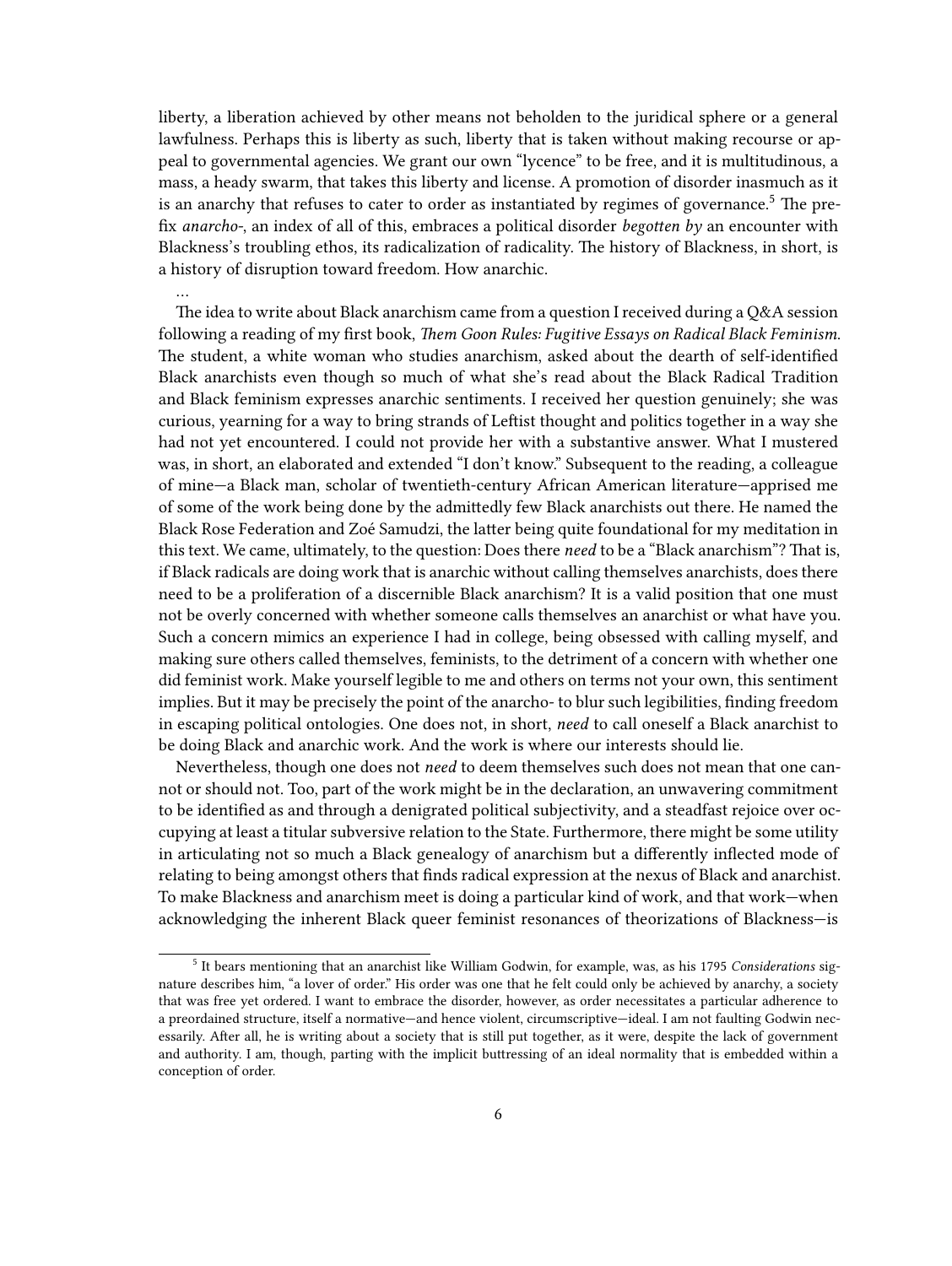much less likely to be done when simply following the classical strain of anarchism. To follow, and deviate from, the beaten and unbeaten path of the history of Blackness, a history that is always already queer, always already Black feminist, and, most fundamentally, always and already trans and nonnormative, is to bring an archive of radicality that breaches all major confines of sociality and subjectivity. (If Blackness does the work of disturbing assumed grounds that make things legible in a hegemonic way, this shares an affinity with the queer and feminist projects of undoing and dislodging gender and sexual normativity. There is thus an overlapping circulation happening with Blackness, queerness, and feminism.) It is for these reasons that it might be necessary to move toward a *Black* anarchism.

So while I was unable to answer the student's question adequately during the Q&A, I've committed to giving her something of a response in the form of this text. I am still unsure why there are few who describe themselves as Black anarchists despite the strong resonances of anarchism within Black feminism and the Black Radical Tradition, but this is the beginning of an answer.

#### …

I am unsure if I would call myself an anarchist, nor am I certain that I care about whether others do so. Perhaps I am, the consequences of which I "own." But my concern is in doing anarchic work. I am concerned with how to bring about an anarchic world and commit to an emancipatory, liberatory vision that somehow, somewhere, gets entwined with one's subjectivity; I am concerned with treading "anarchic ground," unsettling the world as-is and bringing about something radically different—an immersive rebuking of capitalism, white and cis male supremacy, imperialism. Such a world, if we are to tread the whispered roads of Kropotkin and Cedric Robinson, Emma Goldman and Zoé Samudzi, is anarchic in a robust sense. I want to live and do and become that, irrespective of whether those who bring about that world have declared themselves anarchists. That subjectivity, the performative product of committing to anarchic work, is what concerns me. If subjectivity implies an anarchist identity, lovely. If not, so be it. But subjectivity is the terrain on which anarchic aims are struggled over, so that must be my concern.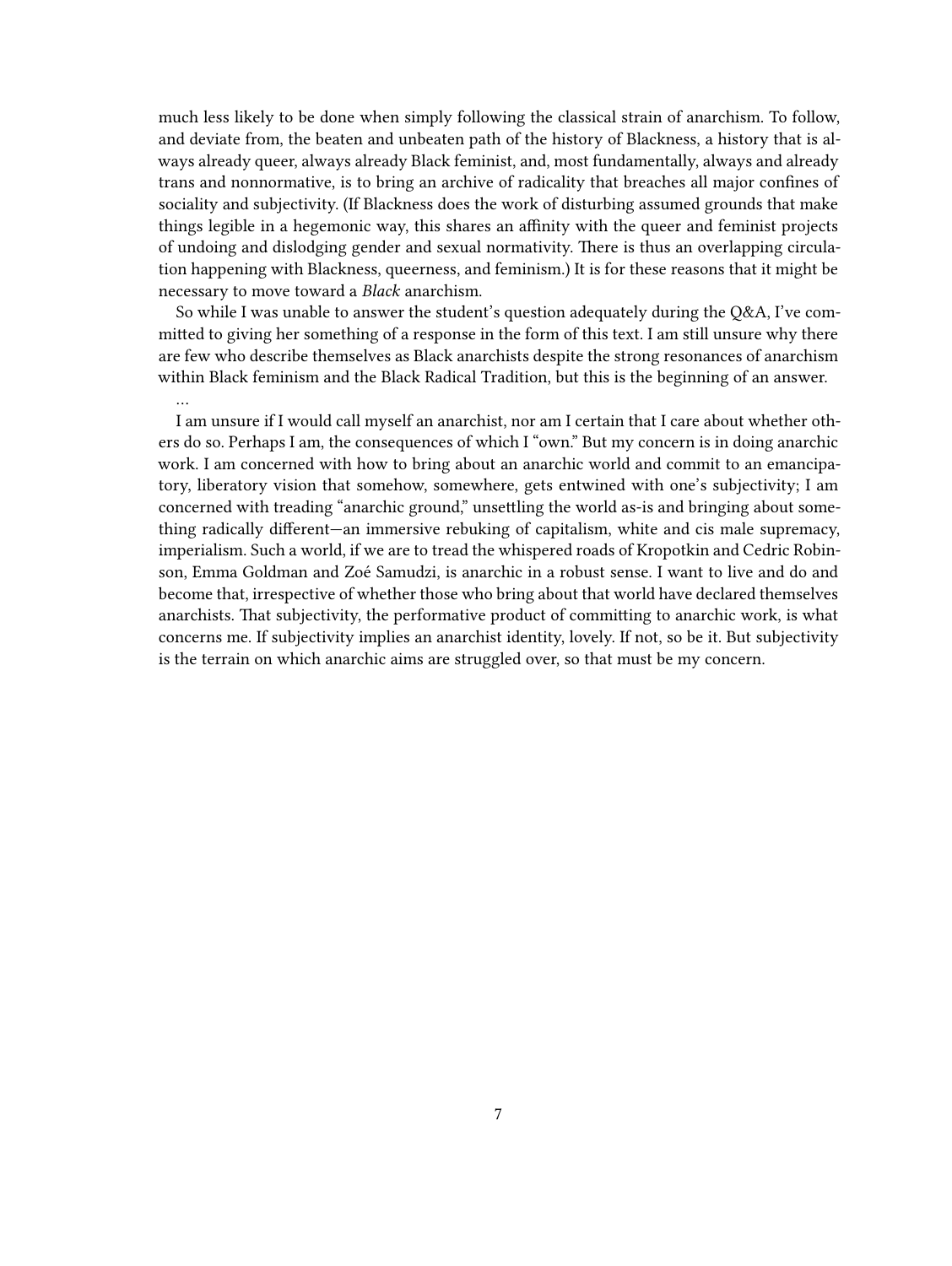#### <span id="page-7-0"></span>**Unblack**

Anarchism portends the promise of the absence of authority/order…[it] is intent on creating mayhem against those epistemological and metaphorical foundations that have so violently scripted Black people and communities as a people without history, without knowledge, and without dream.

—H.L.T. Quan, "Emancipatory Social Inquiry: Democratic Anarchism and the Robinsonian Method"

William Godwin, Max Stirner, Mikhail Bakunin, Pyotr Kropotkin, Pierre-Joseph Proudhon, Emma Goldman, and Errico Malatesta didn't really talk about Blackness, were not really concerned with Blackness, didn't bring Blackness to bear on their thinking, and didn't think that Blackness's specificity demanded attention. Not to mention that, save, really, for Goldman, anarchists didn't really think about the specificities of gender, let alone how gender circulates necessarily within capitalist and white supremacist formations (how race and class, that is, are constituted through and by gender). It was capitalism this, government that, authority, individualism, rulers, the State, and on and on.

But I am actually quite uninterested in the expected rhetorical move that implicitly garners one a kind of validity: that of pointing out racial and gendered elisions as the totality of one's argument. I will, however, do just that, but only for a moment, before more importantly speaking of Blackness and its constitutive factors in this meditation (namely, queerness and [Black] feminism) on their own terms.

But, ahh, the classics… The anarchist canon, as it were, has had its central tenets—if such an anti-authoritarian, non-doctrinal intellectual praxis like anarchism can be said to have tenets expressed by many of the aforementioned figures. To summarize, anarchism is the general critique of centralized, hierarchical, and thus oppressively coercive systems of power and authority. State power and capitalism are the culprits responsible for the horrors that surround us, being deemed by anarchists as monopolistic and coercive, and hence illegitimate. The State, for instance, is inextricable from domination, Bakunin arguing that, "If there is a State, there must be domination of one class by another."<sup>1</sup> In theory, anarchism is touted to oppose all kinds of oppression, be it racism, sexism, transanatagonism, classism, colonialism, ageism, etc. While there has been much less explicit meditation on the anarchist stance toward transanatagonism than, say, capitalism, the overarching claim of anarchist ideology is that any kind of coercive, dominative oppression is to be quashed. To be established instead is a society based on direct democratic collaboration, mutual aid, diversity, and equity. "From each according to his [*sic*] ability, to each according to his [*sic*] need."

Though there are those who are more strict about incorporating those who preceded the nineteenth-century heyday of people beginning to explicitly call themselves, and rally around a

<sup>1</sup> Mikhail Aleksandrovich Bakunin, *Statism and Anarchy*, trans. Marshall Shatz (New York: Cambridge University Press, 1990), 178.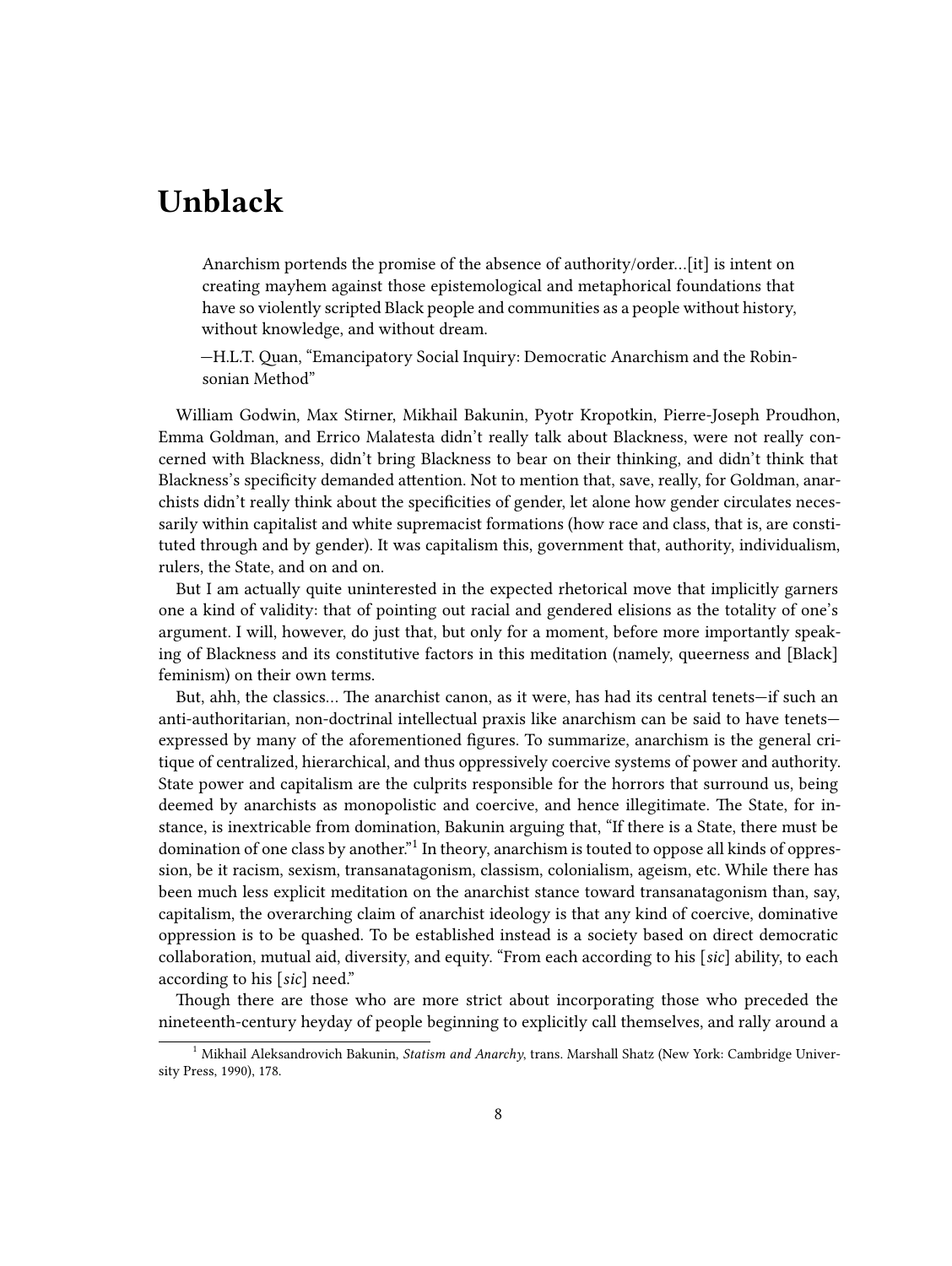political movement called *anarchism*, I will not partake in such gatekeeping, for better (where a longer lineage of anarchist thought can be mobilized) or worse (where any form of dissent might be unjustifiably subsumed under anarchism, diluting its specificity and historical situatedness). Like Kropotkin, one might understand the Epicureans and Cynics as anarchists, since they avoided participation in the political sphere, retreated from governmental life, and advocated allegiance to no state or party. They lacked the "desire to belong either to the governing or the governed class." Kropotkin understands this as a proto-anarchic anti-State and anti-authoritarian disposition.

Far from meaning that everyone is left alone and unorganized, anarchism in the classical sense privileges democratic and communal relationality, obviating external rule and control. This is a positive conception of anarchism as voluntary participation predicated on each individual's autonomy and agreement with communal values. It bears noting, though, that an anarchist society may take different forms: socialist anarchism, which emphasizes developing communal groups that are intended to thrive in the absence of hierarchies and a centralized governmental structure; or individualist anarchism, some of which reject any and all group identities, communal mores of the good, and venerate individual autonomy. Max Stirner represented perhaps the furthest pole of this tendency, with his refusal to obey *any* law or *any* state, even if it was collectively arrived at. The self is the only arbiter of one's life. As well, there is anarcho-syndicalism, which supports workers in a capitalist society gaining control over parts of the economy, and emphasizes solidarity, direct participation, and the self-management of workers. Additionally, anarcho-syndicalism has the aim of abolishing the wage system, seeing it as inextricable from wage slavery.

Life under non-anarchist rule conceives of the political arena as a good that exists to protect and serve the people; or better, a system chosen by the people. So much of ancient Greek philosophies, modern liberal philosophies, and political philosophies assert, in various ways, that obedience to the law is a *prima facie* duty and inarguable good. Anarchism has called this very foundation into question. What arises in the hopeful disintegration of rule by an authoritarian nation-state is a society that cares for one another communally and democratically without the need for a tyrannical force of coercion and sovereignty. Anarchists like Godwin and Proudhon and Bakunin based this anarchist society on beliefs in reason, universal moral law, education, and conscience.

With this very brief overview, the task set forth here is slightly different. It parallels yet departs from, as well as stands in contrast to, this anarchist history—an anarchic "shadow history," if you will, a para-anarchism that anarchizes anarchism. What is not being done here is an attempt to find heads or figures of Black anarchism to give clout to it as a wing of anarchism as a whole. While I will surely cite throughout this chapter, as well as subsequent chapters, the thought of people like Lucy Parsons, the Black Rose Anarchist Federation, Lorenzo Kom'boa Ervin, and Zoé Samudzi, this project is in fact not concerned with simply trotting out a list of anarchist Black people *as* the meaning of Black anarchism. I am articulating an anarcho-Blackness, first and foremost, as an inhabitable modality of anarchic subjectivity and engagement. This may lead to a discernible Black anarchism. Fine. But the aim is not to arrive at Black anarchism; it is, rather, to engage an anarcho-Blackness that moves toward what might be called a Black anarchism.

There are a number of racialized, gendered, and racialized gendered elisions present in classical anarchist theorizations that demand being pointed out. Bakunin: "If there is a State, there must be domination of one class by another and, as a result, slavery; the State without slavery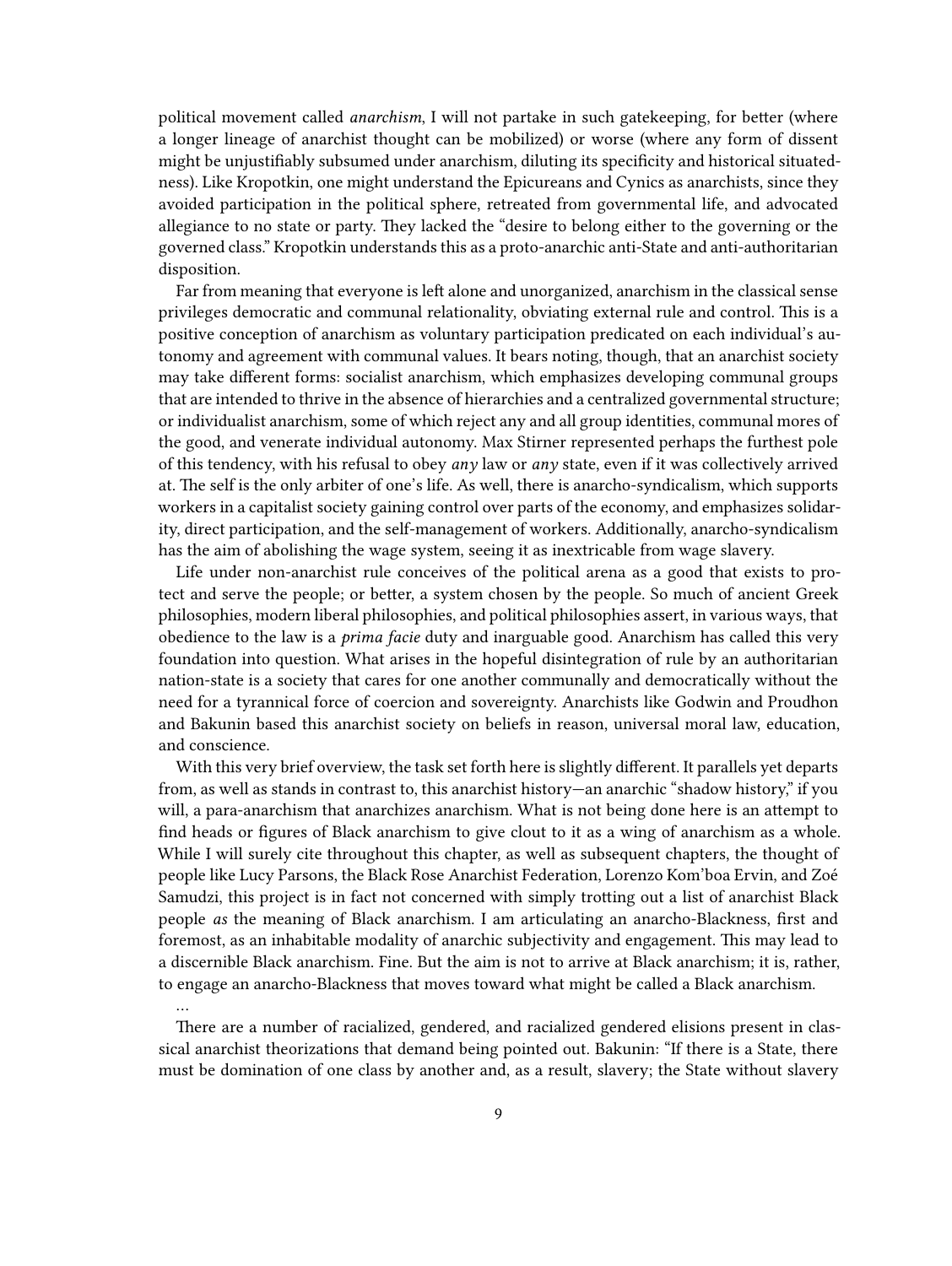is unthinkable—and this is why we are the enemies of the State."<sup>2</sup> Overlooked here is how the history of the enslavement of peoples of Color, specifically Black people in the Western world, is the haunting specter of his claim. The condition of the slave, which is on one plane the condition of Blackness, is the relationship between a people to the State. Thus, anarchism, in its anti-Statism, must reckon full force with Blackness as Blackness serves as the distinct angle of vision for encountering the effects of State-sanctioned enslavement and oppression. To abolish slavery necessitates the liberation of Blackness, making anarchism an emancipatory project, a project that has as its foundation a grappling with Blackness.

On the topic of the State, there has also been the tendency to collapse the relative effects of violence. That is, if it is indeed true that the State bears a hostile relationship to those it controls, there are some who are controlled in different ways and who feel the force of the State in more acute ways. To rest at the nexus of Black and trans, for example, is to feel the brunt of the State in scrutinizing, gender binaristic, and racializing ways, which give one over to the likelihood of poor housing conditions, lack of job access, increased rates of incarceration (which then subjects one to the gendered carcerality of prisons and its pervasive mis-gendering violence), and the like. Examine the lives of Miss Major, Marsha P. Johnson, CeCe McDonald. Anarchic meditation on the terrors of the State begin in the right direction, but they fall short of taking the critique as deeply as it demands.

A critique of the State is in order too, though. A traditional focus on the State as the end-all be-all of oppression must be thought of as more than simply a governmental agency or bastion up on high doling out sentences and decrees. The State is, too, a *relation*, a way of dictating how people are to be interacted with. We encounter one another on the logics of intelligibility that the State demands, and that structures how one can appear to others, circumscribing subjective parts and desires that fall outside of this framework. And this is a violence. We must also note how this relation is not only in the public sphere but characterizes any sphere in which interaction is had. And furthermore, these relations are textured by racial and gender hierarchies. One relates to others on their presumed gender, their presumed race, and disallows them to be otherwise than this fundamentally externally imposed subjectivity. The other has had no opportunity to announce themselves to us on non-State grounds. Any anarchism, then, must recognize this and commit to dismantling their hierarchies within relationality and move toward the disorderly, disruptive refusal to continue living by State laws.

So if anarchism truly does represent "to the unthinking what the proverbial bad man does to the child—a black monster bent on swallowing everything," then we must recognize that the blackness of the "black monster" is no accident.<sup>3</sup> It is in fact constitutive.

To infuse anarchism with anarcho-Blackness is to push anarchism's logics further. Many anarchists did not organize on the grounds of difference and differentiation, even as they sought ways to prevent their silencing. Hence, anarcho-Blackness supplements these oversights via an insistence on perhaps *assemblage* or*swarm* or *ensemble,* whereby there is a consensus, or consent, not to be individuated—which is another way to say an affirmation to emanate from difference toward the insistence on collectivity and agential singularity. It is not unanimous we seek to be; it is ensemblic, assemblic, a distinction that manifests in the proliferation of life for those who

 $<sup>2</sup>$  Ibid.</sup>

<sup>3</sup> Emma Goldman, "Anarchism: What It Really Stands For," in *Anarchism and Other Essays* (New York: Dover, 1969), 49.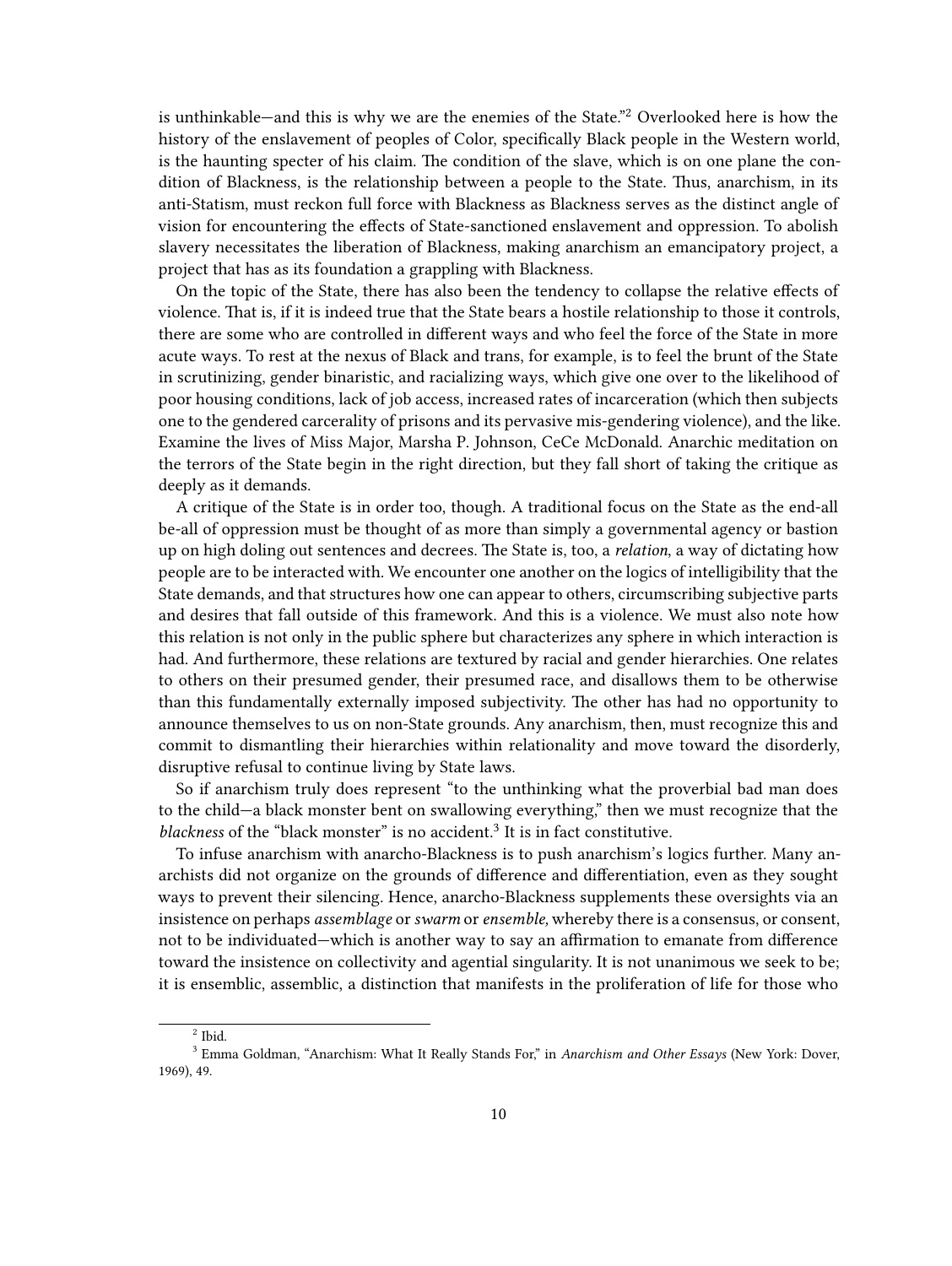might queerly emerge when conditions are saturated with the elimination of institutions that curtail such life.

Saidiya Hartman writes in "The Terrible Beauty of the Slum": "Better the fields and the shotgun houses and the dusty towns and the interminable cycle of credit and debt, better this than black anarchy." These "zones of nonbeing" Hartman says, purloining Frantz Fanon, are the regulated domains of Black peoples, or more precisely of those who inhabit the rebellious posture of anarcho-Blackness. They are attempts to corral what Hartman calls "black anarchy," or what William C. Anderson and Zoé Samudzi call "the anarchism of blackness."<sup>4</sup> This is anarcho-Blackness: the primordial mutiny to which regulation responds. It concerns what Michael Hardt, reading Foucault's reading of Marx, calls a priority of the resistance to power. If Marx understood dominative disciplining in the workplace as a *response* to worker insurgency, and if we understand the era of U.S. enslavement as a response to the anticaptivity expressed through Blackness (and further, if we understand capitalism's constitutive racial differentiation and reproduction of [re]productive and disposable humanity rooted in the commodification of Blackened subjects), then anarcho-Blackness comes in to describe the anarchic insurgency that defines the abolition of the State and hierarchization.<sup>5</sup>

This is about what Blackness does to and through anarchism, not against it. We need anarchism's musings and movement strategies, so it would be antithetical to radical world transformation to jettison anarchism's gifts. Too, though, anarchism cannot simply do what it has always done (which is itself a multifarious enterprise) as such has been predicated on, in part, an elision of the weight of white (and cis male) supremacy. That is, we cannot just add in racial and gendered perspectives to an already-functioning anarchism; we cannot, also, simply throw out anarchism on the grounds of these elisions. The task is to mobilize the effects of Black feminism and anarchism colliding in harmoniously complex chaos. This mobilization is what I've deemed anarcho-Blackness, an "anarchaos," to borrow a beautifully apt lexicon from Christopher R. Williams and Bruce A. Arrigo.<sup>6</sup>

It should be clear that the racial and gendered elisions of classical anarchism demand critique. "The deceptive absence of Black anarchist politics in the existing literature," writes the Black Rose Anarchist Federation, "can be attributed to an inherent contradiction found within the Eurocentric canon of classical anarchism which, in its allegiance to a Western conception of universalism,

…

<sup>4</sup> Saidiya Hartman, "The Terrible Beauty of the Slum," *Brick: A Literary Journal*, July 28, 2017, [brickmag.com;](https://brickmag.com/the-terrible-beauty-of-the-slum) William C. Anderson and Zoé Samudzi, *As Black as Resistance: Finding the Conditions for Liberation* (Chico, CA: AK Press, 2018), 60.There is a notable difference, too, between *Anarchy* and *Anarchism*. *Anarchy* is often used as a synonym for chaos and disorder, a purely negative construal, whereas *anarchism* is defined as a positivized doctrine that does not do away completely with social order, but recalibrates order without government and from the bottom up.

<sup>5</sup> Nikhil Pal Singh, "On Race, Violence, and So-Called Primitive Accumulation," *Social Text* 34, no. 3 (September 1, 2016): 27–50, doi:10.1215/01642472-3607564. Singh reveals how Marx's analysis of capitalism as a "veiled slavery" understands it as predicated on an intrinsic racial differentiation—"a directly violent, and yet also typically flexible and fungible mode of ascription" (31)—and on the theft of indigenous land and the "hunting of black-skins" (33). Forcefully, Singh writes that the division capitalism makes between productive humans and disposable humans "is mediated by the shifting productions of race as a logic of depreciation linked to (a) proletarianization as a condition of 'wageless life'—the norm of capitalism insofar as it produces radical market dependency and surplus labor—and (b) the regular application of force and violence within those parts of the social that subsequently have no part" (39).

<sup>6</sup> See Christopher R. Williams and Bruce A. Arrigo, "Anarchaos and Order: On the Emergence of Social Justice," *Theoretical Criminology* 5, no. 2 (May 2001): 223–52, [doi.org](https://doi.org/10.1177/1362480601005002005).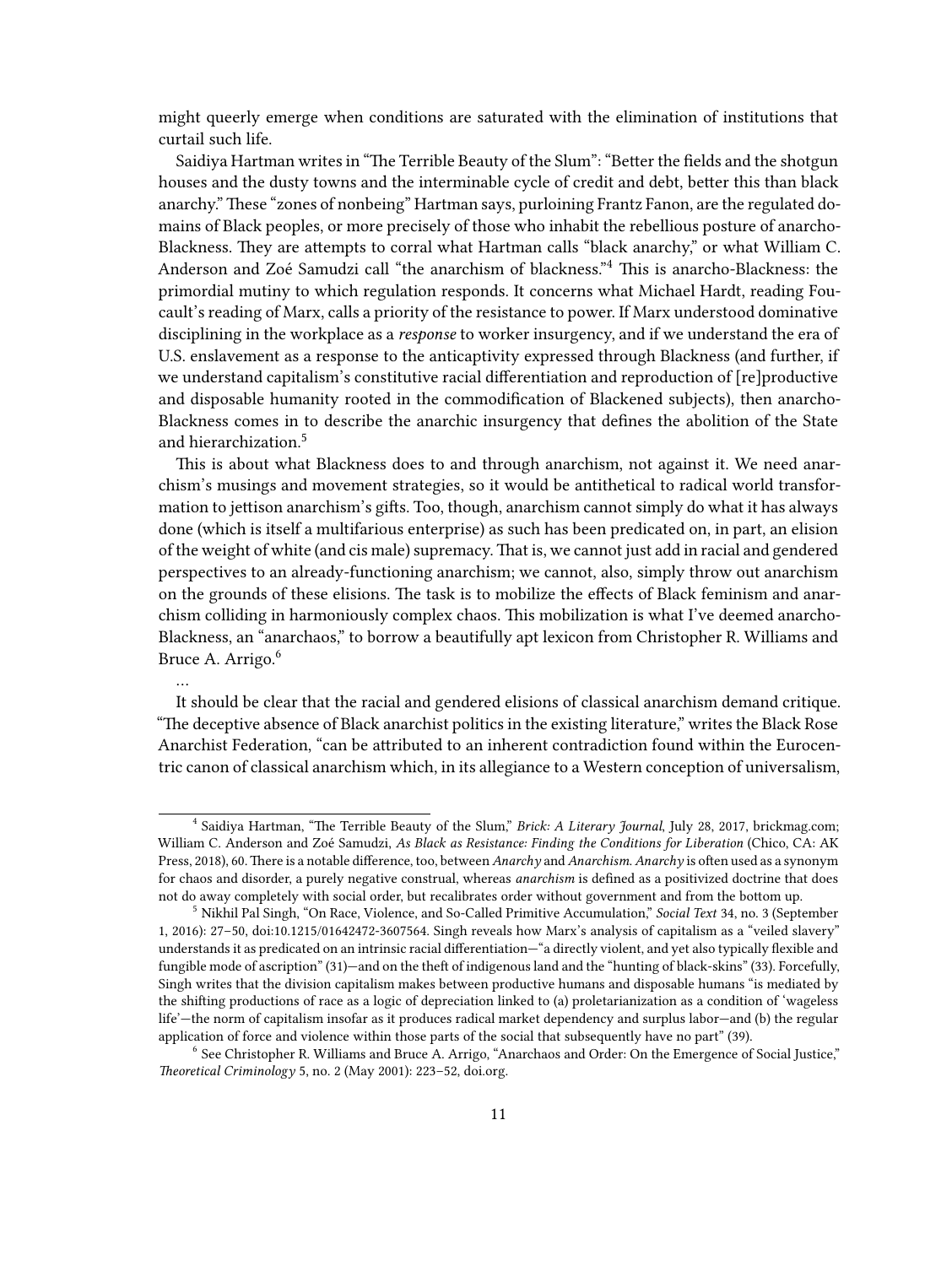overlooks and actively mutes the contributions by colonized peoples," namely Black peoples.<sup>7</sup> But Black anarchism does not begin and end at that critique. What might a Black anarchism look like to itself, not simply a reactionary posture toward the implicit whiteness in classical anarchism?

Blackness enters anarchism, and anarchism enters Blackness, as an enabling ethics of precedence. That is, it is and was important that, "it is not just European people who can function in an anti-authoritarian way, but that we all can."<sup>8</sup> But what is more apropos to anarcho-Blackness's concerns is how Blackness and those in proximity to its work and histories operate anarchically. On one register, Black communities themselves are, one might say, anarchist communities: they don't "involve the state, the police, or the politicians. We look out for each other, we care for each other's kids, we go to the store for each other, we find ways to protect our communities."<sup>9</sup> More expressive of the *anarcho-*, however, is dissolving the homogeneity often imposed onto Blackness. Ashanti Alston articulates his Black anarchism in a way that allows for Blackness to not be reduced to a monolith. Alston remarks, "I think of being Black not so much as an ethnic category but as an oppositional force or touchstone for looking at situations differently," concluding, "So, when I speak of a Black anarchism, it is not so tied to the color of my skin but to who I am as a person, as someone who can resist, who can see differently when I am stuck, and thus live differently."<sup>10</sup>

The Blackness here marks a non-homogeneous descriptor of subjectivity. Said subjectivity, however, is not so much skin color, as Alston notes. Blackness does not merely consolidate all those who meet a racial quantum. Such a measure would collapse and monolithize those under its rubric. What Alston advances is not Blackness as people who are Black; he advances an anarcho-Blackness: a conceptualization of Blackness as tied to a politicality and radical penchant for sociality and social arrangement. The implications of this make the Blackness of anarcho-Blackness open to whoever is committed to expressing the liberatory politics it calls for.

Of course, the "Anarchist movement…is overwhelmingly white," as Lorenzo Kom'boa Ervin notes in *Anarchism and the Black Revolution*. What else is new? I am grateful to Ervin for making this plain, but it is not a substantive argument around which to build a political thought and movement. What does Black anarchism do in excess of reacting to white people? That is my concern, and I maintain that Black anarchism troubles the ground on which we stand, taps into a mutinous force that behaves in subversion of regulation, and attends to how people may be differently positioned (or differently position themselves). Developing spaces for "new revolutionaries" is one of the various iterations of anarchism, as is establishing a "political home" that, in my reading, the Black Rose Anarchist Federation sees as a different society in which *everyone* can live. It is not a parochial endeavor, as if focus on Blackness ever was; it is not particular to a specific demographic (though it is unapologetic in its focus on a particular demographic). Blackness as anarchy provides a glimpse into another kind of world by heeding the abundant trove of epistemological richness that can be found in that synecdoche for Blackness: the Negro. To C.W.E. Bigsby, the Negro is "a convenient image of the dark, spontaneous and anarchic dimension of human life" who has "anarchic impulses." And this has "metaphysical as well as

<sup>7</sup> Black Rose Anarchist Federation, *Black Anarchism: A Reader*, 2.

<sup>8</sup> Ashanti Alston, "Black Anarchism," *Perspectives on Anarchist Theory* (Spring 2004): 7. This is the transcript of a talk given at Hunter College on October 24, 2003. Also available at [black-ink.info.](https://black-ink.info/2018/03/08/ashanti-alstons-black-anarchism/)

<sup>9</sup> Ibid, 8.

 $10$  Ibid, 7-8.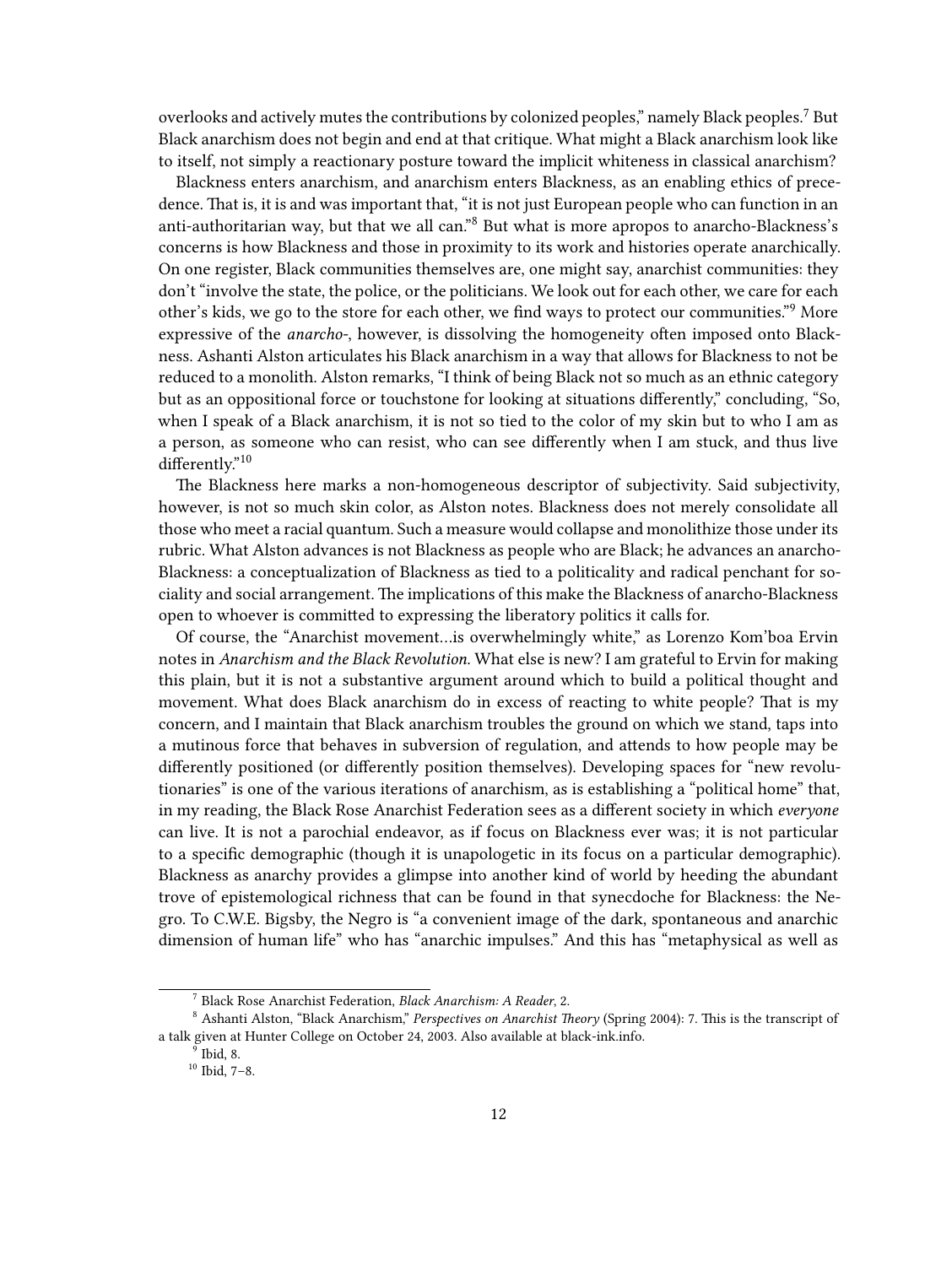pragmatic implications."<sup>11</sup> The implications are vast. Blackness possesses a grounding anarchic impulse, an impulse to move without permission and live without rule. Human life flourishes in this; it thrives in this terrain. So, to speak of anarchism, one must speak of these dark impulses. One must speak of Blackness.

<sup>&</sup>lt;sup>11</sup> C.W.E. Bigsby, "The Divided Mind of James Baldwin," *Journal of American Studies* 13, no. 3 (December 1979): 327, [doi.org.](https://doi.org/10.1017/S0021875800007398)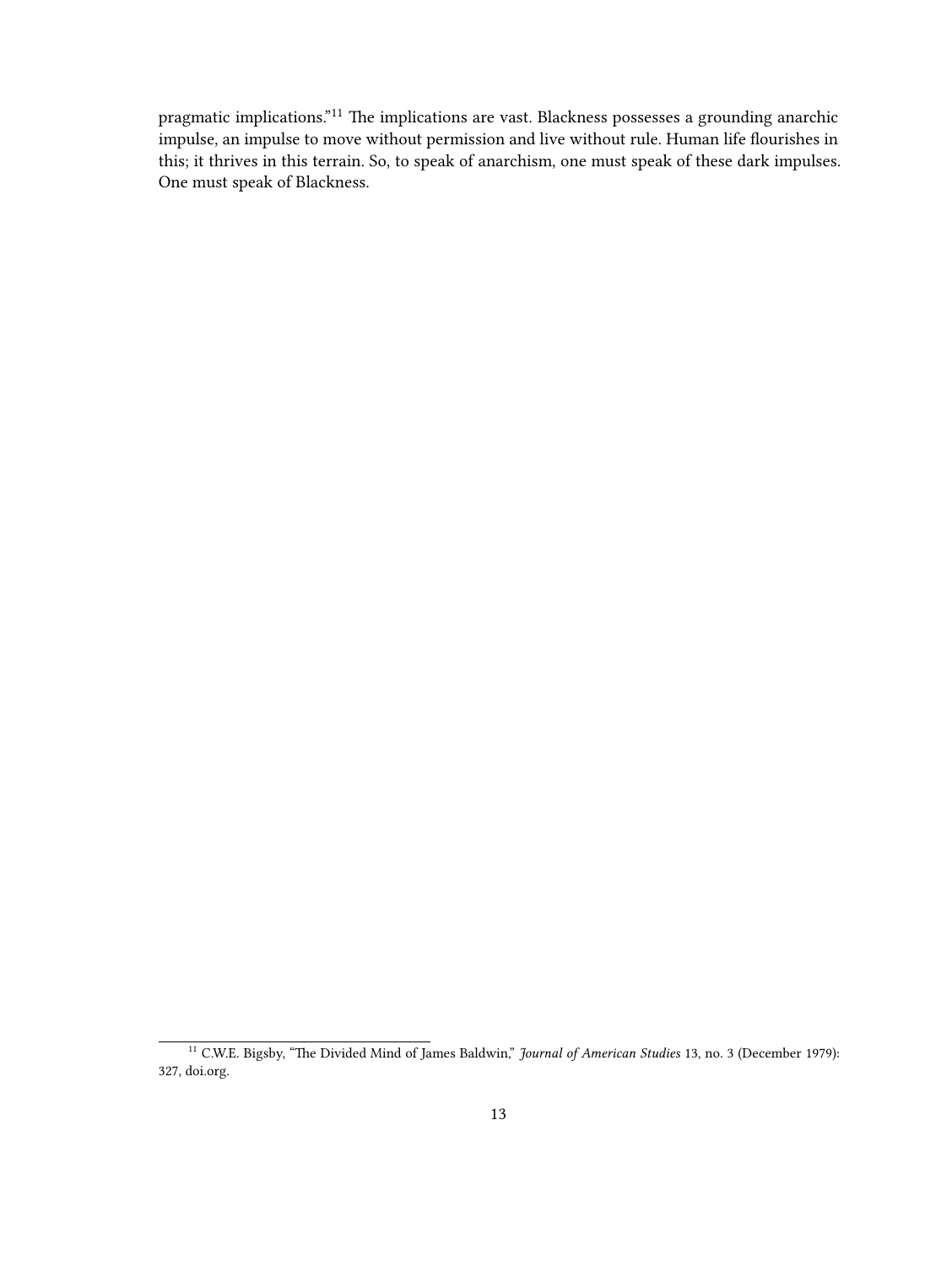### <span id="page-13-0"></span>**Ungovernable**

The internal difference of blackness is a violent and cruel re-routing, by way and outside of critique, that is predicated on the notion…that there's *nothing wrong with us* (precisely insofar as there is something wrong, something off, something ungovernably, fugitively living in us that is constantly taken for the pathogen it instantiates).

—Fred Moten and Stefano Harney, "Blackness and Governance"

It is misguided to presume that an anarchic world, a world in which, for classical anarchists, the State is eliminated—or a world in which, for Black queer feminist anarchists, racial capitalism and cisheteronormative patriarchy is overturned—is the "end" of anarchist pursuits. Anarcho-Blackness, with its disruptive disorderly conduct—its mode of conducting itself as, in other words, disorderly—advances a critical praxis that answers the fundamental political question, "What is to be done?" Kind of. The question "What is to be done?" demands an answer, not that the texture, tenor, or terms of that answer can be readily discerned. Nor does admitting this exculpate us from needing to, nevertheless, provide an answer. So again: what is to be done?

Indeed, accosted by right-wing populism, virulent white supremacy, transantagonism, heteronormative patriarchy, and the litany of other violent regimes in our midst, we so earnestly want them to cease. We demand that it all end, now, and for justifiable reasons. I, though, animated by anarchism's critical praxis—its practice of a criticality—do not place my crosshairs on a moment beyond now, when things might come to a close. This is not motivated by a nihilistic pessimism about the fate of the current political moment, where I cannot fathom cessation or even mitigation of various violences; this is not motivated by a perverse infatuation with the bounding persistence of hegemonic terrors. It is motivated by a kind of zeal, in fact, one where refusing an end allows for a perpetual openness that enables, always, the possibility of another beginning.

Black anarchism's emphasis on the constitutivity of the concepts of *critical* and *praxis* is fundamental here, as it itself is constituted through an indebtedness to Black queer and trans feminisms. This project is deeply theoretical, but also practical and material, because there is nothing more theoretically practical than trying to figure out how to fundamentally change the very system by which we live; indeed, to quote Zoé Samudzi, "What does it mean to create community that is safe for Black women, for Black trans women? That's an incredibly theoretical exercise because that requires that we have all of these conversations and start to create material politics around misogynoir and trans misogynoir."<sup>1</sup> So the critical praxis and its theoretical heft is a ruthless interrogation of the established and institutionalized—in the vein of Marx's 1843 call for *die rücksichtlose Kritik alles Bestehenden* (the ruthless criticism of all that exists); and if praxis is a doing, an agential enactment that bears on sociality, then a critical praxis marks an interrogative social

<sup>1</sup> "Black Feminist Anarchism & Leftist Neglect of the African Continent with Zoé Samudzi," *Millennials Are Killing Capitalism* podcast, October 24, 2017. Transcript available at [libcom.org](https://libcom.org/library/black-feminist-anarchism-leftist-neglect-african-continent-zoe-samudzi).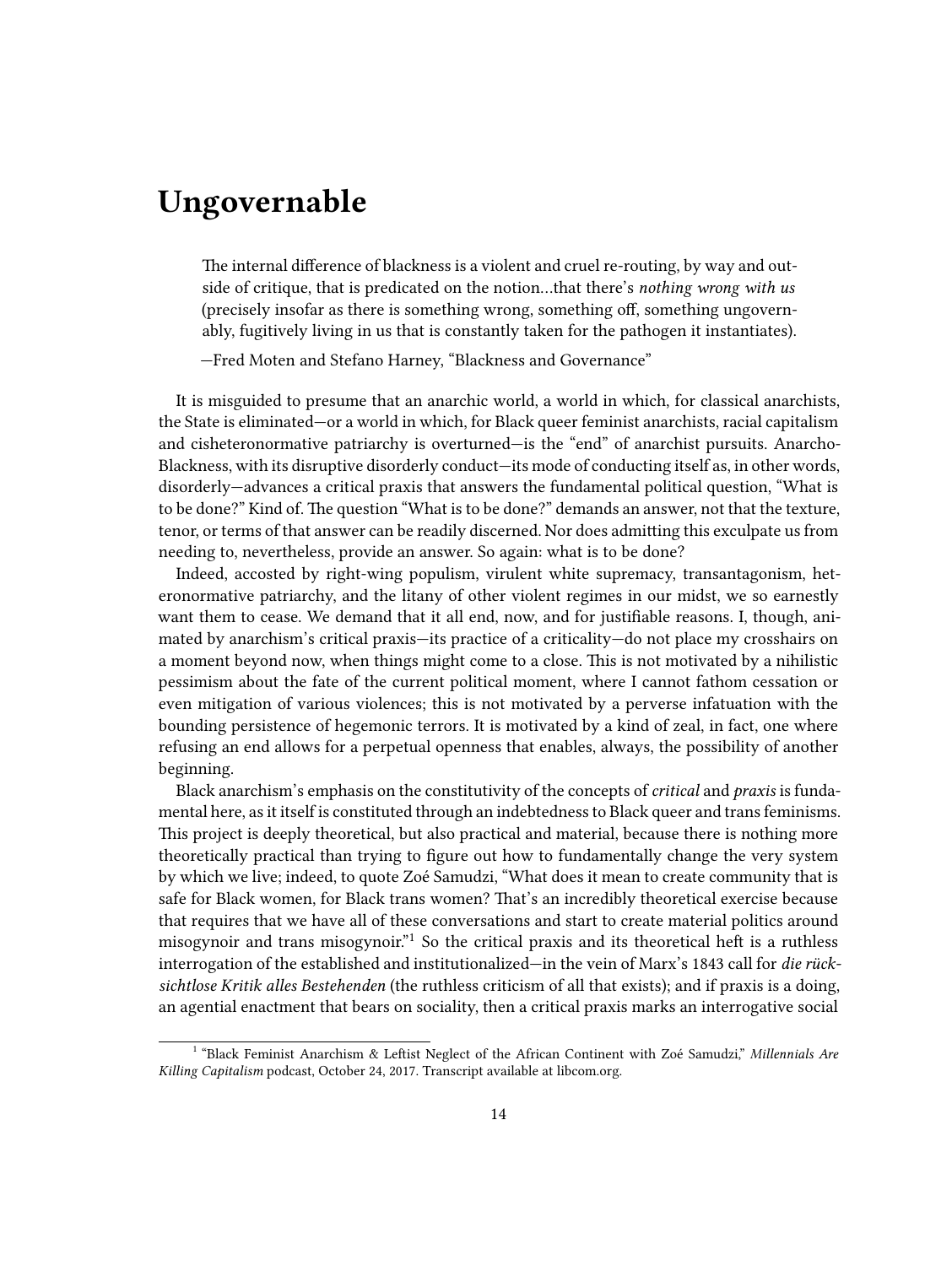enactment. What kind of politics might this lead to? What kind of world might this engender, and who might show up to this promiscuous gathering?

The space cultivated by this critical praxis is where a Black anarchic politics and those subjectivated by an anarcho-Blackness, its attendant Black queer feminist electrical circuitry, show up. Those maroons, subversive intellectuals, fugitives, queers, feminists, anarchists, and rebellious workers meet to conspire together in the undercommons: a non-place where everyone is Black, queer, anarchic, because they are changed by the undercommons, which is not a place you enter but a groove that enters you. Critical praxis becomes a radical invitation to not only do but to be done by the undercommon insurgency that makes its own demands. And such an interrogation must suspend the presumption of an end goal. We know from Moten and Harney, and Jack Halberstam, that what we think we want before the crisis that precipitates our insurgency will necessarily shift after we've attained the limits of what our coalitional knowledge could compile. It is not because we are insufficient, as if insufficiency is a deficiency rather than a willingness to risk getting at the outer limits of what we dared to think; it is because we cannot, and must not, assume that the logics and rubrics we have when moving within the maelstrom of the hegemonic—radically altered as they may be—can operate to our benefit when we've unseated the hegemon. We will need new rubrics and metrics, unrubrics and unmetrics, because a radically other-world requires radically other means to love it, to caress it, to be all the way in it.

So why is there no "end"? To assert this might seem to sidestep what Foucault claims in the Preface of *Anti-Oedipus*: to be "less concerned with *why* this or that than with *how* to proceed." Refusing to bank on the "end" *is*, at least in part, how to proceed. "An abdication of political responsibility?" Moten and Harney write, anticipating the accusation. "OK. Whatever. We're just anti-politically romantic about actually existing social life."<sup>2</sup> I submit that one's concern must be an ethical one that—to supplement an oversight in Moten and Harney—not only sets its sights on social life that "actually" (I shiver at the hubris of this word) exists but, more substantively, *fertilizes the conditions of possibility for otherwise and unsung and unknown emergence*. There is no "end" because to *know* the end is to think one knows the totality of the landscape, a line of thinking that cannot account for that which falls outside the dictates of legibility. There might always be something else just outside, and we cannot close the discussion when *we* think it is over. Fugitive planning plans for what it cannot plan for by refusing to plan for it. So there is no end in sight because sight is not the only sense available to us. (But there is also no end in touch, smell, feel, or taste—or any other "sense.") There is no end in sight because our end may only be someone else's beginning or middle. Thus, our critical praxis, our interrogative social enactment, does something precisely when it commits to a political endeavor proliferating life where no life is said to be found.

And the "where" of "life where no life is said to be found" is the place brought about by abolition. Abolition is fundamentally anarchic, as will be discussed at greater length in the final chapter. It is the eradication "of a society that could have prisons, that could have slavery, that could have the wage, and therefore not abolition as the elimination of anything but abolition as the founding of a new society."<sup>3</sup> This entails, to put it simply, the eradication of society inasmuch as "Society" is predicated on, constituted by, the existence of these things. Anarchism is

<sup>2</sup> Stefano Harney and Fred Moten, *The Undercommons: Fugitive Planning & Black Study* (New York: Minor Compositions, 2013), 20.

<sup>3</sup> Ibid, 42.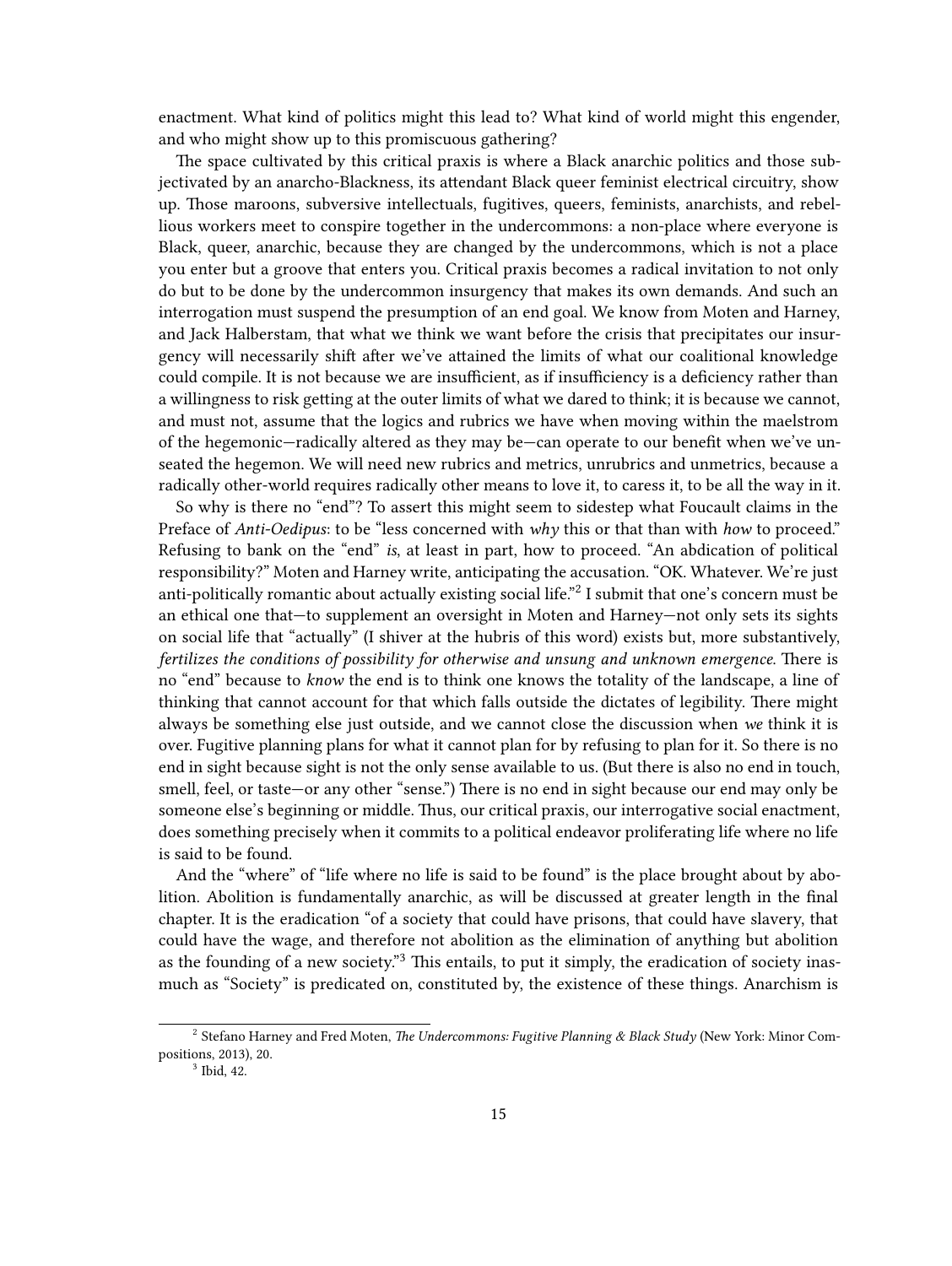the ground on which we assert the *destitution* of the terrain, a destitution that marks, according to the Invisible Committee, "a rupture in the fatality that condemns revolutions to reproduce what they have driven out, shattering the iron cage of counter-revolution.<sup>24</sup> Following this line of thinking, we might also say that destitution is another name for the position of Blackness, that "irreparable disturbance."<sup>5</sup> Destituting the world-as-is, the Blackening of the world, shifts what counts as the "real" terrain of politics. To be ungoverned is a quotidian practice (a way of life), and the space in which that practice is lived is a space of anarchy—not nihilism or chaos but life by other means. Anarcho-life.

What Black anarchists seek to do is to found a new society, not necessarily by bringing about the destruction of myriad edifices of terror, violence, circumscription, and normativity but by cultivating the spaces and places that, by dint of their existence, instantiate the impossibility of the normative bastions that now surround us. We might call this justice, might call this a nonutopic utopia, a sanctuary. We might call it the undercommons.

How, then, to do this? Upon a re-reading of *The Undercommons*, I was drawn, obsessively, to one phrase, one that struck me at first as dangerously wrongheaded. But, then, the revolutionary will always be dangerous. The revolutionary call that Moten and Harney require and that I've been obsessed with is this: they insist that our radical politics, our anarchic world-building must be "unconditional—the door swings open for refuge even though it may let in police agents and destruction."<sup>6</sup> As my grandmother might quip, what kind of foolishness is this? But it is not foolishness precisely because the only ethical call that could bring about the radical revolutionary overturning we seek is one that does not discriminate or develop criteria for inclusion and, consequently, exclusion.

If the door swings open without a bouncer checking names, it means that whoever shows up will be let in, unconditionally, without conditions. The ethical demand here is to be monstrously inclusive, a lesson learned in the Black Radical Tradition, Black feminisms, and trans activism. Yes, the Law might send agents to infiltrate our conspiratorial sessions. Or, even worse, as has happened, our enemy might show up and sit with us in prayer before gunning us down. But, at the same time, a salvational figure might show up or, better yet, a fugitive might show up, asking us to provide her refuge and a safe harbor. And we must let her in—*this* is what is to be done—we must feed and shelter her, because this fugitive, any fugitive, might be the one we didn't know we were doing all this insurgent conspiratorial work for.

Answering "What is to be done?" carries a deeply ethical valence. The manner by which things get done and the result of the doing inflects to whom we owe allegiances, who is or is not on our minds, and most fundamentally for whom we wish to see the world changed. The doing we seek is committed to making a world for people we don't yet know, people who might need a drastically different world, while understanding that even our idea of "worldness" might be predicated on the logics of normative regimes that limit our horizons. It is imperative, then, to commit to the work without presuming to know who the work is for, only committing to the work because it might allow for those we did not know existed to finally live. When we volunteer at the soup kitchen we must turn no one away, even and especially when they look like they just ate

<sup>&</sup>lt;sup>4</sup> Invisible Committee, *Now*, trans. Robert Hurley (South Pasadena, CA: Semiotext[e], 2017), 76.

<sup>&</sup>lt;sup>5</sup> Fred Moten, "Blackness and Nothingness (Mysticism in the Flesh)," South Atlantic Quarterly 112, no. 4 (Fall 2013): 739. I must also note that this line of argumentation is being further fleshed out in Jack Halberstam's work on anarchism and wildness.

<sup>6</sup> Moten and Harney, *The Undercommons*, 38.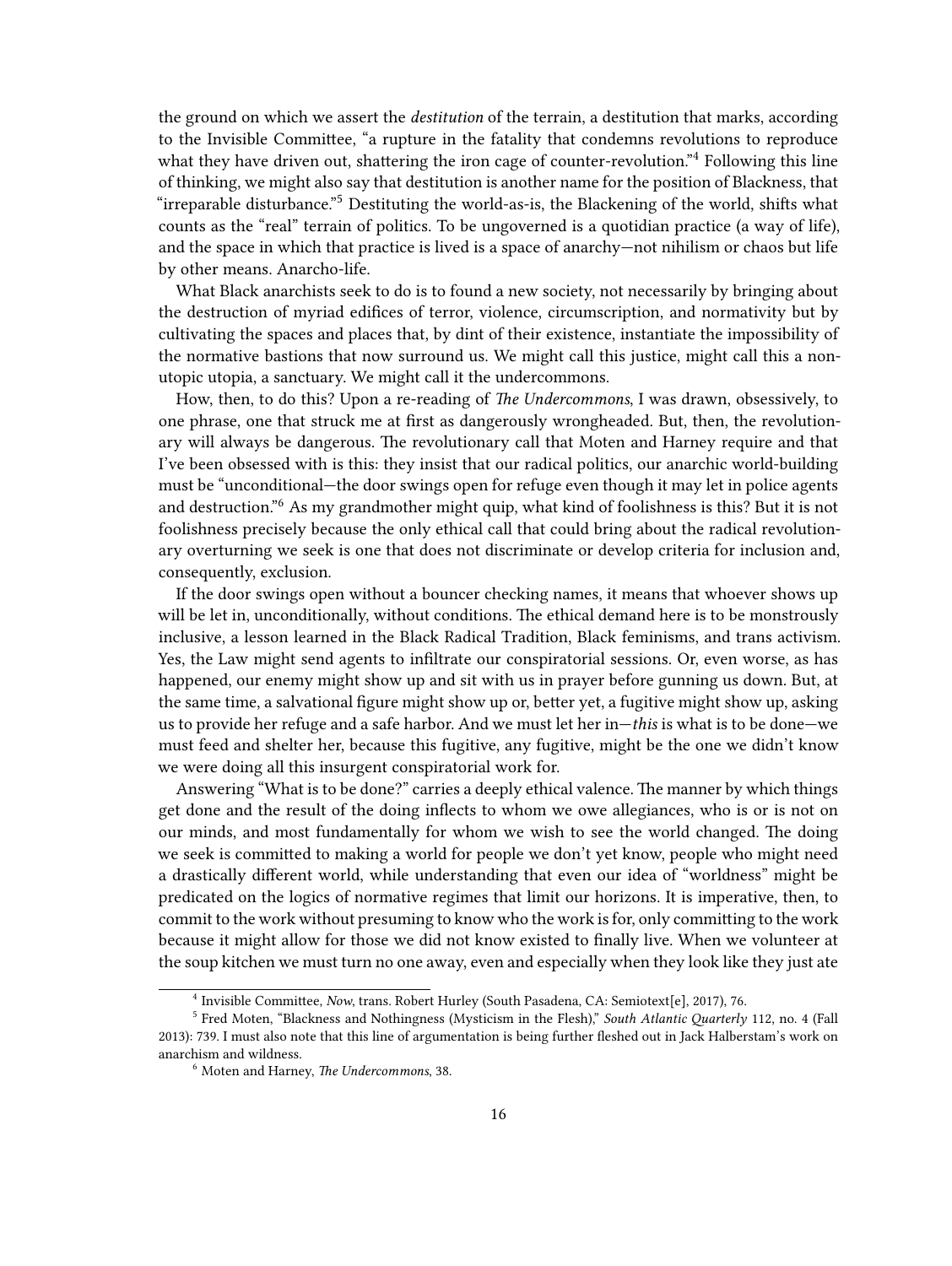a hearty bowl of soup; when we are faced with imminent violence we must refuse to proliferate violence, because we've come into being via a violation and this bestows upon us the ethical commitment to mitigate that violence; when we hear a knock at the door and someone asking for help because they are being chased we must let them in. Again, "the door swings open…" Each entity that crosses the threshold is another possible signatory on our missives for "the antipolitics of dissent."<sup>7</sup>

To take praxis seriously, a praxis that has as its never-ending end the proliferation of nonnormative life and the livelihood of the unemerged, is to risk what we ultimately come to. We cannot be afraid of what we find in our critical praxis precisely because, if it commits to the aforementioned, it will indeed be scary and impossible to prepare for. That is the work of the monstrous—a liberatory, unanticipated salvation, that troubling interrogation of gender Susan Stryker finds in the trans; that divine portent that Derrida would argue is unannounceable, which is to say untamable, unable to be absorbed into existing logics; that claimable thingliness that Hortense Spillers says might "rewrite after all a radically different text."<sup>8</sup> Critical praxis in the undercommonsinsurgent work being done by folks who were let in without paperwork and without vouchers because they, despite where they came from, got down to work for the revolution—is work for monsters, monstrous work.

In the end, what I am asking for is assemblic work for those who are impoverished in spirit, who come together, an intimate proximity reached *because* we are doing the work not because of an ontologized accident. What I am asking for is a willingness to move toward becoming subjectivated by an analytical queerness, a radical transitivity, an anoriginal Blackness, where Blackness names a sociopoetic force of subversive irregularity and, as Moten expressed to me in an email exchange, "must be claimed by any and every body" who seeks to do anarchic work. What is being asked for, what is to be done, is a Blackening that inducts all those who live and be in the undercommons, stealing life so it can steal more life, pilfering resources and asking no permission, taking no responsibility, because the ones who need this stuff might not know they need it, and neither do we. But if we must hack into government security systems and disseminate the firewalled information, that is what is to be done; if we must lie about the destination of funding we are given, allocating it to unauthorized and unadvised and undisclosed locations, that is what is to be done; if we must sully ourselves by hanging around a bad crowd that is bad only because the good's violent optics and ethics deem it so, then that is what is to be done.

So because the queer is a figurative specter haunting normativity, and because the trans is a generative disruption that opens into an otherwise realm of possibility, and because the Black is a lawlessness that marks a terrain of ethics because Law ain't never been ethical, only disciplinary, then what is to be done is a becoming in the illustrious muck of the queerness, the transness, the Blackness of the undercommons. If fugitive planning and Black study is an invitation to be and remain broken, to refuse fixedness and fixity and being fixed, then, to conclude this meditative strain, what is to be done is precisely the kind of study practiced in consciousness-raising

<sup>7</sup> Julietta Singh, "Errands for the Wild," *South Atlantic Quarterly* 117, no. 3 (July 2018): 567–80, [doi.org](https://doi.org/10.1215/00382876-6942159).

<sup>8</sup> Susan Stryker, "My Words to Victor Frankenstein Above the Village of Chamounix: Performing Transgender Rage," *GLQ: A Journal of Lesbian and Gay Studies* 1, no. 3 (June 1, 1994): 237–54, [doi.org](https://doi.org/10.1215/10642684-1-3-237); Jacques Derrida, "Some Statements and Truisms About Neo-Logisms, Newisms, Postisms, Parasitisms, and Other Small Seismisms," in *The States of "Theory": History, Art, and Critical Discourse*, ed. David Carroll (New York: Columbia University Press, 1990), 80; Hortense J. Spillers, "Mama's Baby, Papa's Maybe: An American Grammar Book," *Diacritics* 17, no. 2 (July 1, 1987): 80, [doi.org.](https://doi.org/10.2307/464747)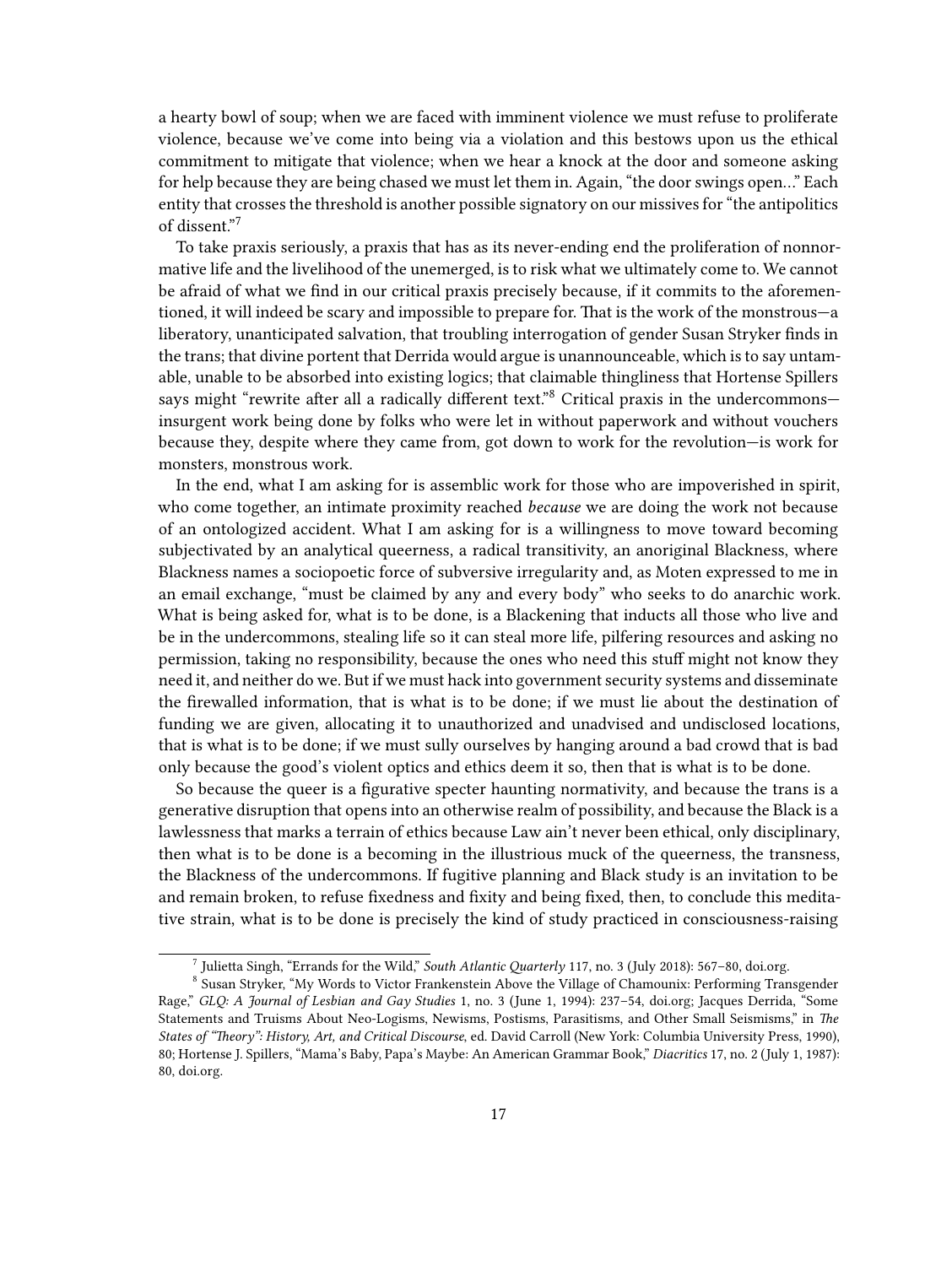coalitions by Black feminists and anarcha-feminists. "Instead of getting discouraged and isolated now, we should be in our small groups—discussing, planning, creating, and making trouble…we should always be actively engaging in and creating feminist activity, because we all thrive on it."<sup>9</sup> Fugitive planning and Black study; planning with and for fugitives, studying the effects of Blackness.

To be ungoverned is, yes, disorderly. Many castigate this yearning, assert the utility and, indeed, value of order. But the order they speak of, and the order the ungoverned reject, is the order of the present society, a society ordered by virtue of its violent quelling of all those deemed disorderly. But ours is an order that arises by way of ungoverned disorder, an order that is more accurately a harmony, a beautiful ensemblic swarm that supplants the order of the State. That is what ungovernance strives for. It is an ungovernability that characterizes life and livability. Motivating this urge to "not [be] governed quite so much," but pushing this famous Foucauldian dictum beyond his reluctance to embrace (a negatively connoted) anarchism, is an insistence on the livability of ungovernance.<sup>10</sup> Propelled in this pursuit by an "anoriginary drive" that, by its negating "an-," rejects the hierarchization that "originary" would imply, an anarcho-Blackness promotes what Moten and Harney deem "the runaway anarchic ground of unpayable debt and untold wealth."<sup>11</sup> And this, they conclude, "is blackness which must be understood in its ontological difference from black people who are, nevertheless, (under)privileged insofar as they are given (to) an understanding of it."<sup>12</sup> We return obliquely to the opening definitional claim of anarcho-Blackness. This understanding of Blackness, and what the prefix *anarcho-* signifies, is a Blackness that implies not (only or "merely") an epidermal saturation but a driving force that provides a certain kind of subversive disposition, "ungoverned" by physical or biological logics. It is the general sensoria we might call Blackness that arises from a radical aesthetic tradition, one that cares less about the assertion of an identity as its heft and more about the breakdown of impositions of racialization. Racialization understood as the child and not the parent of racism, gleaning this Blackness from the Black Radical Tradition is an anarchic, ungoverned disorder, an "anarchy of a radicalism that must oppose the form *as well as the content* of racial hate."<sup>13</sup> This is anarcho-Blackness. It emerges through a political subjectivity that lays the groundwork for the runaways and renegades, the apostates and defectors, who refuse to pay debts and, in that anarchic refusal, possess an untold wealth because metrics for quantifying this wealth are not beholden to the logics of the financial sector.

There is a dovetailing here with traditional anarchist claims, to "reject all forms of external government and the State," but also a rejection of *governance*—a distinction that tears the texture of sociality and encompasses affective, emotional, interpersonal relationships on the intersubjective level that are not quite captured in the larger institutions of government and the State.<sup>14</sup> Ad-

…

<sup>9</sup> Cathy Levine, "The Tyranny of Tyranny," in *Quiet Rumours*, ed. Dark Star Collective (Oakland: AK Press, 2012), 32. Originally published in *Black Rose*, Issue 1, 1979.

<sup>10</sup> Michel Foucault, "What is critique?" in *The Politics of Truth*, ed. S. Lotringer (Los Angeles: Semiotext[e], 2007), 45.

<sup>11</sup> Harney and Moten, *The Undercommons*, 47.

 $^{12}$  Ibid.

<sup>&</sup>lt;sup>13</sup> Jack Halberstam, "Go Gaga: Anarchy, Chaos, and the Wild," Social Text 31, no. 3 (116) (September 1, 2013): 130, [doi.org](https://doi.org/10.1215/01642472-2152873). Emphasis added.

<sup>&</sup>lt;sup>14</sup> Peter Marshall, *Demanding the Impossible: A History of Anarchism* (London/New York: Harper Perennial, 1992), xiii. To the anarchists' complete rejection of the State, Marshall contrasts the "libertarians" who "take liberty to be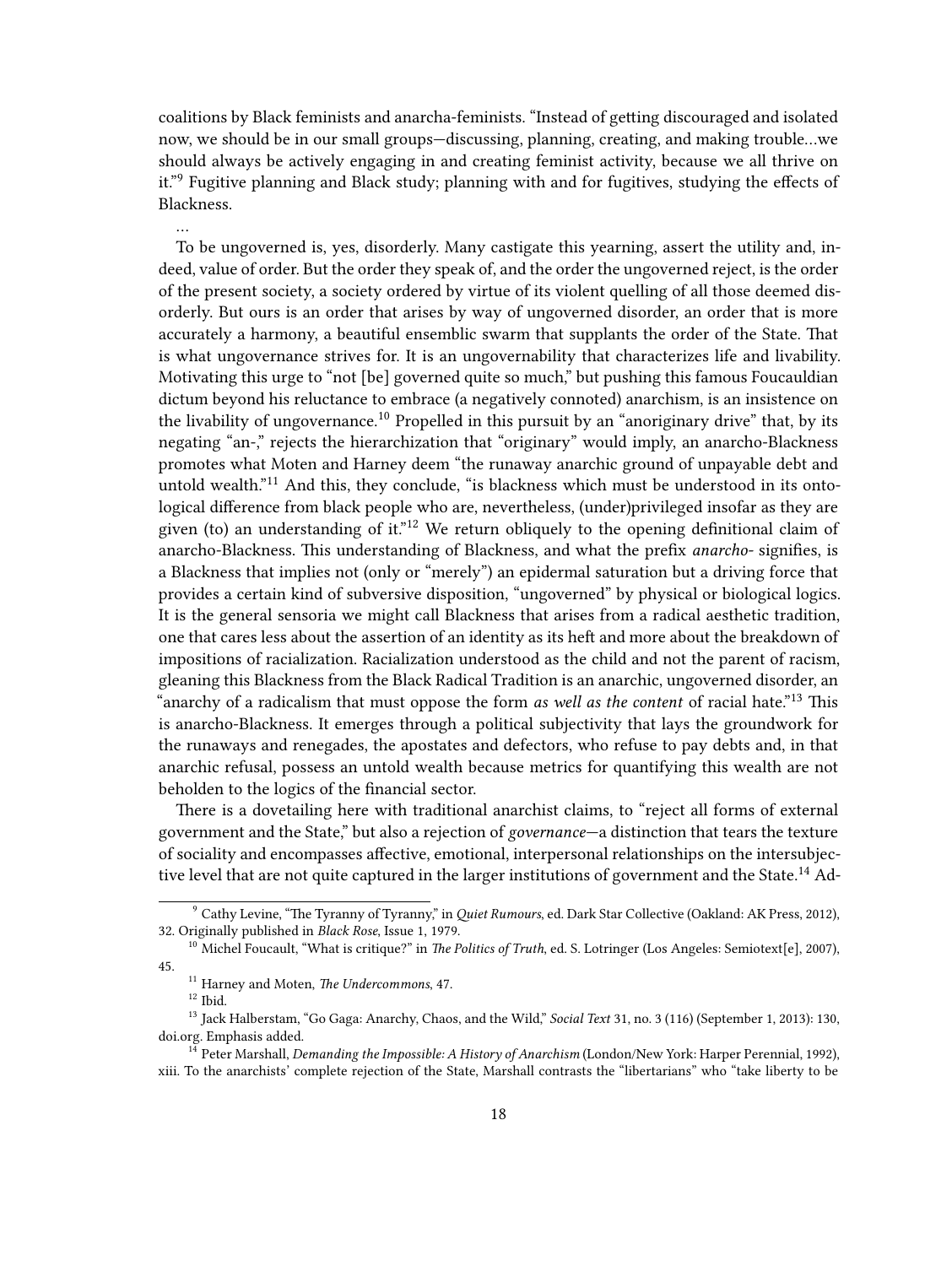vancing an anticapitalist mode of thinking and interaction, not simply one that is "anticlassist," requires a radical break from capitalist relations: a world system dependent on racial slavery, violence, colonialism, genocide, and gendered labor; a system that is propelled by exploitative racialized and gendered labor practices, which have always been part and parcel of white/European economies; a system whose ethic is one of non-ethics, rebuking sentient life's needs and desires and wellbeing in favor of a lethal combination of economic policies and cultural practices that collectively benefit hoarders of wealth to the detriment of poor people and poor folks of Color; a system of privatizing public services and functions, marketization, and commodification of social life—in short, as DJQuik once put it, "If it don't make dollars, it don't make sense." Learn, then, from Diogenes the Cynic, whom Kropotkin touts as an anarchist of the ancient world, and *deface the currency*.

One might also note, though, that those "anarchists"—(scare quotes because it would be a dubious claim to anarchism, and doubly bracketed here in an em dash as well as parentheses because I resent having to give airtime to such ideologies)—who take their crypto-currency and rush to South America to "not be governed" and instead instantiate regimes of stake-claiming and unencumbered accumulation of capital, are in fact merely capitalists; they are Ron Swanson-esque libertarians who reject all forms of being told what to do with their lives and their property and venerate unbridled capitalism and the free market because of a disdain for regulation. Such conditions are always highly regulated, however. Locks and chains are on the doors and the doorperson looks you up and down before turning you away because you called out the management on their privatizing, commodifying, tyrannical bullshit.

An anarchist disdain for governance, if I may be permitted to slip into a conflation with government for a moment, is predicated on an understanding of it as Pierre-Joseph Proudhon described it:

To be governed is to be watched over, inspected, spied on, directed, legislated, regimented, closed in, indoctrinated, preached at, controlled, assessed, evaluated, censored, commanded; all by creatures that have neither the right, nor wisdom, nor virtue…To be governed means that at every move, operation, or transaction one is noted, registered, entered in a census, taxed, stamped, priced, assessed, patented, licensed, authorized, recommended, admonished, prevented, reformed, set right, corrected….Then, at the first sign of resistance or word of complaint, one is repressed, fined, despised, vexed, pursued, hustled, beaten up, garroted, imprisoned, shot, machine-gunned, judged, sentenced, deported, sacrificed, sold, betrayed, and to cap it all, ridiculed, mocked, outraged, and dishonored. That is government, that is its justice and its morality!<sup>15</sup>

Those who are surveilled with the most scrutiny ("watched over, inspected, spied on…") are Black, nonnormatively gendered, and femme, and thus to seek the liberation of those who live through these nexuses requires the promotion of a Black anarchic ungovernance. The insurgent history of slave uprisings, wayward movements, racial and gender "passing," and illicit sexualities

a supreme value and would like to limit the powers of government to a minimum compatible with security." Black anarchism is clearly more akin to the former; it is fixated on *freedom* or *liberation*—rather than a liberty that is, to my mind, dependent on a rights-based juridical bestowal. However, moving beyond classical anarchist concerns, it is deeply skeptical of the racialized and gendered tenor of "security" inasmuch as to be secure is often to be removed from proximity of the Black and queer and trans. One cannot beatify security when, in seeking the anarchic ground, one necessarily traverses "an unsafe neighborhood" (Moten and Harney, *The Undercommons*, 28).

<sup>15</sup> Quoted in Marshall, *Demanding the Impossible*, 1.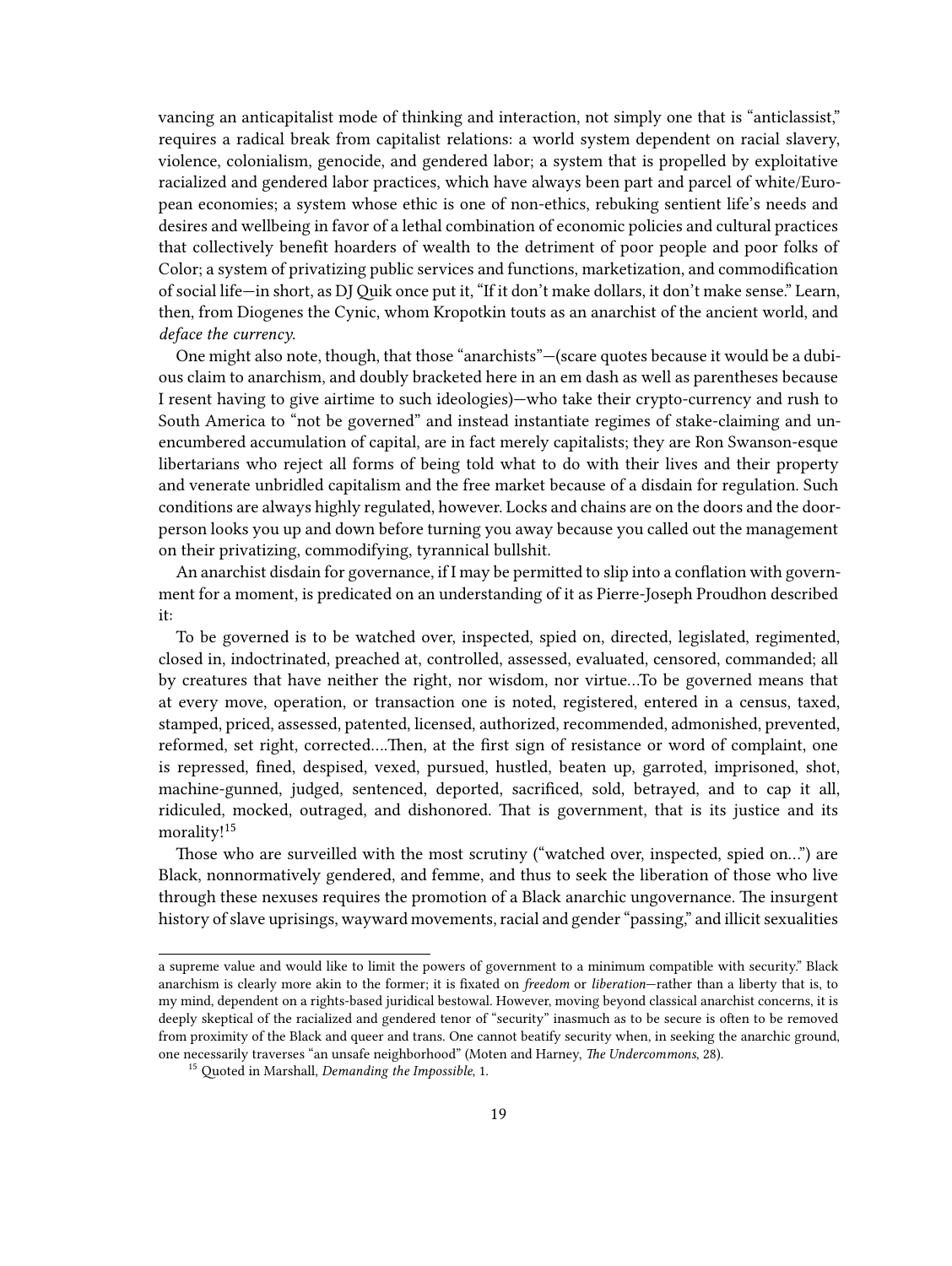is a swerve away from being regulated and registered. They are the people who did not have papers, but traversed colonized territories in search of land they could live with. They are the people who did not change their licenses and birth certificates, not caring about judicial and legal mandates to "align" with perinatal impositions, driving and traveling and getting stolen resources anyway. They are the people who did not care for biological dictates of kinship sold to them for tax purposes, and instead insisted on the closeness of "cousins," "aunts," "uncles," "bruthas," "sistahs," and "sibs" despite having no "*real*" ties to them.They resisted these regimes because they knew that when they did they would be "despised, vexed, pursued, hustled, beaten up, garroted, imprisoned…" but understood that to be positioned this way, in proximity to criminality, meant that they were doing something, because indeed, "collective resistance and revolution [occurs] at the scene of crime itself."<sup>16</sup> To be ungoverned is not to oppose governance; to be ungoverned is to operate beyond governance, to become disaffected by it, not even acknowledging its legitimacy, being, in other words, ungoverned by governance.

<sup>16</sup> Lisa Guenther, *Solitary Confinement: Social Death and Its Afterlives* (Minneapolis: University of Minnesota Press, 2013), 61. A similar sentiment is expressed by Emma Goldman when she writes of the ethicality of purported criminal acts: "it is ethical in the best sense, since it helps society to get rid of its worst foe, the most detrimental factor of social life. Sabotage is mainly concerned with obstructing, by every possible method, the regular process of production, thereby demonstrating the determination of the workers to give according to what they receive, and no more": Emma Goldman, *Syndicalism: The Modern Menace to Capitalism* (New York: Mother Earth Publishing Association, 1913), 9.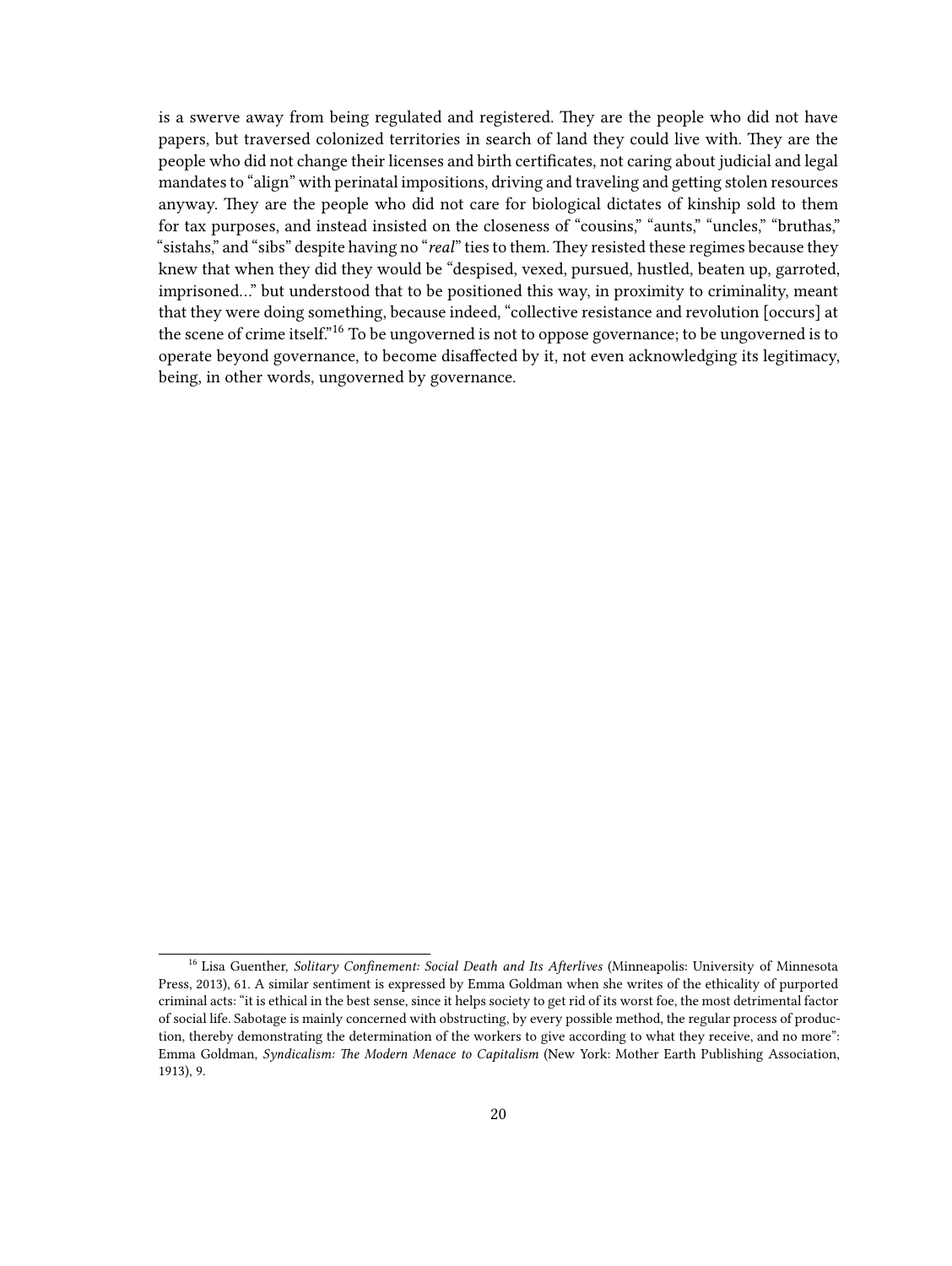### <span id="page-20-0"></span>**Unpropertied**

Property, the dominion of human needs…represent[s] the stronghold of man's [*sic*] enslavement and all the horrors it entails.

—Emma Goldman, "Anarchism: What It Really Stands For"

In W.E.B. Du Bois's impressively encyclopedic *Black Reconstruction: An Essay Toward a History of the Part Which Black Folk Played in the Attempt to Reconstruct Democracy in America, 1860–1880*, he cites Hermann Kriege, a German American revolutionary and proto-socialist who, incidentally, opposed the abolition of slavery. In 1846 he advocated land reform and free soil, yet also that same year made clear his opposition to abolishing slavery on the grounds of property rights. He is quoted thusly:

That we see in the slavery question a property question which cannot be settled by itself alone. That we should declare ourselves in favor of the abolitionist movement if it were our intention to throw the Republic into a state of anarchy, to extend the competition of "free workingmen" beyond all measure, and to depress labor itself to the last extremity. That we could not improve the lot of our "black brothers" by abolition under the conditions prevailing in modern society, but make infinitely worse the lot of our "white brothers." That we believe in the peaceable development of society in the United States and do not, therefore, here at least see our only hope in condition of the extremest degradation. That we feel constrained, therefore, to oppose Abolition with all our might, despite all the importunities of sentimental philistines and despite all the poetical effusions of liberty-intoxicated ladies.<sup>1</sup>

The passage is dense with assumptions, implications, and slights. Kriege suggests, rightly, that "the slavery question" is one, in part, of property. Enslaved people were themselves property, disallowed personhood. Such a history is imperative to bring to anarchist theorizations, as one cannot assert the ills of private property without noting that not only is the factory or storefront over there "property" but there are *people* who have historically *been property*, and the descendants of those people—or those who might optically or politically be placed in proximity to those people—are living with the effects of, as it were, property's afterlife. Kriege is right, in a slanted way: the question of property at the base of slavery cannot "be settled by itself alone," but because, in the context of anarchist argumentation, it must account for racialized populations—and, as I must also argue, gendered domestic and interpersonal labor.

Kriege continues. Abolition for him has the inevitable end result of anarchy, which is then equated with the negative and unnecessary competition with the "free workingmen" [*sic*] (read "free working *white* men") and to devalue their hard-working labor. To abolish slavery would be to effectively, at least in part, abolish a substantive sector of property ownership—an anarchist move, one might say—so it is opposed in order to sustain the labor value of white men. It is the

<sup>1</sup> W.E.B. Du Bois, *Black Reconstruction: An Essay Toward a History of the Part Which Black Folk Played in the Attempt to Reconstruct Democracy in America, 1860–1880* (New York: Harcourt, Brace & Co., 1935), 23.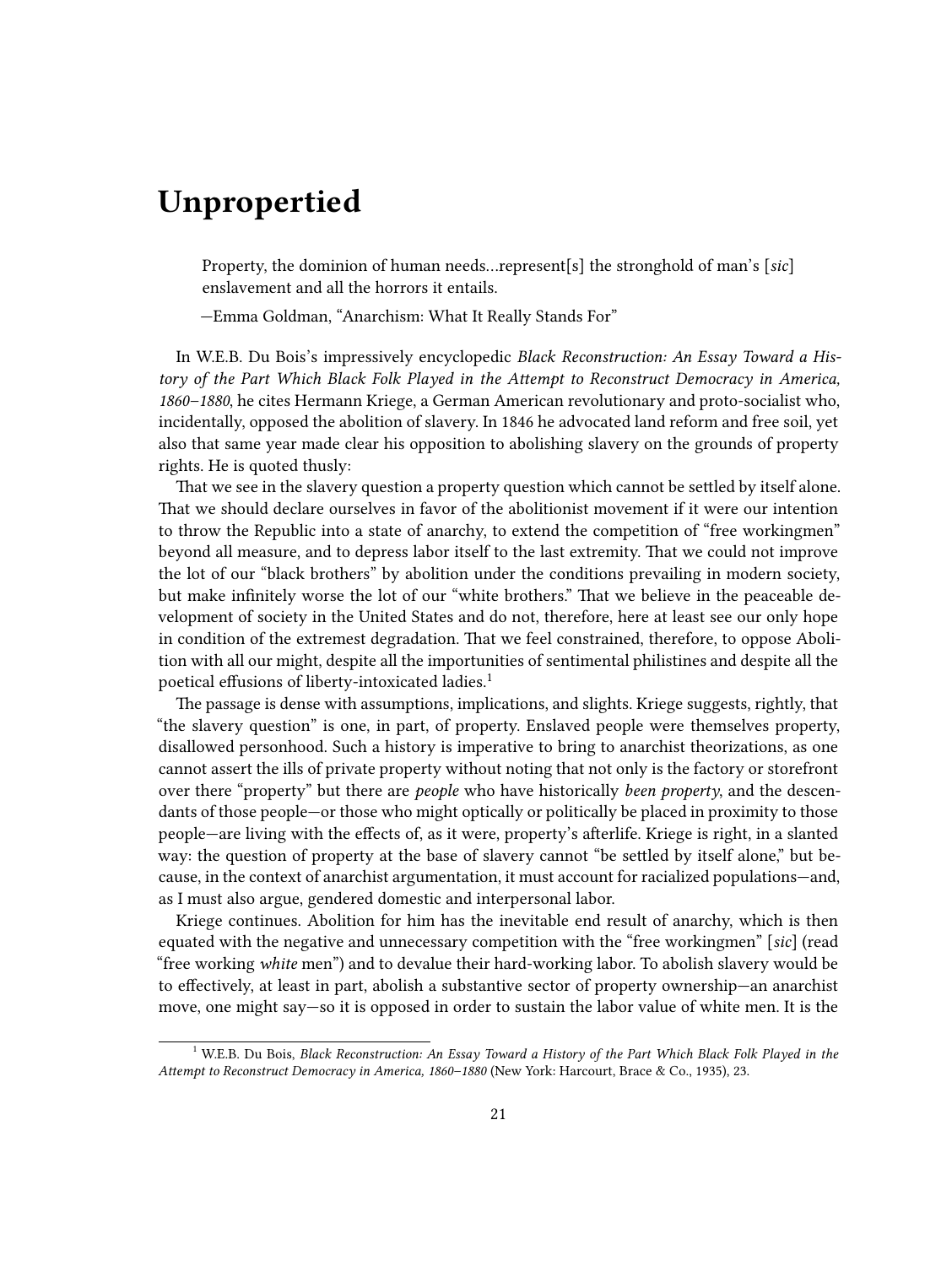"white brothers" who will suffer acutely if slavery were abolished; it is the "white brothers" who do not want to see abolition, anarchy, succeed. Implicit in anarchism's inverse is the maintenance of property and the State (with its attendant vertical relationality), which maintain white labor. Anarchism's abolitionist spirit, then, has at its foundation in the U.S., the emancipatory result of getting closer to freeing Black people. Put differently, I read anarchism's abolitionist spirit here as an anarcho-Blackness.

Interestingly, Kriege is purportedly motivated by a sense of keeping the peace, which serves as the opposite of anarchy. White rule = peace; Black freedom = chaos—or, the word he goes on to use, "degradation." To degrade something is to cheapen, and this bears a link to another term that we might meditate on usefully, as we briefly did in a previous chapter: *destitute*. To destitute something is to impoverish it, to extract its value. The degradation that would ensue postabolition, the destitution that would take hold, is necessary "in order to free the revolutionary imaginary of all the old constituent fantasies that weigh it down, of the whole deceptive legacy" of the hegemonic logic of the white and cis male supremacy woven into the West's capitalist state.<sup>2</sup> What Kriege is afraid of is precisely the aim of (Black) anarchism: the extreme degradation, the thoroughgoing destitution of the world and that which sustains it. Classical anarchist sentiment is clear on the point that depriving the world of the things that sustain the accumulation of capital is one of the chief goals for anarchist world-making. A further point, however, is how fundamental (anarcho-)Blackness is to this, for the things that have had a significant impact on capitalism's expansion have been racial enslavement's accumulation of free Black labor. This is to see as necessary the constant affixation of *racial* to *capitalism*. Abolition is always *both* abolition of racism/white supremacy and capitalism.

And finally, Kriege's offhanded, seemingly hand-waving concluding comment. Abolition is to be opposed, certainly for the aforementioned reason of leaving intact the current conditions of labor as the province of white men. But further, it is to be opposed despite—and because it is supported by—both sentimental philistines and, interestingly, "liberty-intoxicated ladies." Is Kriege embarrassed about supporting abolition in any way because, were he to do so, he'd be not only sentimental but likened to a "lady"? Both of these might in fact have a common thread, that of femininity. Underlying Kriege's opposition to abolition, his opposition to anarchy, is its support by things that connote femininity, which is to say anarchy's latent and spectral femininity. More, a femininity that is "liberty-intoxicated." This movement away from the feminine is no coincidence, as there might be said to be a "feminine character" to resistance, as Cedric Robinson claims. That there is, or might be, a feminine character to resistance—that "All resistance, in effect, manifests in gender, manifests as gender"; that "resistance itself is gendered"—is also concatenated with the Black Radical Tradition not simply in that we are discussing abolition of slavery in the U.S. but also because that tradition utilizes gender for liberatory aims (see, for example, Harriet Tubman's flouting and revising of gender to engender others' freedom), that tradition, like this resistant aspect of gender, quests for freedom, which is the aim of resistance.<sup>3</sup> And to be intoxicated with liberty, to refuse enslavement, one must seek the abolition, too, of property.

…

<sup>2</sup> Invisible Committee, *Now*, 76.

<sup>3</sup> H.L.T. Quan, "Geniuses of Resistance: Feminist Consciousness and the Black Radical Tradition," *Race & Class* 47, no. 2 (October 2005): 47, 39, [doi.org](https://doi.org/10.1177/0306396805058081); see also Gaye Theresa Johnson and Alex Lubin, eds., *Futures of Black Radicalism* (New York: Verso, 2017).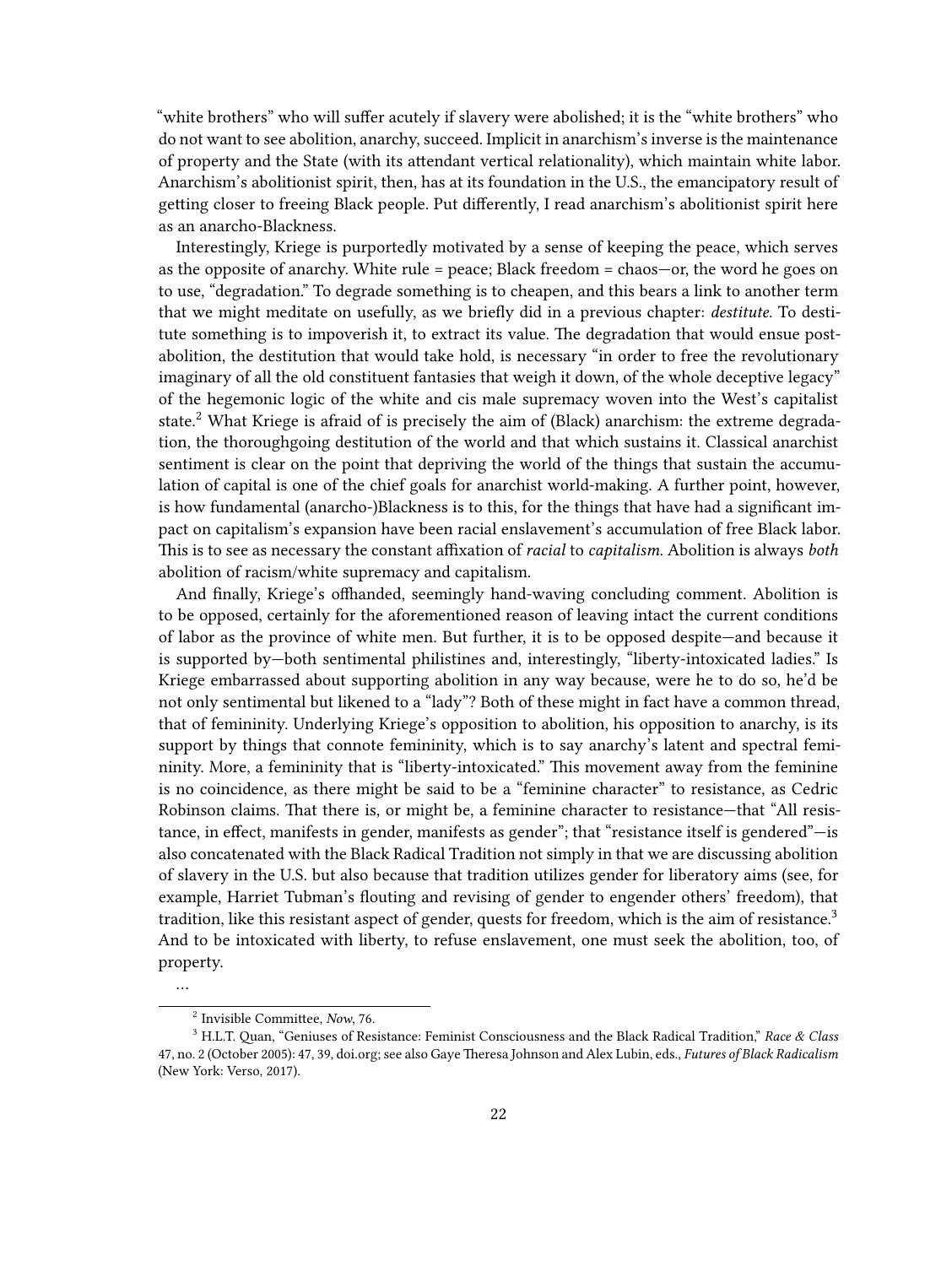What is property? There is of course the definition of property as a state-protected monopoly over resources or privileges that are then deployed to others' exploitation (e.g. to own land and then rent that land to others for one's own profit). But there is also the sense of property as an essential or peculiar characteristic of a thing. Anarchism seeks, then, to remove the private ownership of property that sustains capital accumulation. Black anarchism must consider both senses by way of acknowledging and forming a politicized movement around the fact that the history of Blackness is testament to the fact that there are some whose property (essential characteristic) was property (an ownable thing).

To approach the matter of property—things divorcing the owner from the user—from the perspective of Black anarchism, from an anarcho-Blackness, is to begin from the assumption that to *let go* is a kind of salvific grace. To clarify: letting go points to a willingness to *leap*, in that Kierkegaardian sense, to immerse oneself in what might be. I offer these notes toward a Black anarchism with precisely this yearning for what might be possible, a world unfettered by ontological and epistemological straitjackets or by structural and dominative oppressions. Uncertainty is endemic to this anarchism: wanting *that* without knowing what it will be, but understanding it as an anarchic salvation precisely because it is not *this*. Property has at its base the thorough holding on and possessive spirit of its owner, an encompassing knowingness of the property possessed. To rebuke privatized ownership and property is to then let go and allow the possibility of something and some way else to be to, oddly enough, take hold.

…

But what of this term "anarchism"? Some in recent years have deployed it in ways that in fact deify possession and property. I want briefly to address how there have been attempts to use anarchist language for non-anarchist ends. While it is thorny territory to attempt to parse "good" anarchism and "bad" anarchism, it is perhaps necessary in order to best stave off co-optation. This becomes all the more important on the topic of property, as it can sometimes be language fraught with conflations and misinterpretations. For instance, certain right-wing capitalists and corporate fat cats seek deregulated access to unhindered capital accumulation, claiming to be "disrupting" the ethos of taxation and "liberating" us from impediments to massive wealth. Ownership of private property is seen as a way to stick it to an authoritarian government, and anarchists have a founding tenet of anti-authoritarianism, so look at us being "anarchists" with our multimillion-dollar vacation homes. They claim the label "anarchist" (as do the oxymoronic, so-called "anarcho-capitalists"). How should one respond? We must do more than simply note that there is an eclectic array of anarchic strands: communist, syndicalist, libertarian socialist, anarcha-feminist, primitivist, individualist, insurrectionary, vegan. Such an anything-goes strategy potentially dilutes the ability to root out the dangerous political relations supported by something like "anarcho-capitalism." The goal here is not to create an ironclad, unbreachable, unbending definition of anarchism that disallows fluidity, flexibility, and different textures. That would employ a spirit of governance hostile to what might lie outside of anarchism's tenets, making it unable to think the unthought.

So how to proceed? There are strands of individualist anarchism, for example, that amount ultimately to "Get your hands off my property!" There are also capitalist ideologies that have borrowed (stolen) the label "anarchist" to describe deregulated access to financial wealth. Both, however, operate on an incredibly regulated internality. The space the latter wishes to occupy may seem ungovernable and thoroughly deregulated, but it is predicated on highly regulated and exclusionary—and hierarchical, with its racial, gendered, and classed valences—criteria. The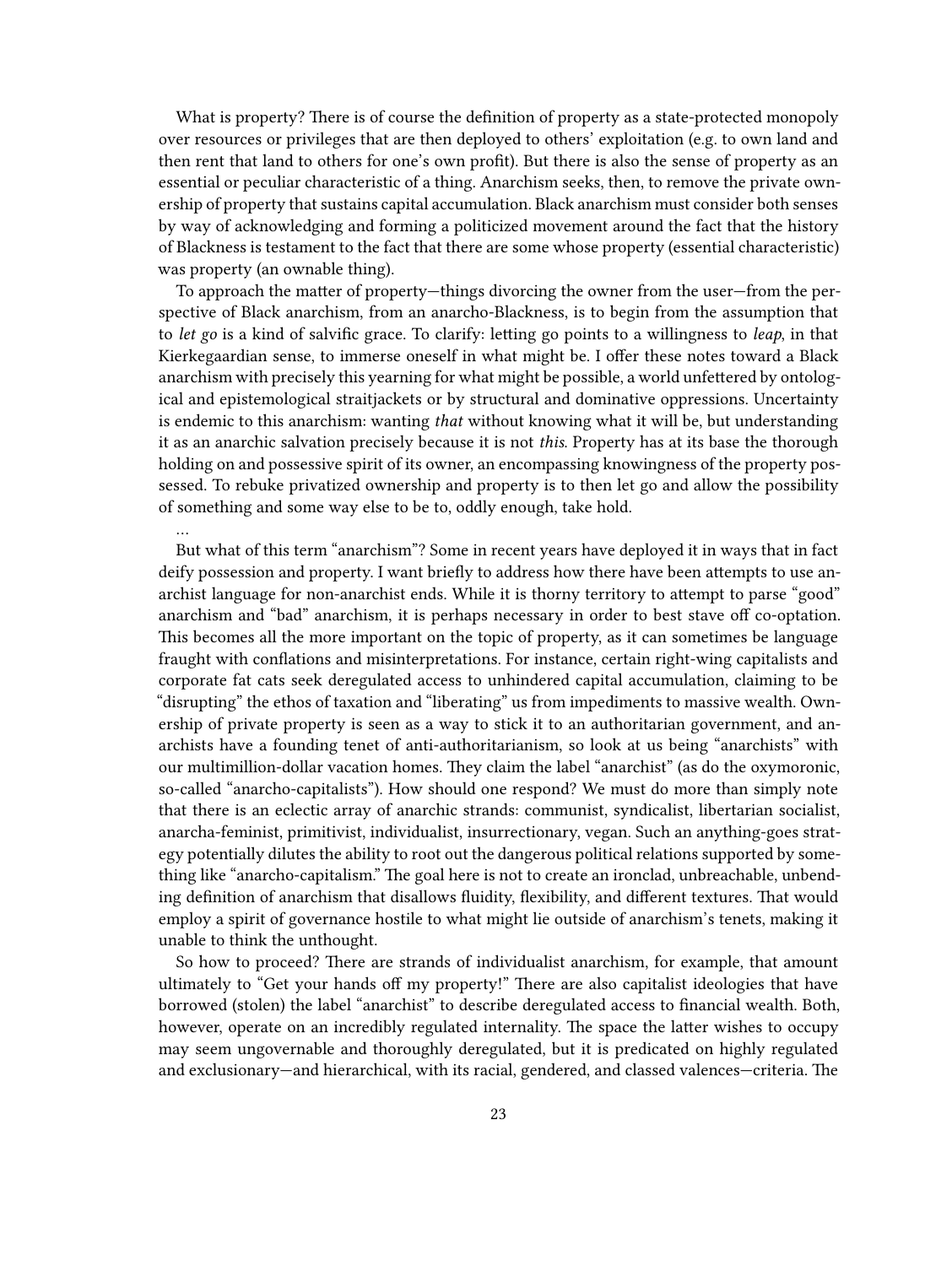purported deregulated space is *enabled* by extreme regulation of who might access that space. Too, when not constituted by the literal wage of capitalism's master–(wage)slave dialectic, they are defined by the implicit wages of whiteness, which garner a kind of capital on the grounds that they have provided access to the territory, economies, and uninhibited assumptions that allow for such an "anarcho-capitalism" (better understood as a *minarchist* position, or wanting *minimal* government that retains cops and armies but eradicates, say, social welfare); that of cis masculinity, which not only grants a sense of entitlement to any and all spaces/territories (the history of the white cis masculinity of colonialism looms large here) but also is the subjectivity that underwrites access to the very subjective tenets upon which self-possession rest; and that of heteropatriarchal conquest, accumulating and consuming bodies for reproductive means, whether that of cis white women to create generations of conquerors and ensure the purity of whiteness, or that of cis Black women to claim ownership and violation of a sentient reproductive object to further wealth in fungible human labor.

Fundamental to this "bad" anarchism is an obsession with security and possession. Anarcho-Blackness or Black anarchism provide a rejoinder to this. To inhabit a world on anarchic grounds is to inhabit, necessarily, an "unsafe neighborhood" because safety and security are characterized by an implicit, constitutive whiteness that allows for safety and in fact serves as the obverse of abolitionist liberation (recall Kriege, who opposed abolition and Black emancipation to protect white laboring men).<sup>4</sup> Security necessitates biometric regulations that work to the detriment of gender nonnormativity, femme and feminized bodies, and bodies of Color which may or may not be adorned with racialized and thus suspect accouterments (see, for example, the turban or the afro). What the advancement of anarcho-Blackness puts forth is recognition of how histories of gender and racialization underpin capitalist notions of security and possession.

I want to argue for what J. Kameron Carter and Sarah Jane Cervenak call "parapossession" as anarcho-Blackness's relationship to property. In "Black Ether," Carter and Cervenak tie Blackness to an ethereality that, following Nathaniel Mackey, "announces a kind of 'holding without having."<sup>5</sup> How to hold but not have? Such an outlook is all the more pressing when shifting from an understanding of possessive relationships with *things* to possessive relationships with *people* (though again, it cannot be elided that historically there have been people understood *as things*)*.* This interstitial space between property and grasplessness, this parapossession, is an attempt to maintain mutuality in which one can care for and share affinity with others without needing to possess them, without needing to own them as one's own. Similar to anarchist distinctions between *property* as organized around a "sovereign lord" who uses propertized objects to exploit others, and *possession* as rooted in use rights or "usufruct" rather than exploiting others, parapossession builds on this history. Parapossession allows for "I am relating to this now in a particular, perhaps singular, way" in the rubble of "This is mine"; it is a being and becoming with and through as opposed to an *I am* garnered by the refusal of the other. Black anarchists who move toward inhabiting an anarchic world become through a subjectivity that constitutes them via this holding without having, their subjectivity becoming that of being "held in noncoalescence against worldly misholding"; this anarchism is to practice "'unprepossessive (nonpre-

…

<sup>4</sup> Harney and Moten, *The Undercommons*, 28.

<sup>5</sup> J. Kameron Carter and Sarah Jane Cervenak, "Black Ether," *CR: The New Centennial Review* 16, no. 2 (2016): 210.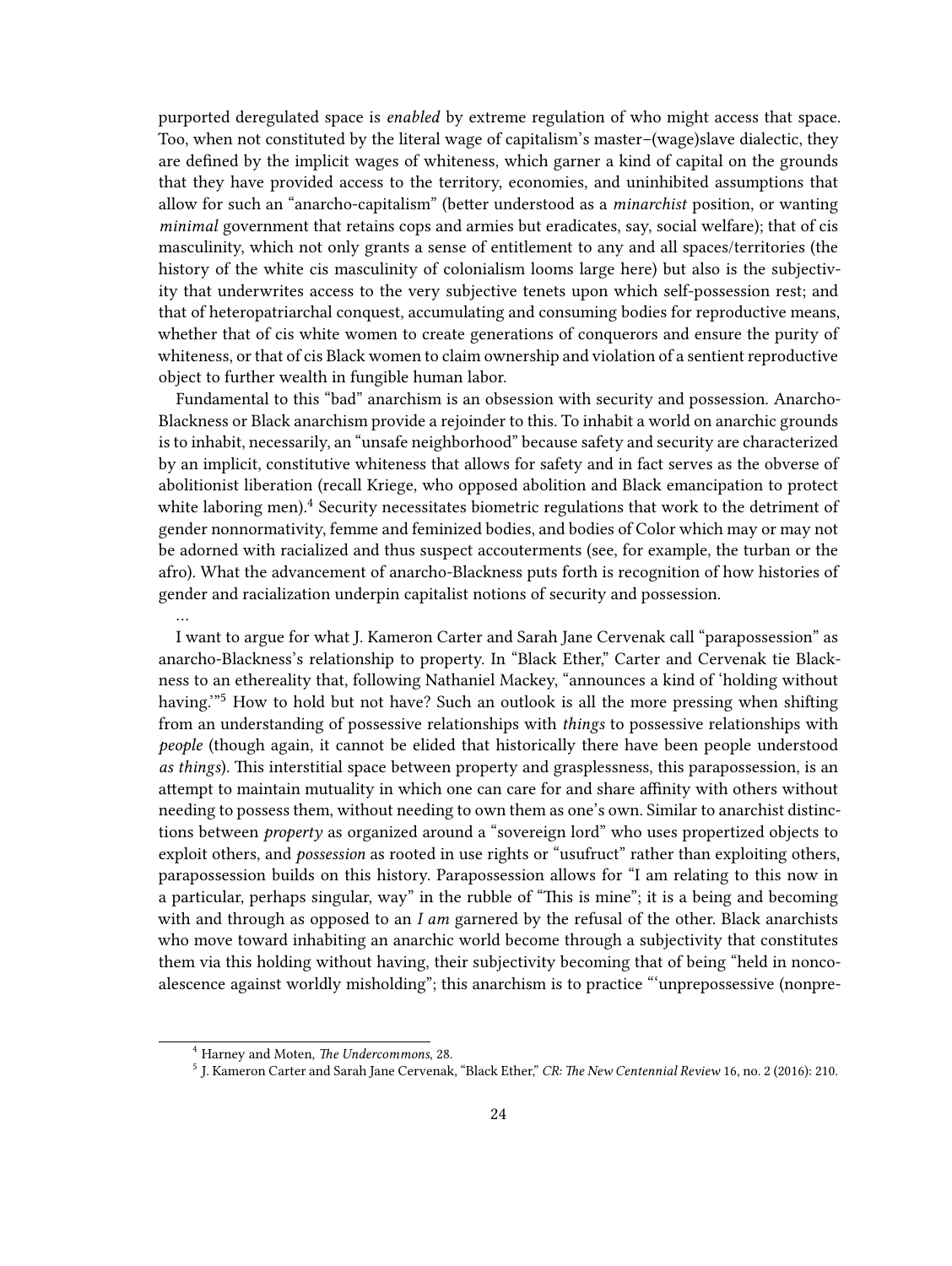possessive) aplomb' in the spirit."<sup>6</sup> And this caressing and holding that subverts the propertied possessiveness of having "is black life's experimentalism, a fence-breaking, boundary-crossing, paratheological, paraontological, insovereign, paralegal, and parapossessive ambulation."<sup>7</sup>

Black life—which Carter and Cervenak understand not only as the material conditions that apportion life's vagaries amongst Black people but as a general liveliness, a pervasive and infectious ether that *is* Blackness—is the givenness of parapossession and holding in a way that does not commit to having, to ownership. Reading *anarcho-* as a getting outside and away from sovereignty, and Blackness in the aforementioned way, Black anarchism is constituted by an anarcho-Blackness that resides in, builds life within, a parapossessive, insovereign, fence-breaking space. This is the world anarcho-Blackness yearns for. It emphasizes mutual aid and care and joy by a collective, assemblic relationality predicated on something more flexible than privatized ownership. Indeed, fence-breaking leads to a society that is much more open and mutually caring.

The anarcho- of Blackness, and Black anarchism in general, demands a more philosophical unholding from property as well. What I am asserting here is a Black anarchism that inducts the denizens of an anarchic society into unpropertied relationship with one another, because property moves through relationality just like the State. So if Blackness's anarchic character defines this, the demand placed upon those who seek an anarchic society is a becoming-Black where Blackness is what happens to you when anarchism takes hold of you. Carter and Cervenak again: "This is all to say that this ethereal movement otherwise—black movement unheld by its ambulations into music, alongside unavailable dreams—disaggregates blackness from its entrenchment with state interest, with property, and with this world's holdings."<sup>8</sup> The racialized Blackness one usually understands as Blackness as such is embedded in the logics of the State and property. Thus to be and become unpropertied, to be moved by the anarchic, is to disaggregate Blackness from this relationship and, if we wish for an anarchic society, which is to say an unpropertied and un-Stated world, Blackness becomes the adhesive for those who refuse the State's holdings over us.

We demand the impossible, yes, and that impossible is a way to live without being owned and without owning; a way to be done with properties and the private without giving up sensibilities of holding and relating in specific, idiosyncratic ways is what we want. In contrast to the colonial and imperialist drive to capture and claim as one's own, characterized by an expansive masculine whiteness that subjugates bodies of Color and uses the rape of feminized people as a propelling force for colonization, the anarchism of Blackness, as Williams and Samudzi would say, demands a new beginning that has as its precipitating force the end of this. The anarchism of Blackness indexes an unpropertied relationship to the world and others inasmuch as it discloses the impropriety of freedom, freedom's unboundedness, which is to say its inability and unwillingness to demarcate the limits of sanctioned relationality—or, to propertize. The imperialist, settler-colonizer drive is manifested in white self-possession—whiteness as property par excellence—so Blackness comes to un-possess itself in order to become unbounded by the propertied, the heteropatriarchal.<sup>9</sup>

<sup>6</sup> Ibid.

<sup>7</sup> Ibid, 211.

<sup>8</sup> Ibid, 219.

<sup>9</sup> See Sarah Jane Cervenak and J. Kameron Carter, "Untitled and Outdoors: Thinking with Saidiya Hartman," *Women & Performance: A Journal of Feminist Theory* 27, no. 1 (January 2, 2017): 46, [doi.org](https://doi.org/10.1080/0740770X.2017.1282116).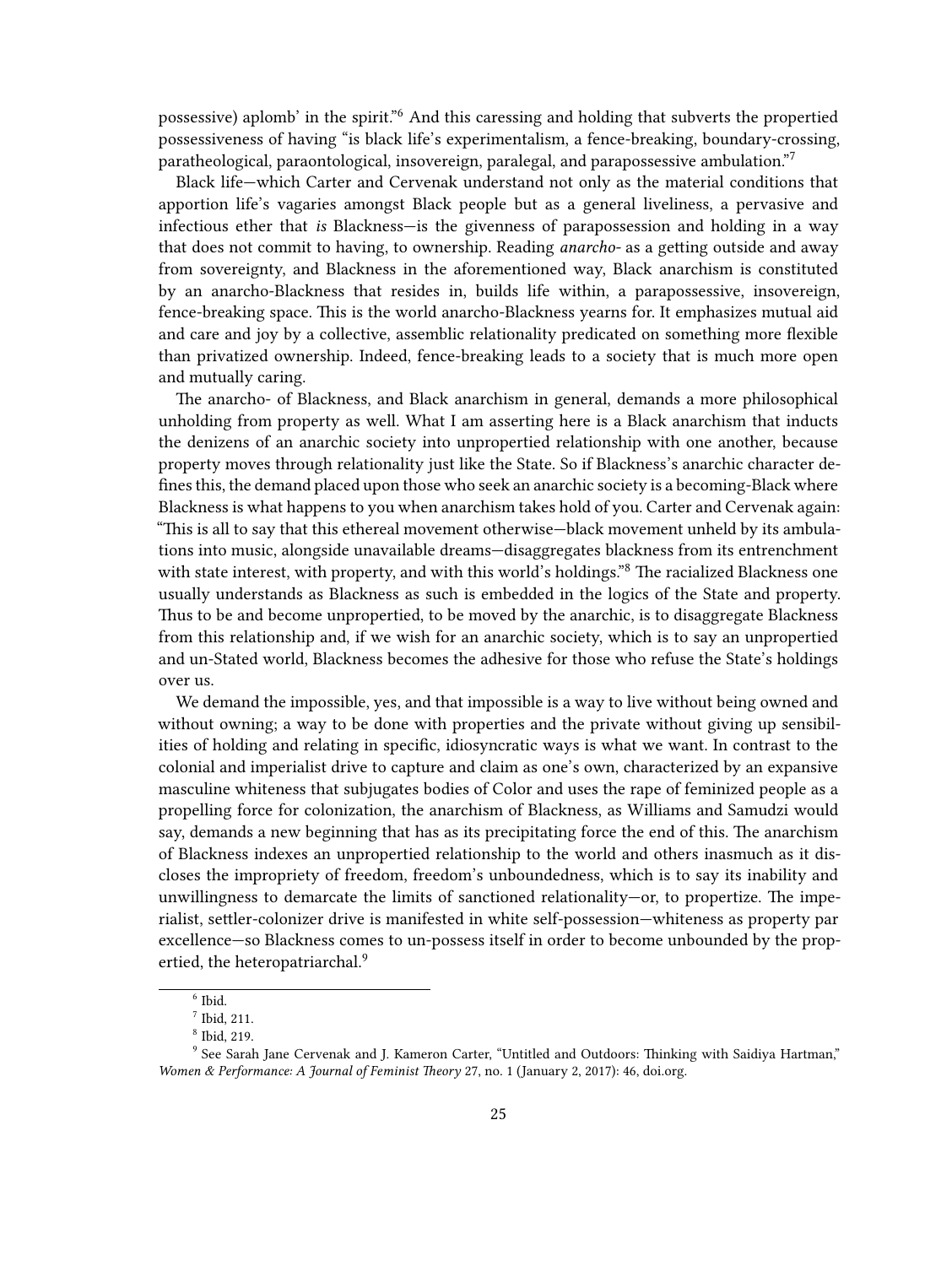Racial and gendered capitalism rest at the heart of the will to possess and privatize the ownership of possessable things. Thus, anarchism demands its abolition, not a conciliatory reform, for "it is impossible to reform the system of racial capitalism."<sup>10</sup> The capitalist demand for property and its ownership by those in power recognizes only gluttony, and the necessity for exploitation to maximize that gluttony's expansion.This theft is of the first order, and to move toward anarchic life is to steal on the second order, to steal back and let free what is unownable. Indeed, property and capitalism have deemed this stealing back a negatively connoted theft without recognition of its own theft. But we are on to that ol' tired smokescreen. We know what's really up. We've known for a while. We've known, in the final instance, that as the seventeenth-century folk poem goes,

The law locks up the man or woman Who steals the goose off the common But leaves the greater villain loose Who steals the common from the goose.

#### ……………………………………

The poor and wretched don't escape If they conspire the law to break; This must be so but they endure Those who conspire to make the law.

<sup>10</sup> Anderson and Samudzi, *As Black As Resistance*, 13.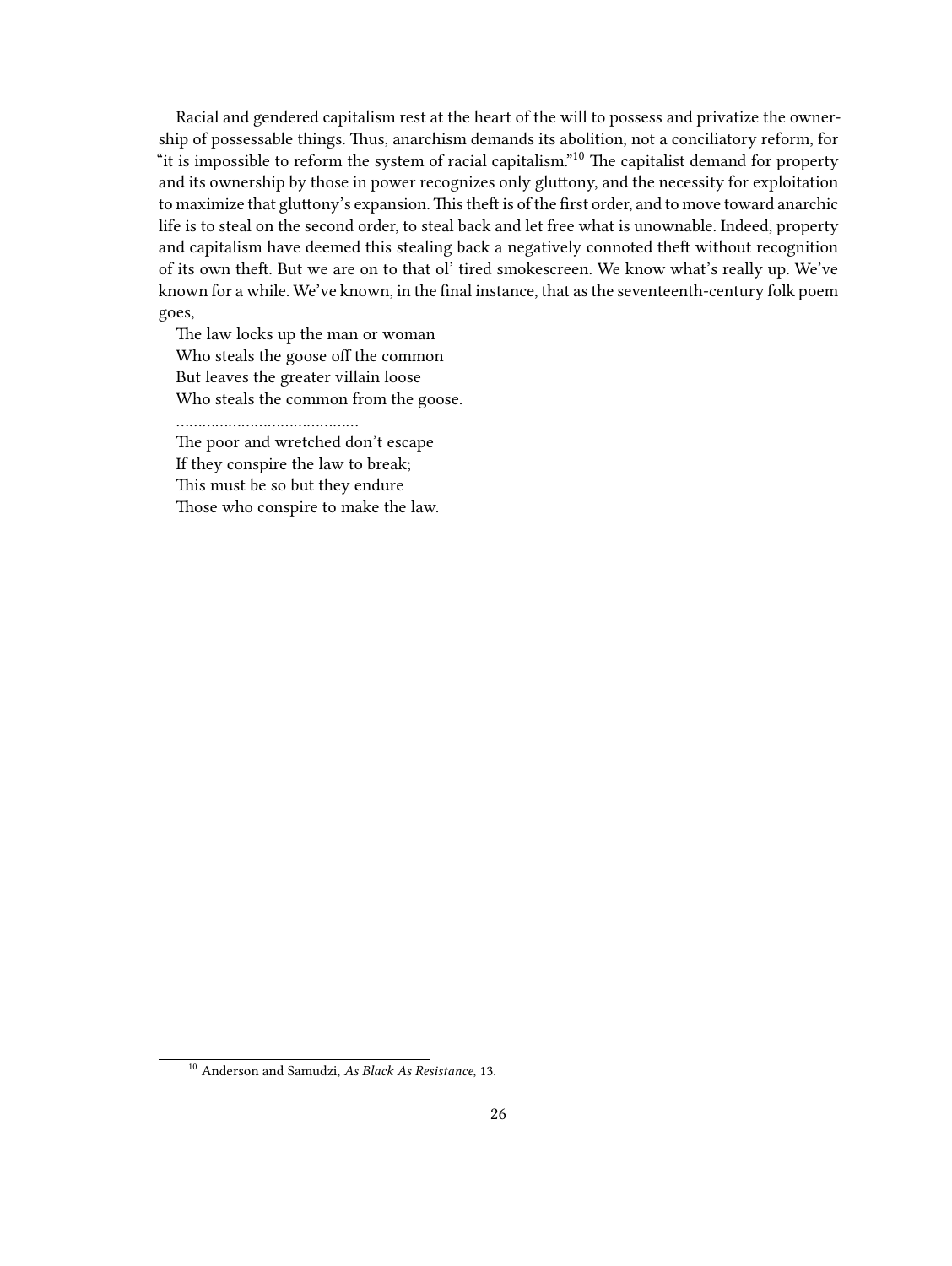#### <span id="page-26-0"></span>**Uncouth**

A serious anarchism must also be feminist, otherwise it is a question of patriarchal half-anarchism, and not real anarchism.

—Anarchist Federation of Norway<sup>1</sup>

I can only begin this chapter with the Combahee River Collective (CRC). The CRC's "Black Feminist Statement" is touted as a foundational Black feminist document, having spawned terms like "identity politics" and given rise to intersectionality as a concept by their meditation on interlocking oppressions. What is less remarked upon, though, is their fierce commitment to socialism. Indeed, they state very explicitly that they are socialists, but while they affirm their socialism and "essential agreement with Marx's theory," they disagree with a class-reductionist analysis.<sup>2</sup> Their socialism is not class first; it is expansive and encompasses the capacity of Black feminist subjective world-making. That is to say, their socialist analysis comes from the particularity—which is no particularity but a capacious and broad insight into structuring mechanisms in the social milieu—of the nexus of Black and woman. That vantage, that nexus, is indeed about people who are Black women but also, I want to argue, about an indexation of a Black feminism that expansively "welcome[s] anyone with an investment in black women's humanity, intellectual labor, and political visionary work, anyone with an investment in theorizing black genders and sexualities in complex and nuanced ways"; it is a Black feminism that references the nexus of Black and woman but that "always transcend[s] attempts to limit the tradition by rooting it in embodied performances."<sup>3</sup> It is, in short, a Black feminism that is, first and foremost, "an anticaptivity project."<sup>4</sup>

The CRC's notion of interlocking oppressions understands that all the systems and discourses that contain and curtail us—what anarchists would loosely understand as the State and authority—are connected. The "synthesis of these oppressions" is what they understand as the State. Thus their political aim of "the destruction of the political-economic systems of capitalism and imperialism as well as patriarchy" is an anarchic politic.<sup>5</sup> Destruction of the State, which

<sup>&</sup>lt;sup>1</sup> Errata: A serious anarcha-feminism must also be Black, otherwise it is a question of white, solipsistic halfanarchism, and not real anarchism. (Addendum: I do not presume to know what "real" means in "real anarchism.")

<sup>&</sup>lt;sup>2</sup> The Combahee River Collective, "A Black Feminist Statement," *Women's Studies Quarterly* 42, no. 3/4 (2014): 274.

<sup>3</sup> Jennifer C. Nash, *Black Feminism Reimagined: After Intersectionality* (Durham: Duke University Press, 2019), 5. Nash, like me, does not concede that Black feminism is the sole province of Black women. In her cogent account, "it is the ongoing conception that black feminism is the exclusive territory of black women that traps and limits black feminists and black women academics who continue to be conscripted into performing and embodying their intellectual investments" (5). We can also turn to Anderson and Samudzi in this regard, who note in *As Black As Resistance*, "There are many politicians and state operatives of color, Black and otherwise, working for white supremacy. Diversity in the seats of power will not solve our problems. Simply because someone shares race, gender, or another aspect of identity does not guarantee loyalty or that they will act in the best interests of Black communities" (13).

<sup>4</sup> Nash, *Black Feminism*, 26.

<sup>5</sup> Combahee River Collective, "A Black Feminist Statement," 274.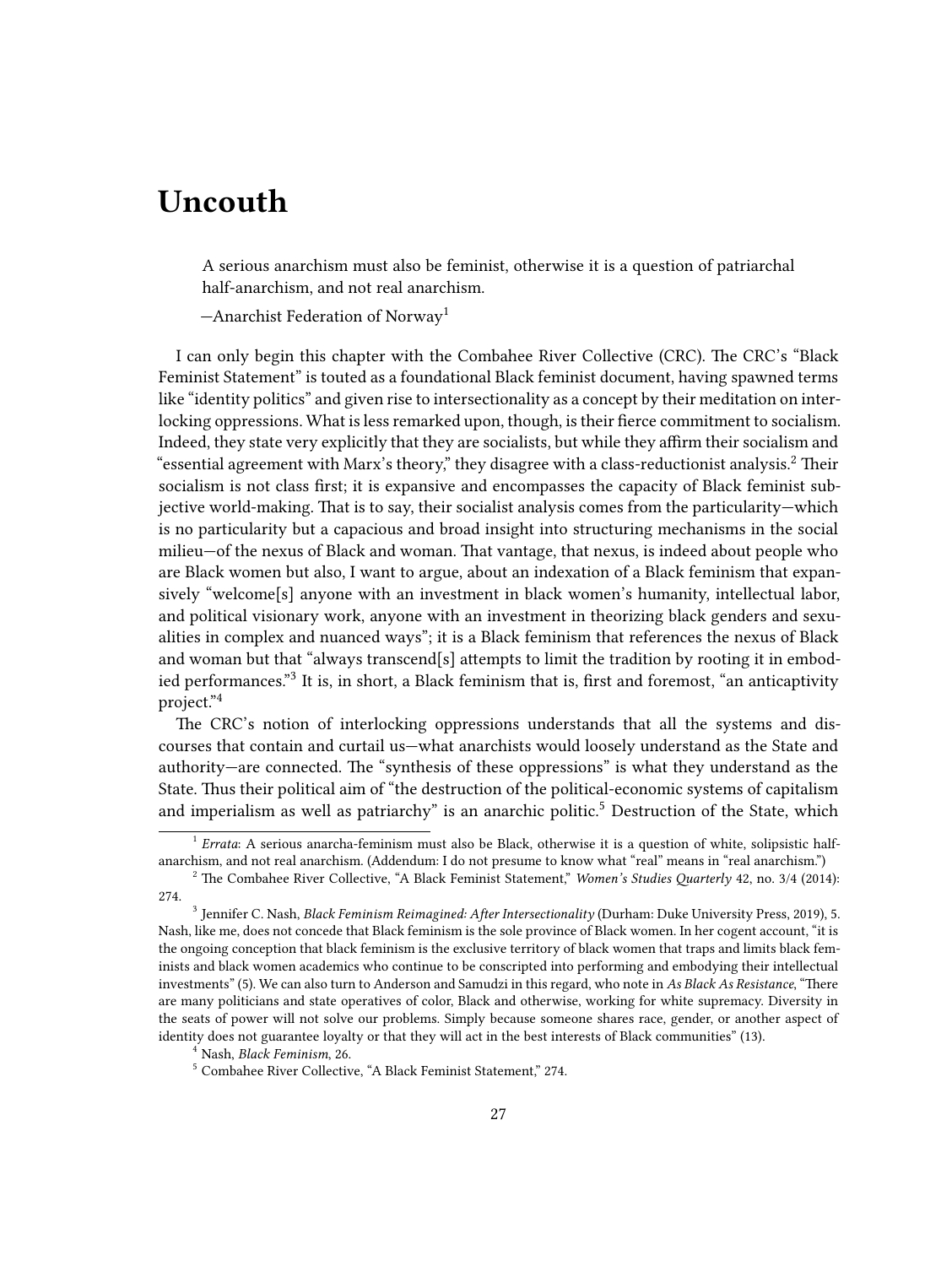is understood robustly as being attended by racial, gendered, and imperialist baggage, is an attempt at moving toward an anarchist society. The State and the governmental/material ills of the world are the product of "white male rule" that they feel viscerally. There is no saving it; through and through, it is toxic. No reforming white male rule. So it becomes appropriate, on a certain reading, to see "white male rule" as not merely about people who are white and cis men at the top (though this is certainly very much the case), but as a name for the oppressiveness of the State and authority. State and authority are metonymized by reference to white male rule, which the CRC, as Black and woman—as operating through Black feminism—feels acutely and wants no part of. They are uninterested in seizing the State or capital; they are uninterested in flipping the racialized and gendered script and becoming the master class. "We reject pedestals, queenhood, and walking ten paces behind," they write in their Statement. "To be recognized as human, levelly human, is enough."<sup>6</sup> A horizontal, mutually aiding, radically non-hierarchical world is what they seek. An anarchic world.

I know, I know, they don't call themselves anarchists. But as stated at the outset of this volume, I care little about only claiming Black people, and in this case Black women, who deem themselves anarchists. I care little, too, about bringing people into the institutional fold of anarchism. What strikes me about the CRC is how their socialism, which critiques socialism, expands socialism, moves by way of anarchic principles and forces. They radicalize their socialism by anarchizing it, in other words. If anarchists hold that "until all are free then no one is free," we can note the express anarchism of the CRC when they argue that "if Black women were free, it would mean that everyone else would have to be free since our freedom would necessitate the destruction of all the systems of oppression."<sup>7</sup> This demonstrates, as Keeanga-Yamahtta Taylor writes, "the dialectic connecting the struggle for Black liberation to the struggle for a liberated United States and, ultimately, the world."<sup>8</sup>

This is all to say something quite profound: Black radical feminisms, with their embedded queer and trans circulatory systems, refuse subsumption into neoliberal markets or mainstream notions of revolution. They reject the creation of another nation-state; they reject a female-headed ruling class—it is a radical feminism for the 99%, which is "Far from celebrating women CEOs who occupy corner offices"; "we want to get rid of CEOs and corner offices."<sup>9</sup> It continually questions, refusing an end point or knowable future. It is a quotidian praxis that, in suspending the knowability of the intricacies of an anarchic vision, allows for an anarchic world to arise inasmuch as the anarchic world defies intelligible elaborations (elaborations predicated on the world as such).

Though anarchism is a method and praxis of thought that is non-hierarchical, there has nevertheless been an insistent sexism within many anarchist circles. Indeed, the first self-proclaimed anarchist, Proudhon, is noted as having said that, when "one compares sex with sex, women are inferior."<sup>10</sup> Proudhon and many of his followers retained the sense that the father held a legitimate position of power—an instantiation of a masculine, tough, honorable, and independent

…

<sup>6</sup> Ibid.

<sup>7</sup> Anonymous, *Anarchism, A History of Anti-Racism* (The Anarchist Library, n.d.), 3, [theanarchistlibrary.org;](https://theanarchistlibrary.org/library/anonymous-anarchism-a-history-of-anti-racism) Combahee River Collective, "A Black Feminist Statement," 274.

<sup>8</sup> Keeanga-Yamahta Taylor, *How We Get Free: Black Feminism and the Combahee River Collective* (Chicago: Haymarket Books, 2017), 11.

<sup>9</sup> Nancy Fraser, Cinzia Arruzza, and Tithi Bhattacharya, *Feminism for the 99%* (London: Verso, 2019), 13.

<sup>10</sup> George Woodcock, *Pierre-Joseph Proudhon: A Biography* (Montréal: Black Rose Books, 1987), 34.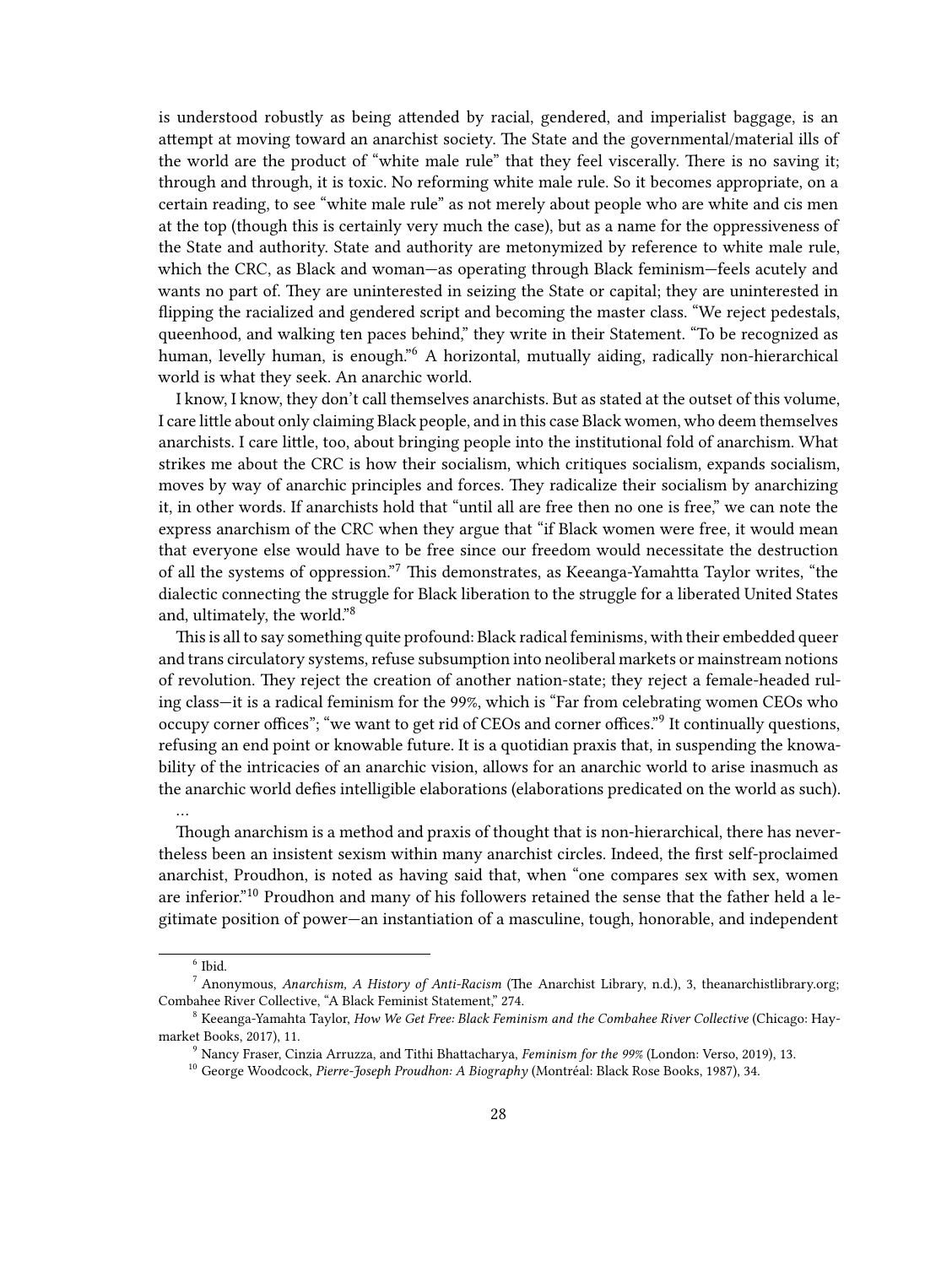affect—and that women, unfortunately so, were "chained to nature" and entered society only through (heterosexual) marriage. A kind of "anarcho-sexism" has been a repeated current in anarchist movements and theories.<sup>11</sup> But while Proudhon's belief that women's role is essentially to be the subordinated right hand to her husband, others like French anarcho-communist Joseph Déjacque state firmly that feminism and anarchism are inextricable. Anarchism and feminism have a fraught history, because still, while most male anarchist writers, like many leftist men in general, gave lip service to the "equality of the sexes," groups of women within the movement's ranks had to fight for anything resembling equality.

I assert unequivocally that anarchism must be feminist. Further, what I pose in this chapter is an explicitly Black feminist anarchism, an anarcho-Blackness where the "Blackness" is necessarily and fundamentally—as it must always be, in whatever realm—feminist. Following the CRC, the anarchist revolution can only become actualized if it is a feminist and antiracist revolution, which is to say, succinctly: anarchism that is not Black feminist is not doing anarchic work.

The approach toward the world that is classified under the heading of anarcha-feminism finds early rumblings as an identifiable political movement during the Spanish Civil War in 1936 by *Mujeres Libres* (Free Women), but in various less-defined iterations centuries before this. (Though as something people called themselves and their collective organizations, "anarcha-feminism" didn't really appear until the 1970s.) Put simply, anarcha-feminism has critiqued the pervasive sexism and gendered hierarchies within anarchist movements. Historically, it was difficult for anarcha-feminism to emerge legibly, as there existed a simplistic political binarism between, on one hand, anti-State feminist liberalism (which saw the state as a potential source of despotism, but that embraced free market capitalism) and, on the other hand, pro-State socialist/feminist radicalism (which, while sharing anarchism's predominant economic philosophy, also embraced women's suffrage and their entry into the machinery of the State).<sup>12</sup> Anarcha-feminism needed to emerge as radical *and* anti-State. In many ways, anarcha-feminists understand anarchism as a type of feminism due to its avowed rejection of hierarchies and authority. As noted, a persistent underlying sexism was present within anarchism, many collectives being characterized by "quasisupport for male-female equality [that] coexisted with a deep-rooted, full-blown misogyny," but also, according to Sharif Gemie, easily being understood as having only a veneer of misogyny and a more foundational feminist impulse of equality.<sup>13</sup>

Historically, anarcha-feminists have insisted on the gendered nature of capitalism and power. They saw that, while (even male) anarchists would concede that patriarchy is linked to class, there also needed to be a fundamental understanding that experiences under capitalism are differentiated and inflected by gender. Traditionally, anarchism relegated revolutionary, anarchic work to the public sphere as if the (waged) workplace was the only place work and labor was being done, and from which people had to be liberated. Anarcha-feminists have insisted that the family and domestic sphere are also sites of valid anarchist conflict. Of course, the implicit assumption that *all* women occupied the unwaged, domestic workplace fails to consider how Black women in particular had an estranged relationship to this simplistic differentiation between workplace

<sup>11</sup> Sharif Gemie put this clearly in his 1996 article "Anarchism and Feminism: A Historical Survey" in *Women's History Review* 5, no. 3 (September 1, 1996), 418: "the anarchists, so proud of their anti-authoritarianism, of their skeptical analysis of power structures, of their real ability to challenge the dominant political cultures of the nineteenth century, were yet so blind to the existence of gender-based tyrannies."

<sup>&</sup>lt;sup>12</sup> See Sharif Gemie, "Anarchism and Feminism" *Women's History Review* 5, no. 3 (September 1, 1996).

<sup>13</sup> Ibid, 437.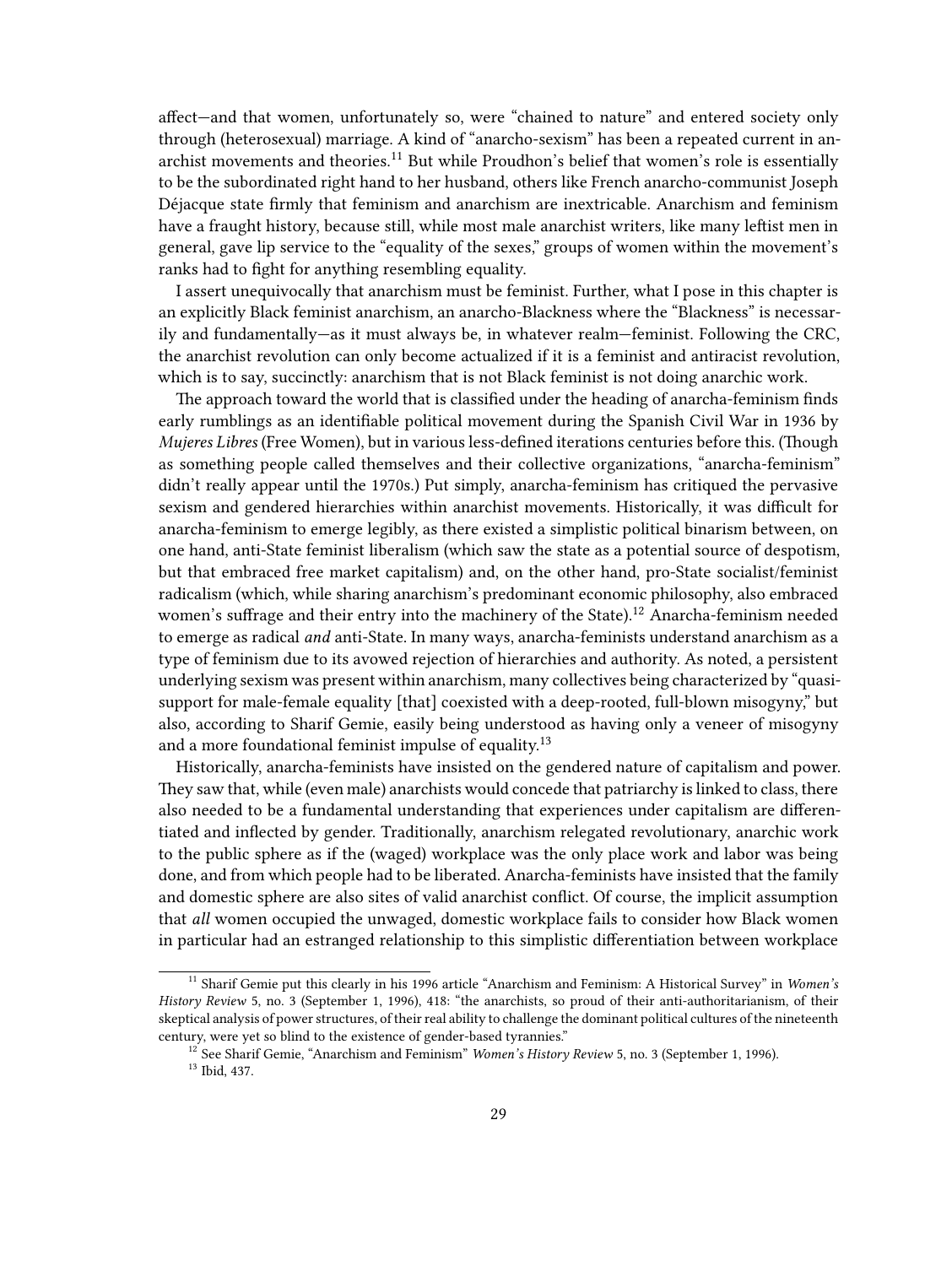and home life, because Black women often worked in other people's homes, usually for white women. The task is to understand anarchism as always and necessarily, for anarcha-feminists, a feminist endeavor to "bring down the patriarchy."

This is not, as already alluded to, to reverse power relations. Misguided "female empowerment" type feminism has no place in this political thought. Such feminism merely wishes to replace men at the top 1% with cis women. "[Anarcha-]Feminism doesn't mean female corporate power or a woman President; it means no corporate power and no Presidents."<sup>14</sup> Discourses of "leaning in," feminist-friendly capitalism, and rights-based equality that permit non-men to insinuate themselves into the still-functioning system as-is will not transform society in an anarchic way. Dismantling *all* hierarchies and authority *means an anarcha-feminist revolution*.

A solid encapsulation of anarcha-feminism, particularly as it ends where Black feminism might be said to begin, is articulated in Fionnghuala Nic Roibeaird's 2015 "A Basic Introduction to Anarcha Feminism":

We believe our freedom lies in the abolition of oppression, in its many forms; economic; racist; homophobic; sectarian; and of course, sexist, etc. Anarchists strive for a society that is community based, where we make decisions over our lives and communities directly through a system of local councils and delegates. Most importantly, we aim for a society free from coercion and oppression. With anarchism, there is no end goal—we will always have to keep an eye out for creeping inequalities and unequal power structures within interpersonal and community relations. Anarchist-feminism is the gelling together of these anarchist principles and goals with the black feminist theory of Intersectionality.<sup>15</sup>

Anarcha-feminism necessitates intersectionality because it, in Roibeaird's argument, is the gelling together of anarchism and the "*black feminist theory*" of intersectionality. One might ask, then, what role Black feminist theory as a whole—beyond intersectionality (which is not to be conflated with Black feminist theory, nor is it the only contribution of Black feminist theory)—has in anarchism.

So, wherefore art thou *Black* anarcha-feminism (or would it be anarcha-Black feminism)? We see a glimpse of anarchic strains of Black feminism in the CRC's Statement, but what of those Black women who affirm their own anarchism?

To this end we must turn to Lucy Parsons. Parsons, a Black woman who was born enslaved in Montgomery, Alabama, on June 20, 1848, was a vehement anarchist, criticizing the exercise of dominative power. She "called the working-class to arms" in an intellectual and social ideology she came to by combining the tenets of socialism and anarchism—"social anarchism." This social anarchism by which Parsons lived "examines the organization of society from the point of view of an anarchist, but also views self-determination as 'conceptually connected with social equality' and emphasizes 'community and mutual aid.'"<sup>16</sup> Parsons's anarchism was deeply committed to the poor, though this tended sometimes to border on a Marxian "class-first" analysis that reduced all oppressions to class oppression. Nevertheless, her emphasis on impoverished people

<sup>14</sup> Peggy Kornegger, "Anarchism: The Feminist Connection," in *Quiet Rumours: An Anarcha-Feminist Reader*, ed. Dark Star Collective (Oakland: AK Press/Dark Star, 2012), 31.

<sup>&</sup>lt;sup>15</sup> Fionnghuala Nic Roibeaird, "A Basic Introduction to Anarcha Feminism," Workers Solidarity Movement website, March 4, 2015, [www.wsm.ie.](http://www.wsm.ie/c/introduction-anarcha-feminism-anarchist)

<sup>16</sup> Willie J. Harrell Jr, "'I Am an Anarchist': The Social Anarchism of Lucy E. Parsons," *Journal of International Women's Studies* 13, no. 1 (2012): 2.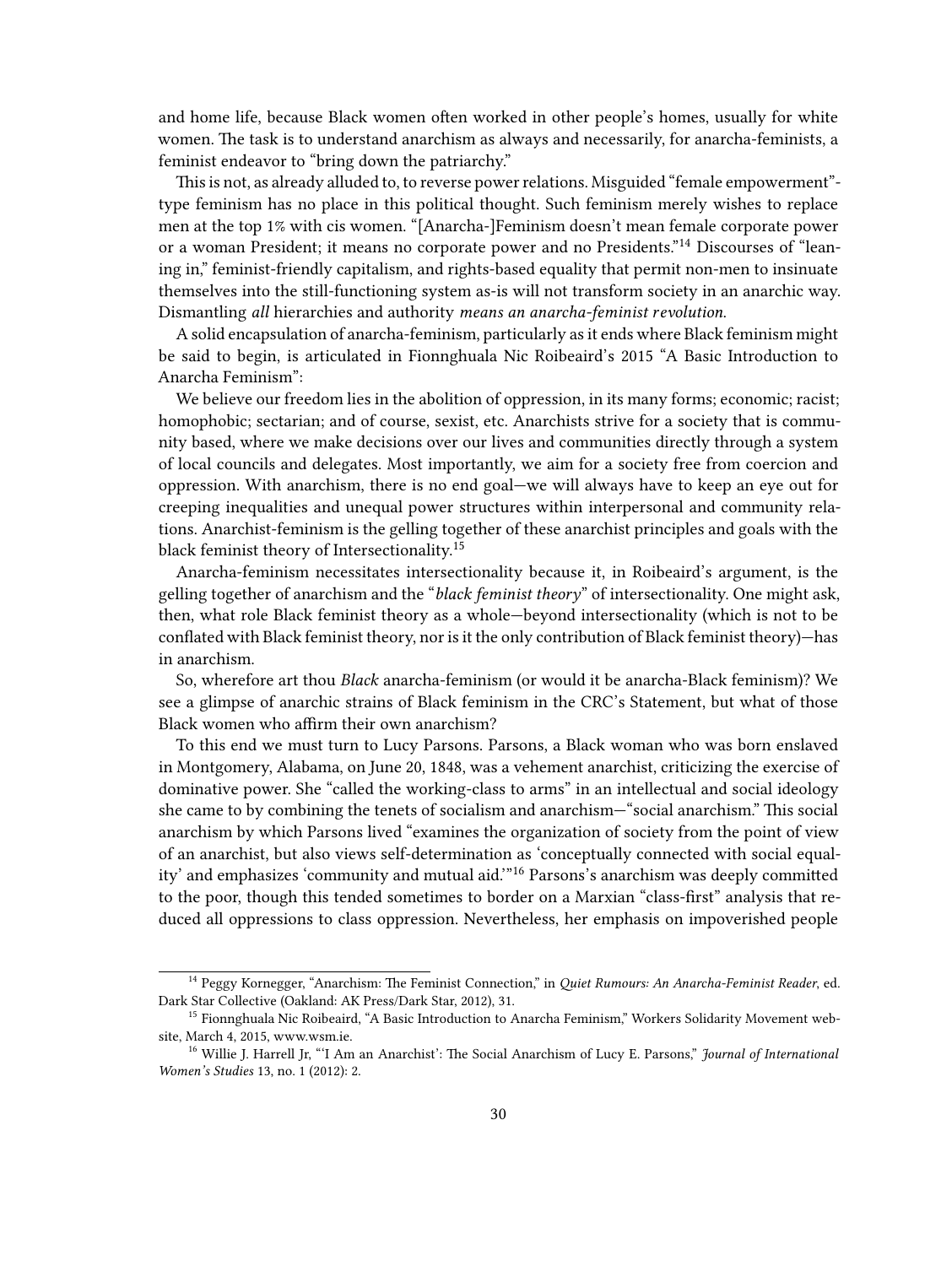allowed her to glimpse the plight of working women, which ultimately led to an analysis of how capitalism affected women acutely.

Parsons, in Willie J. Harrell Jr.'s account, was "an ardent feminist."<sup>17</sup> She was adamant about alleviating the most marginalized—poor, working women—from the burdens of capitalism. Her revolution was one that dissolved the State and capitalism, which necessarily, for Parsons, was a precondition "for the creation of an anti-racist" and anti-sexist society.<sup>18</sup> Envisioning a world that was free of capitalist oppression, Parsons emphasized how important it was to condemn what she termed "the robbery of our sisters."<sup>19</sup> What this amounted to was her belief, much like the Combahee River Collective, that women were not free until women globally were free.

We get Parsons's perhaps fiercest gendered denunciation of the capitalist system in 1905. In her speech to the IWW, she remarks: "We are the slaves of slaves. We are exploited more ruthlessly than men. Whenever wages are to be reduced the capitalist class use women to reduce them."<sup>20</sup> Here she demonstrates how capitalism utilizes cis male supremacy to cut costs by way of women's labor. The devaluation of women's labor—not to mention the unwaged gendered labor in the household that helps sustain capitalism—makes women the "slaves of slaves." (To be sure, here Parsons requires castigation for the implicit overlooking of Black women, who themselves were literally enslaved in the plantocratic antebellum South, and the conflation of unpaid labor that is part of the economic market to the condition of racial slavery—Frank B. Wilderson's "ruse of analogy.")<sup>21</sup> This is one of the few times we see Parsons noting quite explicitly that "we [women] are exploited more ruthlessly than men," an acknowledgment that capitalism is fundamentally gendered, that capitalism survives and thrives by leaning on cis male supremacy. An emergent anarcha-feminism.

But there was often a notable slippage that Parsons, not to mention many male Black anarchists, committed. As Ervin has remarked, "Although there will definitely be an attempt to involve women and white workers; where they are willing to cooperate, the strike would be under Black leadership because only Black workers can effectively raise those issues which most effect them."<sup>22</sup> The juxtaposition between "women and white workers" to "Black workers" omits Black women, an erasure so worn at this point that noticing it seems automatic. Parsons never made any explicit connections between the capitalist oppressions she railed against and how they specifically affected Black women or other women of Color. Not much about *racial* capitalism or the conditions of working Black women. She also made problematic statements that erase the import of racialized identity, including her own, often taking pains to obscure and deny her African and enslaved past.<sup>23</sup> She noted, for example, it is not because Black men are Black that

<sup>17</sup> Ibid., 11.

 $^{\rm 18}$  Ibid.

 $^{19}$  Quoted in ibid, 13.

<sup>20</sup> Lucy Parsons, "Speech to the IWW in 1905," in *A Lifelong Anarchist! Selected Words and Writings of Lucy Parsons*, ed. T.S. Greer (Colorado Springs: Ignacio Hills Press, 2010), 17.

<sup>&</sup>lt;sup>21</sup> Put simply, to say that the economic or wage slavery of white women is the same kind of slavery that Black peoples in the antebellum South endured confuses a mutable *condition* with an immutable *ontology,* according to Wilderson's argument. See Frank Wilderson III, "The Ruse of Analogy," in *Red, White & Black: Cinema and the Structure of U.S. Antagonisms* (Durham: Duke University Press, 2010).

<sup>22</sup> Lorenzo Kom'boa Ervin, *Anarchism and the Black Revolution*, PDF, 22. Originally published in 1993. Available at [theanarchistlibrary.org](http://theanarchistlibrary.org/library/lorenzo-kom-boa-ervin-anarchism-and-the-black-revolution).

<sup>23</sup> Detailed in Jacqueline Jones, *Goddess of Anarchy: The Life and Times of Lucy Parsons, American Radical* (New York: Basic Books, 2017). See specifically page 56.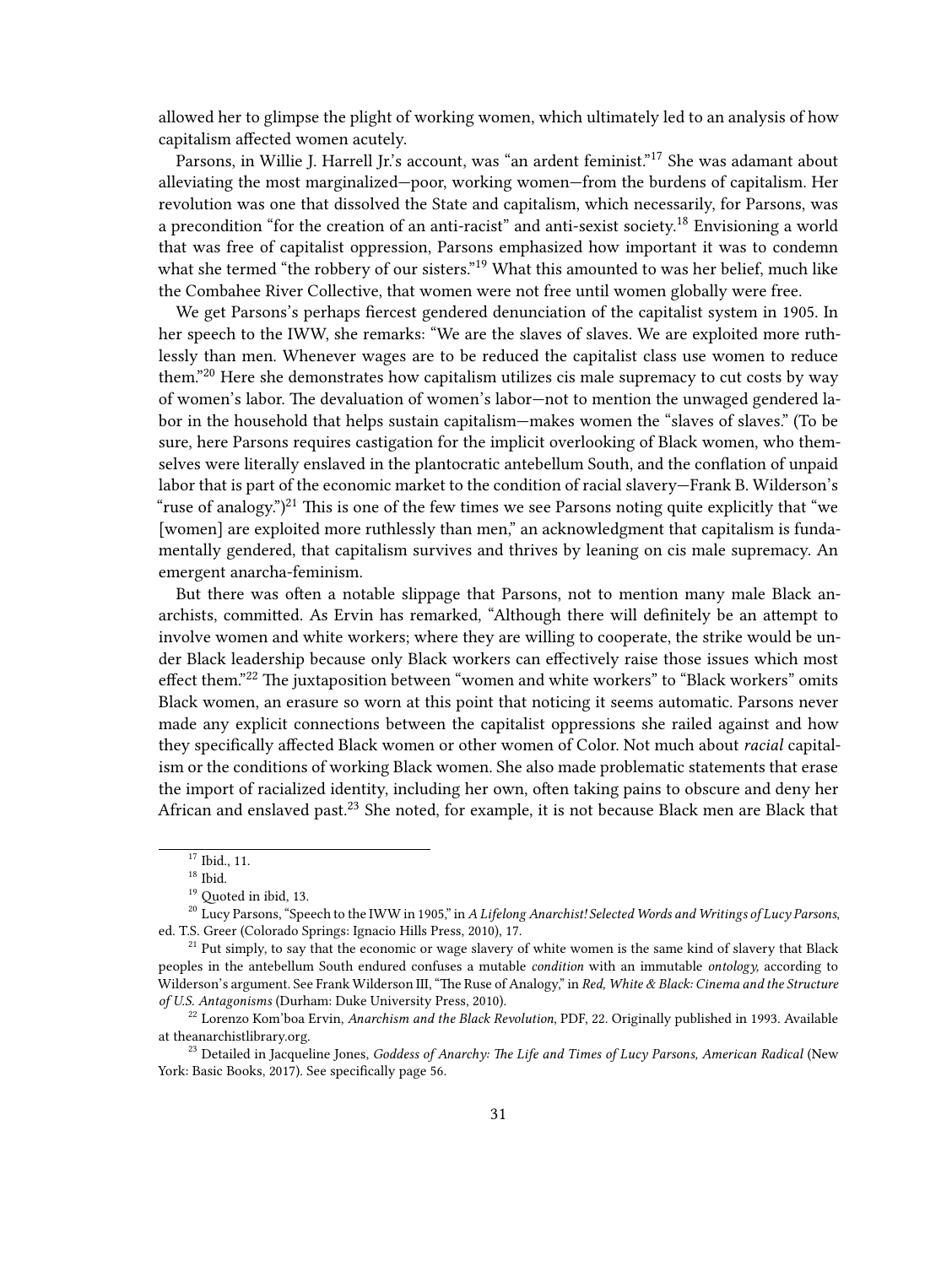they have faced numerous oppressions; rather, "It is because he is poor. It is because he is dependent"; it is "Because he is poorer as a class than his white wage-slave brother of the North."<sup>24</sup> For Parsons, white supremacy is not a thing unto itself but simply the manifestation of the ravages of capitalism, a product of class oppression. It is imperative that anarchism and "Black anarchism" be interrogated through a Black feminist lens to avoid these kinds of slippages. Reading anarchic strains in extant Black feminist texts like the CRC's Statement; and noting the similarities in the end goals of anarchism and Black feminism, namely skepticism toward the benevolence of the State, non-coercion, dismantling of hierarchies, and the like, may bring us closer to actualizing the radical world transformation we seek.

After all, what good is an insurrection if some of us are left behind?

*—*J. Rogue and Abbey Volcano, "Insurrection at the Intersections"

…

Black feminist anarchism borrows indirectly from the spirit of the 1992 International Anarcha-Feminist meeting in Paris organized by the Women's Commission of the *Fédération Anarchiste Française* and commits to the "anarchization" of feminist theory and praxis by way of a refusal of "the totalitarianism of sisterhood."<sup>25</sup> The discourse of a universal sisterhood has long erased the specificities of Black women, engaging in a cis, white, heterosexual, middle-class solipsism that assumed the provincial experiences of certain women as the experience of all women. Black feminism simultaneously interrupts this endeavor and, on its own, acts as a perpetual politicization of the gifts of the outside and unincorporable. Allowing Black feminism and anarchism to converse brings about the anarchization of anarcha-feminism by highlighting the shortcomings of much anarcha-feminism, and the anarchic valences of Black feminism.

Black feminist anarchist Zoé Samudzi asserts rightly "that the analysis of Black feminism has a particularly deep resonance with anarchist understandings of mechanisms of power, which similarly foreground a linking across all systems of domination."<sup>26</sup> Both Black feminism and anarchism share a deep skepticism or outright rejection of various mechanisms of power, which are all predicated not merely on a nebulous or materialized State or authority but are always embedded in—and imposed onto us by—white, cis male, and heteronormative frameworks of organizing the social order. Struggle against authoritarianism, as a firm pillar in anarchist theory and praxis, is strengthened by Black feminist theory, which promotes a "shift in orientation away from a more fragmented conceptualization of struggle, and toward the idea of our struggles as interdependent."<sup>27</sup> This is anarchism anarchically pushed, as it were. Long have Black people been tied to a communist Marxism, but such an automatic linking and erasure of Black anarchists deemphasizes how Black feminist assertions of the interlocking oppressions befalling Black women *is* an anarchic framework. Or, at least anarchism "anarchized." There are resonances of this in classical anarchist texts and thinkers. For example, Bakunin writes in his 1867 "Solidarity in Liberty: The Workers' Path to Freedom":

<sup>24</sup> Lucy Parsons, "The Negro: Let Him Leave Politics to the Politician and Prayers to the Preacher," in *Lucy Parsons: Freedom, Equality and Solidarity* ed. G. Aherns. (Chicago: Charles H. Kerr, 2004), 54.

<sup>25</sup> See Cinzia Arruzza, "Of What Is Anarcha-Feminism the Name?," in *The Anarchist Turn*, eds., Jacob Blumenfeld, Chiara Bottici, and Simon Critchley (London: Pluto Press, 2013), 111–24.

<sup>26</sup> SoleCast, "Solecast: An Interview with Zoe Samudzi on 'As Black As Resistance,'" *It's Going Down* blog, August 25, 2018, [itsgoingdown.org](https://itsgoingdown.org/solecast-an-interview-with-zoe-samudzi-on-as-black-as-resistance/).

<sup>27</sup> See FoxAlive, *Zoé Samudzi—On A Black Feminist Anarchism (OC Anarchist Bookfair 2017)*, video, accessed June 21, 2019, [www.youtube.com.](https://www.youtube.com/watch?v=F09BowIVEQo)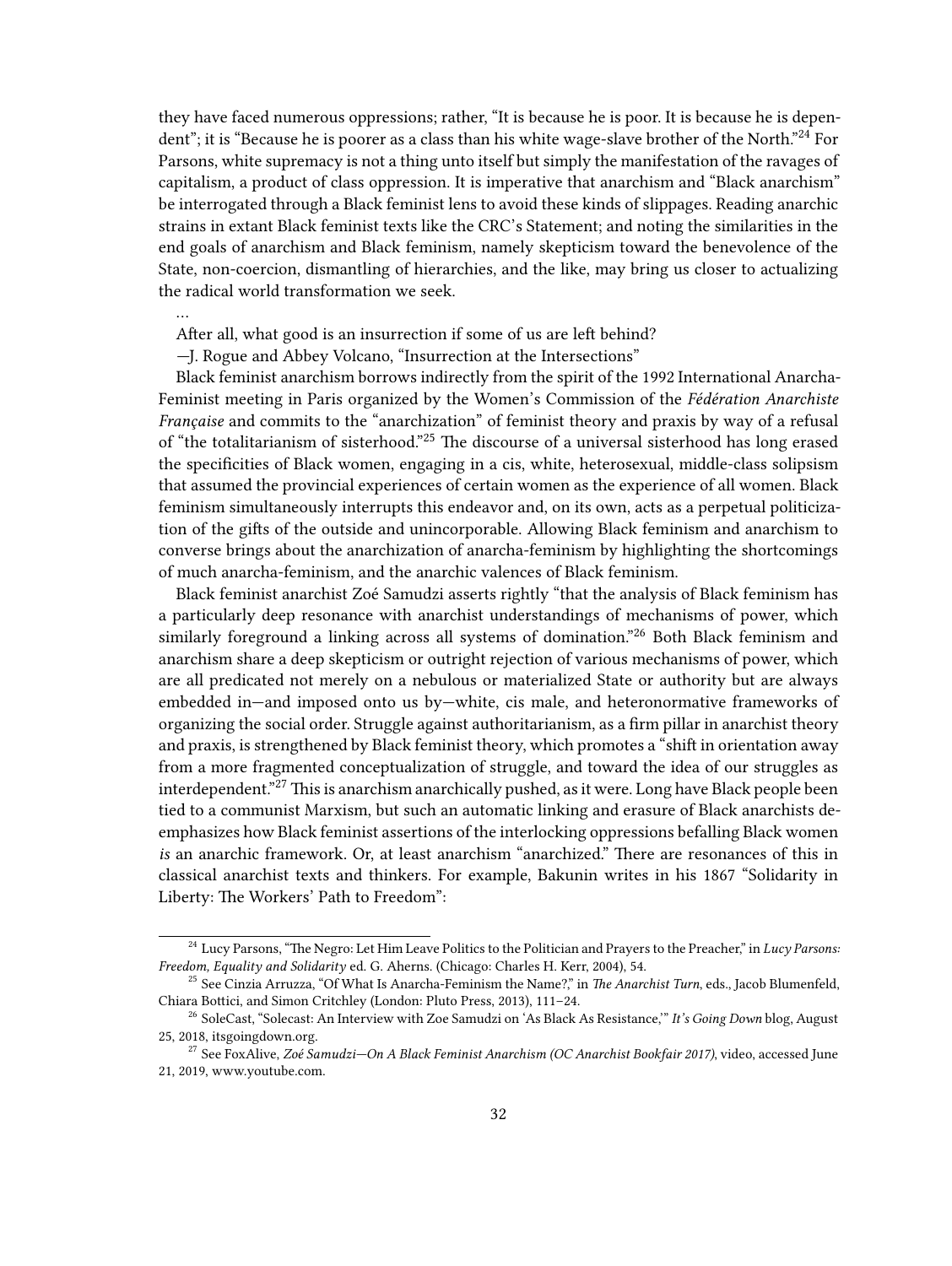What all other men [*sic*] are is of the greatest importance to me. However independent I may imagine myself to be, however far removed I may appear from mundane considerations by my social status, I am enslaved to the misery of the meanest member of society. The outcast is my daily menace. Whether I am Pope, Czar, Emperor, or even Prime Minister, I am always the creature of their circumstance, the conscious product of their ignorance, want and clamoring. They are in slavery, and I, the superior one, am enslaved in consequence. $^{28}$ 

Bakunin is arguing a radical position. He asserts, in no uncertain terms, that anyone else's suffering means that he suffers. Though he had a physical stake in many struggles, he did not, however, have a physical stake in every struggle, namely the struggles the likes of the Black or enslaved peoples of the Western world. Nevertheless, he articulated a radical commitment to the marginalized, an identification with the oppressed and marginalized even. Bakunin writes here, essentially, that until the lowest are free and unfettered by oppression—that is, in the CRC's formulation, Black women—neither he, nor the Pope, nor the Czar, nor the emperor, can be free. His and others' freedom rests on the memory-foam pillow of the freedom of the meekest. After linking this quote to the CRC's perspective on interrelated and interlocking struggle, Hillary Lazar notes that foundational anarchist principles of reciprocity, mutual aid, interdependence, and direct action are the "other mainstays in both Black feminist and anarchist practice."<sup>29</sup>

Samudzi is interested in the centuries-long lineage of anarchic insurrection that can be found on the slave ship, on the plantation, in maroon communities, up to more contemporary uprisings against law enforcement (that white masculine arm of the State). She is engaging in historical *theorizing* of Black feminist anarchism because imagining a radically transformed world is a deeply theoretical endeavor; it is an "incredibly theoretical exercise" that is "creat[ing a] community that is safe for Black women, for Black trans women…because that requires that we have all of these conversations and start to create material politics around misogynoir and trans misogynoir, around disability, around the relationships that men have with one another and the ways that they demand and hold one another accountable."<sup>30</sup> Imagining something radically other than a sociality reliant on the State and its authorities requires thinking about a space in which Black women across a range of gender expressions can be safe—because, lest we forget, the State operates under the assumption of the non-importance of Black women's safety. There is no way anarchism can do anarchism to the fullest if it does not heed Black feminist theory. If anarchism seeks to actualize *that* world, it must focus on the plight of Black women, as that is a nexus that holds precisely the very systems anarchism needs to understand and destroy.

Samudzi goes in on capitalism. As a structuring force of contemporary society, capitalism harbors many of the systems anarchists seek to combat. But Black feminist anarchism's response to capitalism, Samudzi argues, needs to be described in

the way that Cedric Robinson was describing it in terms of being racial Capitalism, in terms of understanding the contours of capitalism being shaped by, at least in the United States or globally through colonialism, through the genocide of indigenous communities and the expropriation of their land and resources, through slavery and—in the United States—the afterlife of slavery…If we're not understanding specifically the ways in which economic violence is inextri-

<sup>28</sup> Mikhail Bakunin, "Solidarity in Liberty: The Workers' Path to Freedom," in *Bakunin's Writings*, ed. Guy A. Aldred (Indore, India: Modern Publishers, 1947), 20. Available at [dwardmac.pitzer.edu](http://dwardmac.pitzer.edu/Anarchist_Archives/bakunin/writings/Bakliberty.html).

<sup>29</sup> Hillary Lazar, "Until All Are Free: Black Feminism, Anarchism, and Interlocking Oppression," *IAS* blog, December 16, 2016, [anarchiststudies.org](https://anarchiststudies.org/2016/12/15/until-all-are-free-black-feminism-anarchism-and-interlocking-oppression-by-hillary-lazar/).

<sup>30</sup> "Black Feminist Anarchism."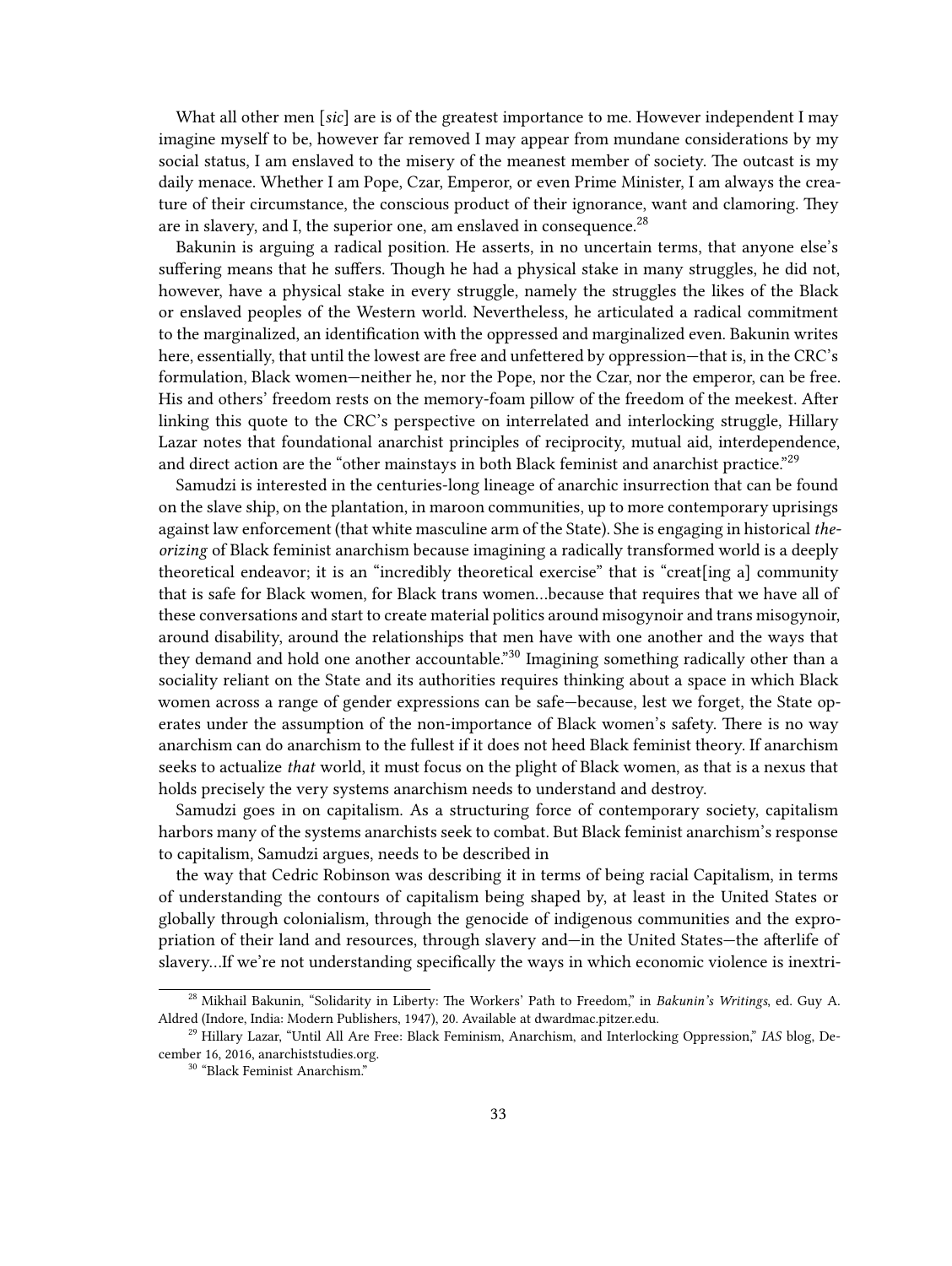cably linked to racialized violence and commodification of non-white bodies, then we actually have no understanding of how capitalism works.<sup>31</sup>

Though I would wager to say that this is implicit in Samudzi's argument, I need to also make explicit "*the indispensable role played by gendered, unpaid work in capitalist society*," that "*capitalist societies are also by definition wellsprings of gender oppression*. Far from being accidental, sexism is hardwired into [capitalist societies'] very structure."<sup>32</sup> Capitalist exploitation is experienced through, and seeks out the vectors of, race and gender. Bringing Blackness and gender to the fore in discussions of the centralized regime of capitalism and governance gives anarchist analysis a more robust texture.

Perhaps few Black people, and even fewer Black women, identify as anarchists because of how radical Leftism has been mired in racist and sexist discourses seeking to dissuade marginalized demographics from finding coalitions that strengthen the possibility of their liberation. The tone of this dissuasion was set, Samudzi says, by moderate Black folks and white folks warning Black communities against radical "outside agitators." Such warnings today harken back to "the language that these white, southern lawmakers and politicians would use to prevent Black communities from doing work with white, communist organizers or anti-racist organizers."<sup>33</sup> Her Black feminist anarchism mends this wedge being driven into these politics to stave off interracial coalition building. "Black and Brown folks having a more thorough understanding of these kinds of radical, anti-capitalist class interests" is the aim of her Black feminist anarchism, and must be the aim of anyone's anarchism.<sup>34</sup>

"Her way of living was nothing short of anarchy," writes Saidiya Hartman in *Wayward Lives, Beautiful Experiments: Intimate Histories of Social Upheaval.*<sup>35</sup> What might anarchism be if we understood the small movements, the micro-politics—the "collective assemblages of enunciation" that "flows or flees, that escapes the binary organizations, the resonance apparatus, and the overcoding machine"; that which brings politicality into play on different scales and in different forms—of Black girls as subjective anarchic enunciations of other modes of life?<sup>36</sup> What could anarchism be if the go-to theorists were the various incarnations of Hartman's "her," a Black girl?

We have a slightly altered definition of anarchy and anarchism in Hartman. What if we embraced it as our start to anarchist politics? She writes:

To embrace the anarchy—the complete program of disorder, the abiding desire to change the world, the tumult, upheaval, open rebellion…is to attend to other forms of social life, which cannot be reduced to transgression or to nothing at all, and which emerge in the world marked by negation, but exceed it.<sup>37</sup>

Anarchy is an open rebellion. It cannot be closed, nor should it be closed, because its openness is what gives it its anarchic tenor for accepting the radical, the unknown that might arise when all we've known is dismantled. Tending to other forms of social life makes us attentive to the "lower

…

 $31$  Ibid.

<sup>32</sup> Fraser, Arruzza, and Bhattacharya, *Feminism for the 99%*, 8, 20–21. Emphasis in original.

<sup>&</sup>lt;sup>33</sup> "Black Feminist Anarchism."

 $34$  Ibid.

<sup>35</sup> Saidiya V. Hartman, *Wayward Lives, Beautiful Experiments: Intimate Histories of Social Upheaval* (New York: W.W. Norton & Company, 2019), 230.

<sup>36</sup> Gilles Deleuze and Felix Guattari, *A Thousand Plateaus: Capitalism and Schizophrenia*, trans. Brian Massumi (Minneapolis: University of Minnesota Press, 1987), 7, 199, 216.

<sup>37</sup> Hartman, *Wayward Lives, Beautiful Experiments*, 62.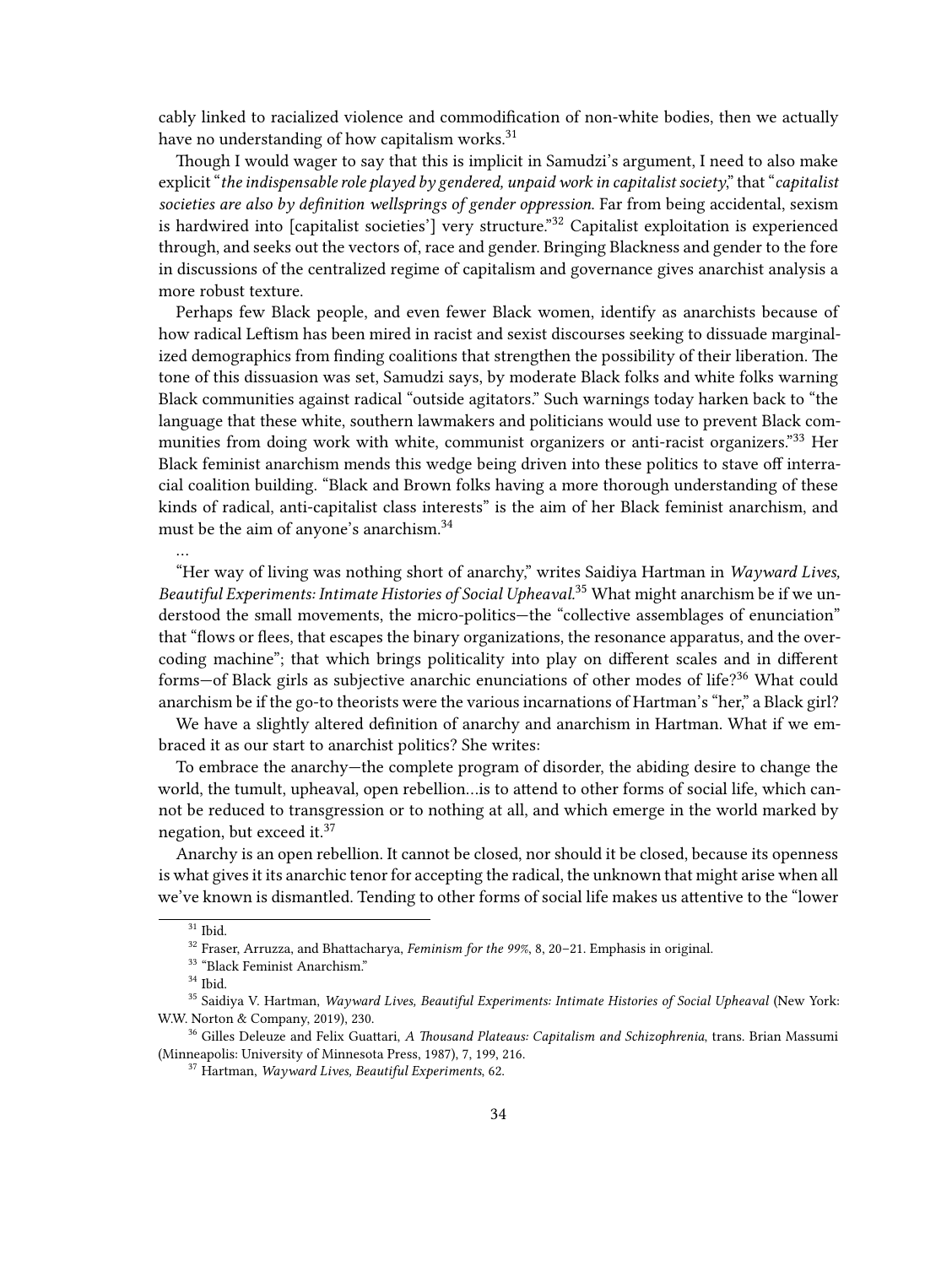frequencies." That is where something else might happen, something other than this. Conversing with Bakunin's assertion that, within anarchism, "the passion for destruction is a creative passion, too," Hartman does not wish to dwell in negation ("the passion for destruction") but emphasizes how that negation is exceeded in what we ultimately hope for—to create something new.

Like the ungoverned space of the undercommons where the doors swing open for anyone, "The beautiful anarchy of the corner," where Black life conspired to make other things imaginable, "refused no one."<sup>38</sup> In the anarchic ghettos where Black girls played and lived, they moved to the rhythm of another groove of life. Everyone could stay here; this was truly non-hierarchical, non-coercive inasmuch as they stayed here because they were permitted to "resist the pull of roaming, hustling, and searching," those endeavors they felt compelled to partake in because racial capitalism did not want them to "stay briefly, catch their breath."<sup>39</sup> Here, gatherings were promiscuous; there were no criteria for entrance, only that you lived anarchically, which is to say you let the space fill you up when you got there. And when you got there, filled with the space, "strangers became intimates" because they shared the space and it didn't matter where you came from, only that you lived with the anarchy that provided insight into where y'all might go.<sup>40</sup>

"What did untested militants and smug ideologues know of [Sojourner] Truth and [Harriet] Tubman? Unlike unruly colored women, they failed to recognize that experience was capable of opening up new ways, yielding a thousand new forms and improvisations."<sup>41</sup> Truth and Tubman, Black women who knew a thing or two about anarchism. Because they experienced it in a way that more notable anarchists might not have, perhaps could not have. Definitely could not have. While they talked about the State in a way that did not seem to match how the State portrayed itself, Tubman and Truth made plain how the State got inside you and made you think anarchic thoughts, do anarchic things because you just couldn't take it anymore. Their bodies theorized an anarchic rejection of the terrors of/that are the State because they did not divide the State from the intimacy of their corporeality—they couldn't, because the State was the estate on which they found themselves captive, the State was the man who came into their quarters and violated their bodies in the night. Perhaps they dreamed of but could not know another world, because if it was indeed another world it would necessitate the troubling, the obliteration, or maybe a subtler dissolving, of the limbs of hegemony. These Black women—corporealized manifestations of, but not reducible to, Black feminism—show that anarchism needs to expand its thinking, see where its kin lie by seriously "recount [ing] the struggle against servitude, captivity, property, and enclosure that began in the barracoon and continued on the ship, where some fought, some jumped, some refused to eat. Others set the plantation and the fields on fire, poisoned the master."<sup>42</sup> Anarchism's history goes there, where the "fathers" of the term did not think to go. So Black anarchism, anarcho-Blackness and its attending, its embedded, Black feminism, is a misreading of anarchist key texts, because "Only a misreading of the key texts of anarchism could ever imagine a place for wayward colored girls."<sup>43</sup>

Hartman once more, in illustrious, anarchic prose on illustrious, anarchic life:

 $\overline{38}$  Ibid, 87.

<sup>39</sup> Ibid.

 $^{40}$  Ibid.

<sup>41</sup> Ibid, 230.  $42$  Ibid.

<sup>43</sup> Ibid, 231.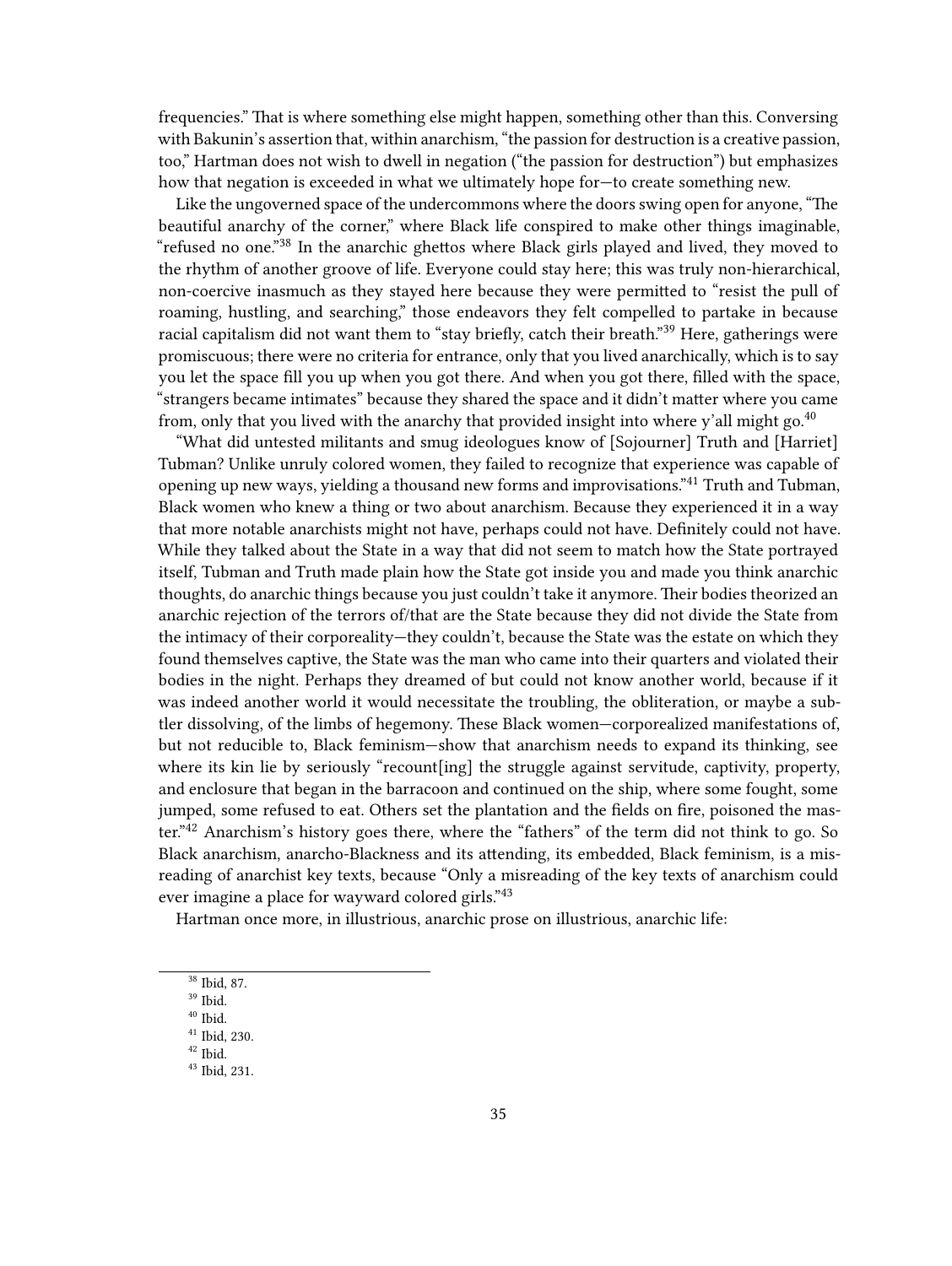An everyday choreography of the possible unfolded in the collective movement, which was headless and spilling out in all directions, strollers drifted en masse, like a swarm or the swell of an ocean; it was a long poem of black hunger and striving. It was the wild rush from house service on the part of all who [could] scramble or run. It was a manner of walking that threatened to undo the city, steal back the body, break all the windows. The people ambling through the block and passing time on corners and hanging out on front steps were an assembly of the wretched and the visionary, the indolent and the dangerous. All the modalities sing a part in this chorus, and the refrains were of infinite variety. The rhythm and stride announced the possibilities, even if most were fleeting and too often unrealized. The map of what might be was not restricted to the literal trail of Esther's footsteps or anyone else's, and this unregulated movement encouraged the belief that something great could happen despite everything you knew, despite the ruin and the obstacles. What might be was unforeseen, and improvisation was the art of reckoning with chance and accident. Hers was an errant path cut through the heart of Harlem in search of the open city, l'ouverture, inside the ghetto. Wandering and drifting was how she engaged the world and how she understood it; this repertoire of practices composed her knowledge. Her thoughts were indistinguishable from the transient rush and flight of black folks in this city-within-the-city. The flow of it carried everyone along, propelled and encouraged all to keep on moving.<sup>44</sup>

A coalitional, collective quotidian choreography of possibility. That is not anarchism understood in the traditional sense; that is not anarchism begotten merely by adherence to what Kropotkin has preached. It is anarchism that is choreographed through the way we move and think about our bodies. Anarchic subjectivity in that we come into being through an *anarchy of becoming*, a way to exist in the world where our existence is predicated on how we aid each other mutually, refuse the violence of the State, dismantle hierarchies, concede to a non-coerced ethic (not *right*, with all its judiciary baggage) of opacity.

This choreography is "headless"—rulerless, without ruler, *an-archist*—and it spills out. The spilling makes it hard for the State to clamp down the movement. Such a Black feminist anarchism cannot be contained by inclusion into any organization; it has to be a modality, a "manner of walking that threaten[s] to undo the city, steal back the body, break all the windows" because that is where anarchy happens, in the theft of that which should never have been property, in the destruction of the State, in the ultimate undoing of the miniaturized State—the city. The quotidian is where it's at, and Black women and Black feminism alert us to that everyday life. In continuing to "illuminate and inspire the quotidian struggles that black women must carry on to make a way out of no way for ourselves and other black women and girls," the anarchic arteries of Black feminism emphasize the necessity to "still tend those discursive gardens, which excite and move us to action and change and teach us the value of women's lives and living."<sup>45</sup> We must ensure the life and livelihood of those small moments, those moments that sustain life that is lived on the margins in that "assembly of the wretched and the visionary." Those moments populated by the Black and women, the Black and femme. The moments that glimpse some other way of life, the "no way" out of which a way is made by Black women.

This unregulated, ambulatory movement flexes with an arrhythmic rhythm that reverberates on another scale. Another frequency to which we need to attune ourselves. Despite everything we

<sup>44</sup> Ibid, 234–35.

<sup>45</sup> Cheryl Clarke, "But Some of Us Are Brave and the Transformation of the Academy: Transformation?," *Signs* 35, no. 4 (2010): 786–87, [doi.org.](https://doi.org/10.1086/651049)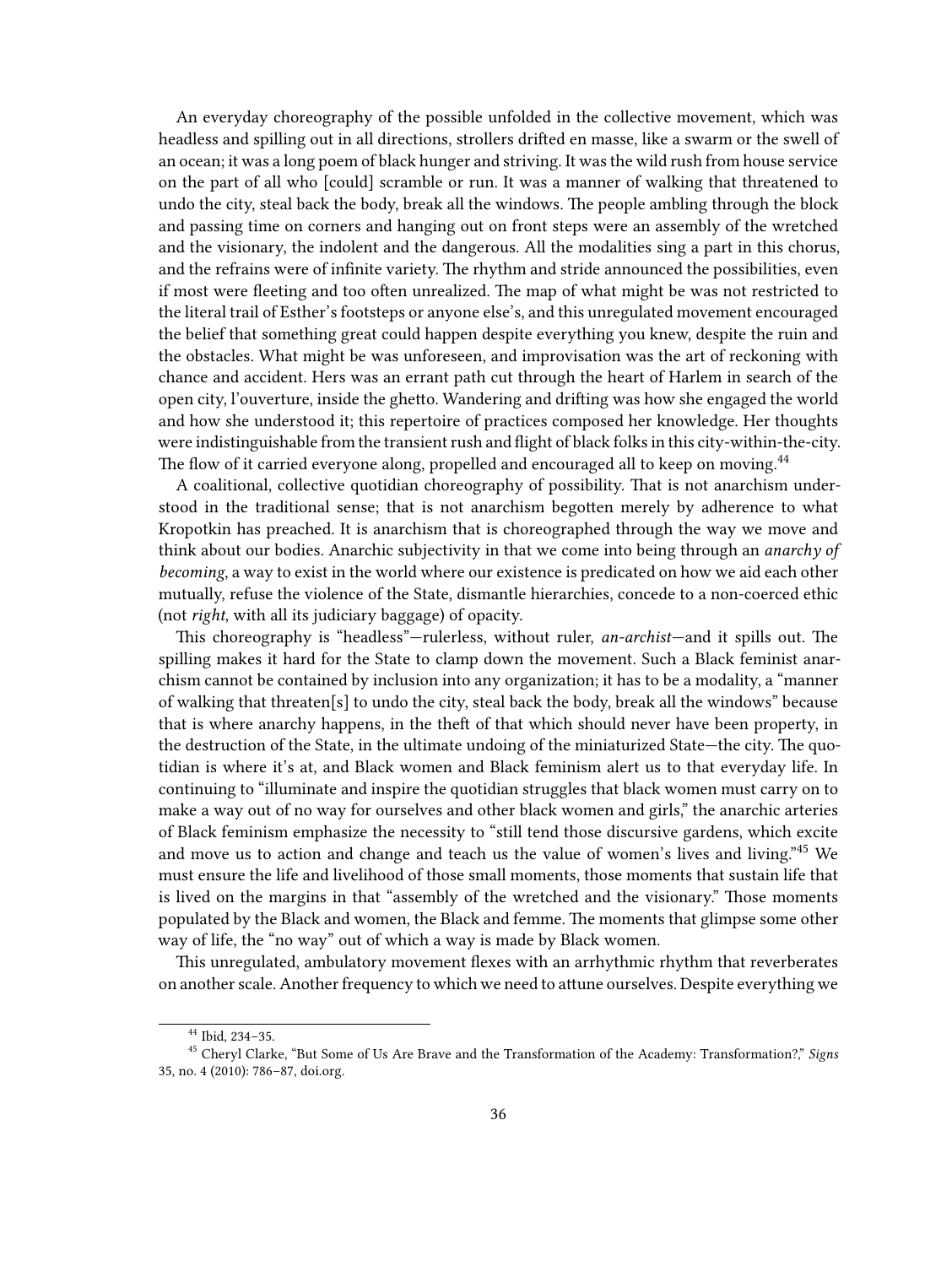know and all the horrors that lay about us, the something else is what we look to cultivate through our movements and actions, thoughts and desires, gardens and pots of food. There is something deeply apt about the Dark Star Collective's decision to title their anarcha-feminist anthology *Quiet Rumours*. Instead of the brash anarchic exclamations of anarchists past, something quiet invites a whole host of reverberatory tremors to unmoor instantiated ways of life. We might not hear it at first, but that doesn't mean it's not there, working, giving us an anarchic world to look forward to. It is unheard and unseen because its sights and sounds have refused the structuring logic of the State and hierarchy. Hartman's "she" roams the world with a knowledge begotten by drifting, without the rule of roads and paths. There is a different city within this city, a city that is not recognized as a city—because it isn't one. It is something else, another kind of sociality, an anarchic sociality where we can live free.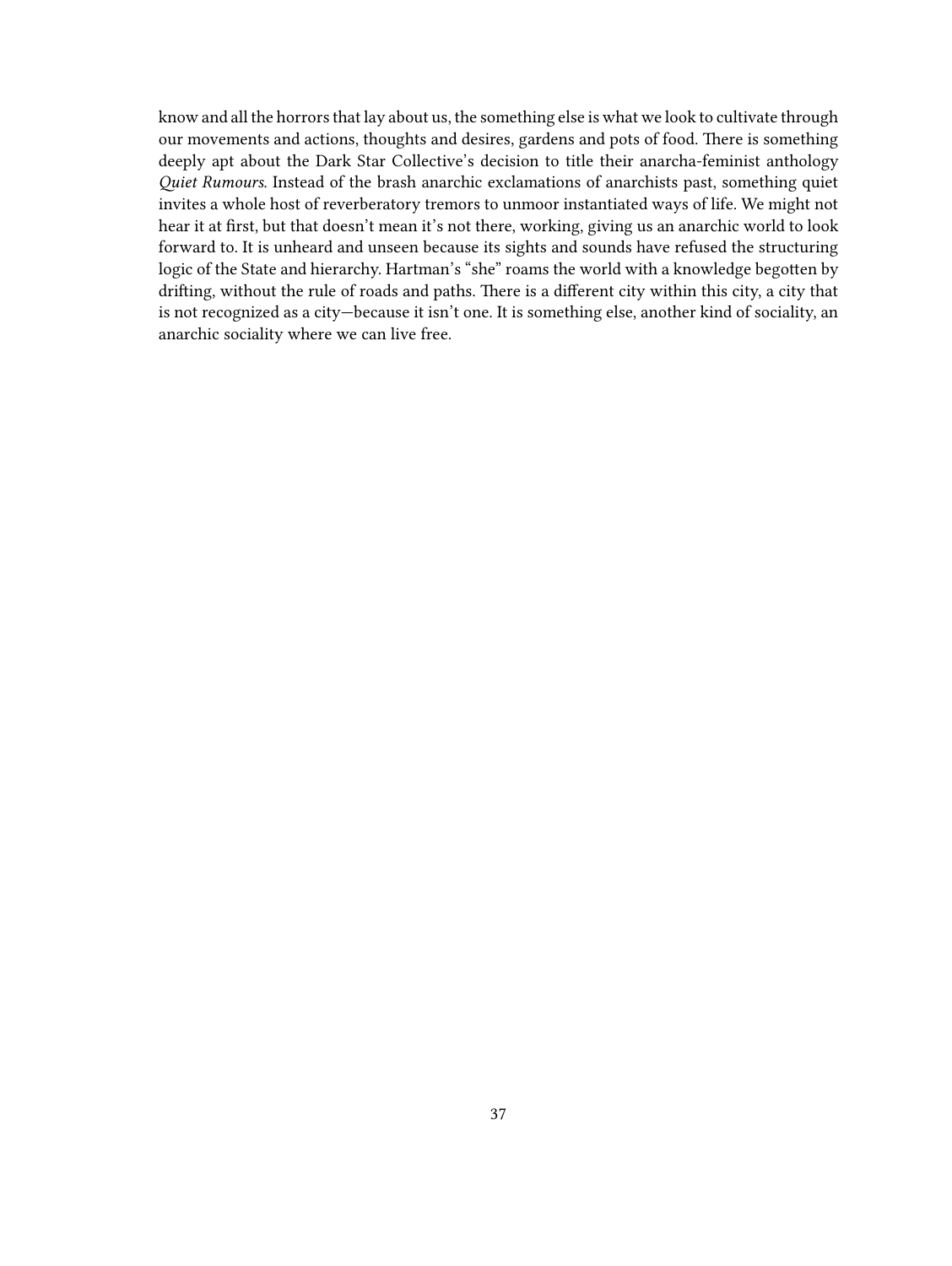## <span id="page-37-0"></span>**Unhinged**

Let's dynamite the sex and gender binomial as a political practice.

—The WhoreDykeBlackTransFeminist Network, "Manifesto for the Trans-Feminist Insurrection"

Put simply, the gender binary is part and parcel of capitalism's division and devaluation of gendered labor, and socio-political gender transgression marks a distinctly anarchic practice. I have argued up to this point that capitalism—the Marxist's analytic baby—is not reducible to simply patriarchy, much less all society's ills reducible to *it*. A further question remains though, in typical academic one-upsmanship [*sic*] fashion: is capitalism reducible to cis patriarchy? That is, where are the trans people in all of this, the genderqueer and nonbinary, the agendered and gender neutral?

The fact that this or that particular critique of patriarchy is unaccompanied by an adequately lengthy meditation on the interstices of the gender binary does not automatically make its entire socio-political apparatus suspect. Often, stating that a theoretical mode omits a marginalized group is seen as sufficiently rigorous scholarship and argumentation. I find this trite, to be frank. Surely any narrowness in who gets included among the marginalized has deep implications, hence the always-necessary acknowledgment of the gender normative assumptions of many critiques of patriarchy. But the discussion can't stop there. In this chapter, I will move beyond the practice of pointing out insufficiencies latent in critiques of "patriarchy" that are made without an acknowledgment of its assumed cis genders and, as the WhoreDykeBlackTransFeminist Network insists, dynamite the gender binary *as* my political practice, not an afterthought of political practice. My aim is to begin there and carry out not only a destructive critique but a productive supplementation (á la Bakunin's creative-destructive passions) that articulates what comes after. If we start with a series of explosions, what does the terrain look like after the smoke dissipates?

By exploding the sex and gender binary we reject distinctions between the naturalness of sex and the cultural-ness of gender. Black and trans feminist anarchism here does not abide such claims and insists on noting the externally imposed, coercive construction of sex as well.<sup>1</sup>

<sup>&</sup>lt;sup>1</sup> I am drawing on a number of thinkers, namely C. Riley Snorton, Denise Riley, Judith Butler, and Stacy/Sally Darity. Snorton, in *Black on Both Sides: a Racial History of Trans Identity* (Minneapolis: University of Minnesota Press, 2017), argues that the "question of sex" is always imbricated with gendering practices and asserts that "gender socially constructs sex," a fact highlighted by the position of Blackness with respect to its troubling of gender (33). Riley and Butler in turn take the position of noting that, following Riley, sex has a history, that sex is always a fluctuating state of ontology without a naturalized bedrock (*New Formations* no. 1 [Spring 1987]). In terms of Butler's theorizing in *Bodies That Matter: On the Discursive Limits of "Sex"* (New York: Routledge, 1993), sex is a regulatory ideal that is subject to a process of materialization rather than simply being materiality. This makes sex "not simply what one has, or a static description of what one is" (xii). Sex, in short, is consumed by the various mediating vagaries of socio-historical life, providing no access to an untouched, "natural" sex. As Butler notes, "If gender is the social construction of sex, and if there is no access to this 'sex' except by means of its construction, then it appears not only that sex is absorbed by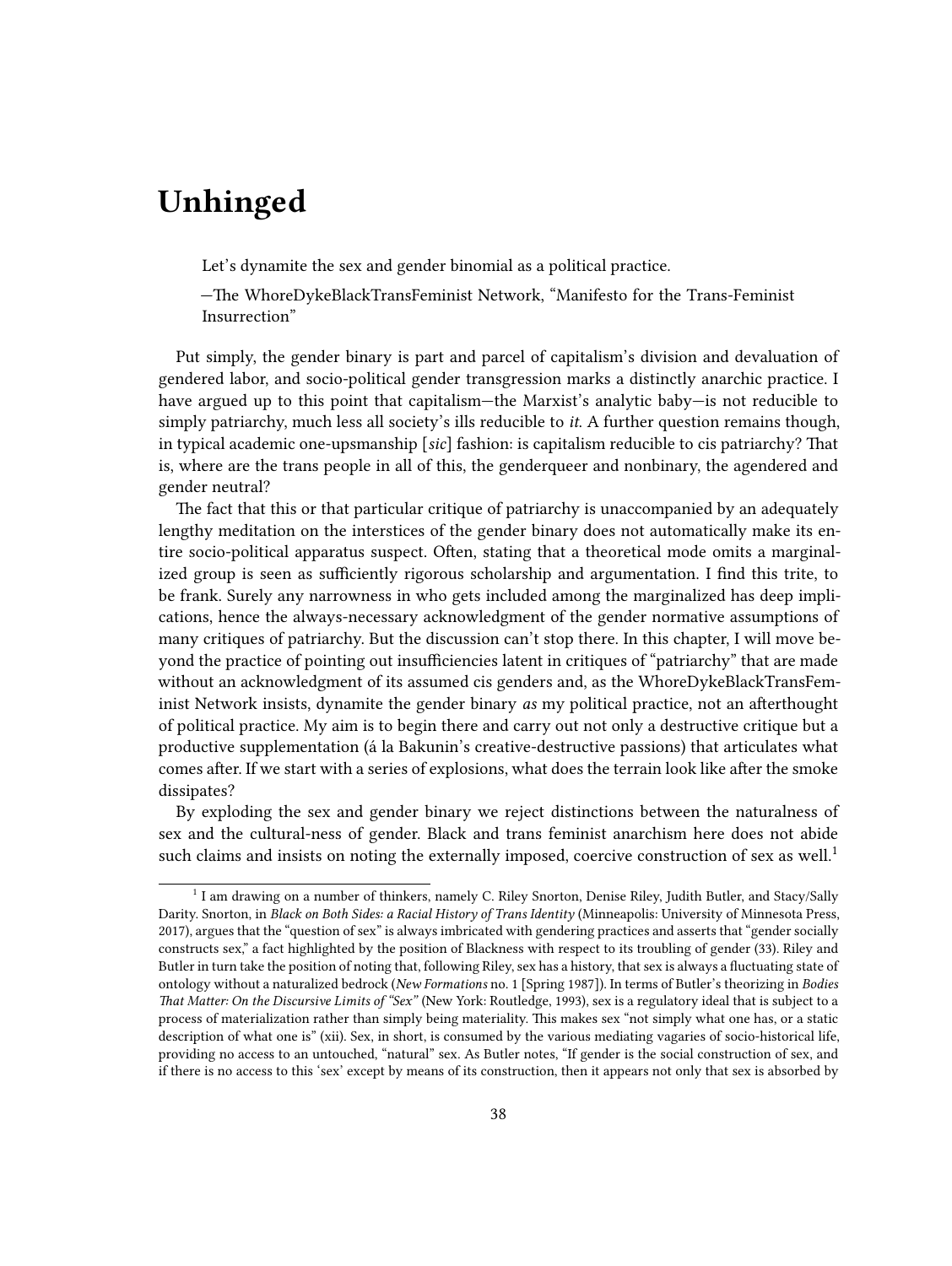Sex, in other words, is gendered. We can't find solace in presumed biological naturalness as something outside the coercions of the State. How we are gendered is a product of how the State and its various apparatuses seek to discipline and produce, to coerce and hierarchize different desires, bodies, and comportments. There is a political and ethical interest in the question of gender, which becomes anarchically pertinent when viewing it as not an unmediated natural phenomenon but a historical production that serves the interest of the State.Those anarchistically concerned with gender—who have been called "anarchist sex radicals"—argue that gender as binaristically construed rests at the heart of society's structuration. Binary gender is regulated by the law, institutions, religion, medicine, and various other societal authorities. A radical departure from the State, then, necessitates a radical departure from compulsory binary genders.

This ultimately requires seeing gender and its transgressions as more than a mere lifestyle choice without political ramifications. Transgressions of gender must not be filed only under personal preference; and transgressions of gender are not, in and of themselves, the anarchic act we seek. Gender transgression must have a *sociogenic* effect, that is, more than doing gender radically for oneself (which is still a valiant and meaningful act), one must subjectivate the social landscape via gender transgressivity or ungendering. If the very ground on which we stand is buttressed by adherence to the gender binary, to traverse anarchic ground requires a vitiation of the constitutive binary gender of that ground. The Blackness of anarchic ground is inextricable from the gender transgression of anarchic ground. Blackness does not abide upholding binaristic gender—Blackness as "too cute for binaries," Blackness as persistent and insistent "gender trouble," Blackness's (and its embedded feminism) "trans inscrutability," to borrow insightful language from Che Gossett.<sup>2</sup> The world we traverse must become saturated with the deregulation of gender, or unsaturated with gender, which then creates an anarchic world (dis)order. Flipping the script is not enough; it is not enough to simply insist on the femaleness of the future or yearn for Black people to rule the world. Wanting a representational subject that embodies all the marginalized demographics we can (and can't) imagine will not—I repeat: *will not*—actualize a radical anarchic world. Representation is not our end goal, not only because representation implies the non-participation of those whom the representative ultimately represents (that is, the representative holds power only when those they represent are absent, which is antithetical to the anarchic drive for direct participation); representation also assumes a legible subject, which must align with normative logics of socio-ontological existence—to represent someone or something, that someone or something has to already be known. But if anarchism wants to destroy the extant system, and if the extant system dictates what is and can be known, its destruction means that what arises after cannot be known or represented. It will be anarchic possibility, unanticipated and unbeholden to our current tenets of legibility.

So anarchism allows for nothing but what is unallowable. Not even "women"—that feminist go-to site for the historically oppressed—can be our political figure. It excludes too much and, as the WhoreDykeBlackTransFeminist Network note, "leaves out the dykes, trans, the whores,

gender, but that 'sex' becomes something like a fiction, perhaps a fantasy, retroactively installed at a prelinguistic site to which there is no direct access" (xv). Lastly, Stacy/Sally Darity, from a queer anarcha-feminist perspective, believes that the sex binary is itself gendered. Stacy/Sally Darity, "Anarcha-Feminism and the Newer 'Woman Question,'" in *Quiet Rumours: An Anarcha-Feminist Reader* (Oakland: AK Press, 2012).

<sup>2</sup> Che Gossett, "Entanglement: Racial Capitalism, Animality and Abolition," presentation at "What Time Is It on the Clock of the World: International Festival on Feminism and Public Space," Stadtkurator in Hamburg, May 5<sup>th</sup>, 2016. Video available at [vimeo.com](https://vimeo.com/173366659)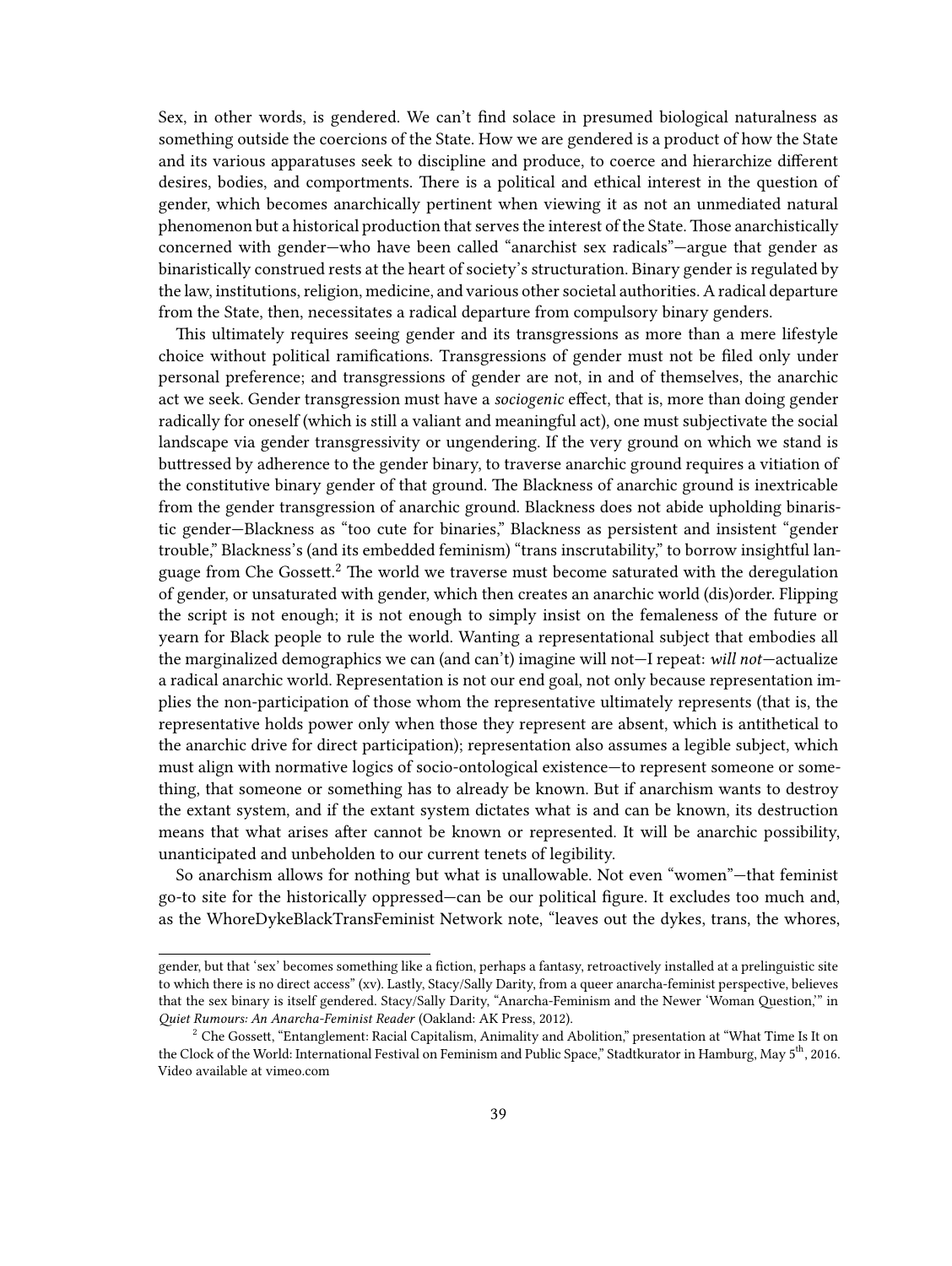the one[s] who wear veils, the ones who earn little and don't go to the university, the ones who yell, the immigrants without legal resident papers, the fags."<sup>3</sup> These are the ones who encircle the kind of force that drives anarchism, which is to say the anarcho-. Because, after all, we know that there are capitalists and proverbial masters who accept transgender folks and folks of Color and gay folks and women. All of these identifiable identities can be co-opted and serve power. I posit here the necessity of the Black and trans, synecdoches for what this chapter describes as "unhinged," because they name the anoriginal transitivity that radical gender theorizing has deemed the revolutionary force that gives racialized Blackness and trans genders over to what is often understood as radical politics. Black and trans name the "revolutionary force" uncapturable by racial capitalism and heteronormative cis patriarchy, and they are pushing us toward explosions in ways of being, ways of organizing, and ways of living.<sup>4</sup>

…

It is useful to meditate a bit on two anarchist concepts: what have been dubbed "anarchxfeminism" and "tranarchism." The former, anarchx-feminism, first makes a rhetorical move to distinguish women from femmes, advancing femmes as the category of analysis, as "women" too often presumes cisgender alignment and cannot hold those who express themselves femininely yet do not have "women's" or "female" bodies. Again, the WhoreDykeBlackTransFeminist Network's axiom that "women" is an exclusionary category presents itself. Anarchx-feminists mobilize for abolishing the hierarchical distinction between femmes and cis men, leveling the playing field as it were. It is a way to organize socially in a way that removes gendered hierarchies, a removal that is not obsessed, as traditional anarch*a*-feminists have been, merely with "men" and "women" but adds nuance to gendered expression, identification, and comportment. As a social organizing principle, it must pervade all forms of social life, including the private sphere.

Femmes must be granted complete autonomy over their own bodies, according to anarchxfeminists, and be permitted to make decisions by themselves and with other femmes if matters concern only femmes, and on "equal footing" when concerning matters that bear on everyone. Collective matters concerning everyone might include cohabitation and communal dwellings, and individual or femme-specific matters might include, as they say, "contraception and childbirth." (We see here, though, a problematic assumption and persistent conflation of femme with those with the capacity to bear and birth children.) There is an emphasis on both individual and collective fighting back against (cis) male domination, ownership—over property and others', specifically femmes', bodies—and repressive juridical impediments, which will all contribute to achieving "femme's [*sic*] economic and social autonomy and independence."<sup>5</sup>

Anarchx-feminism also finds it imperative to establish crisis centers that address issues of gendered violence and livelihood, as well as centers for child care and elderly care. It has a sustained focus on study and discussion, reminiscent of feminist consciousness-raising groups of the 1960s and '70s, and on cultural activities that focus on femme life. All of these, anarchx-feminists insist, must be run under femmes' own direction. Furthermore, the family unit, historically and contemporarily patriarchal, "should be replaced by free associations between people with all kind of

<sup>3</sup> The WhoreDykeBlackTransFeminist Network, "Manifesto for the Trans-Feminist Insurrection," *Anarcha Library* blog, October 20, 2010, [anarchalibrary.blogspot.com.](http://anarchalibrary.blogspot.com/2010/10/manifesto-for-trans-feminist.html)

<sup>4</sup> Dark Star Collective,*Quiet Rumours*, 14; see also C. Riley Snorton, *Black on Both Sides*; and C. Colebrook, "What Is It Like to Be a Human?," *TSQ: Transgender Studies Quarterly* 2, no. 2 (January 1, 2015): 227–43, [doi.org.](https://doi.org/10.1215/23289252-2867472)

<sup>5</sup> New York City Anarchist Book Fair Collective, "Anarchx-Feminist Manifesto," New York City Anarchist Book Fair website, [anarchistbookfair.net](https://anarchistbookfair.net/anarchx-feminist-manifesto/).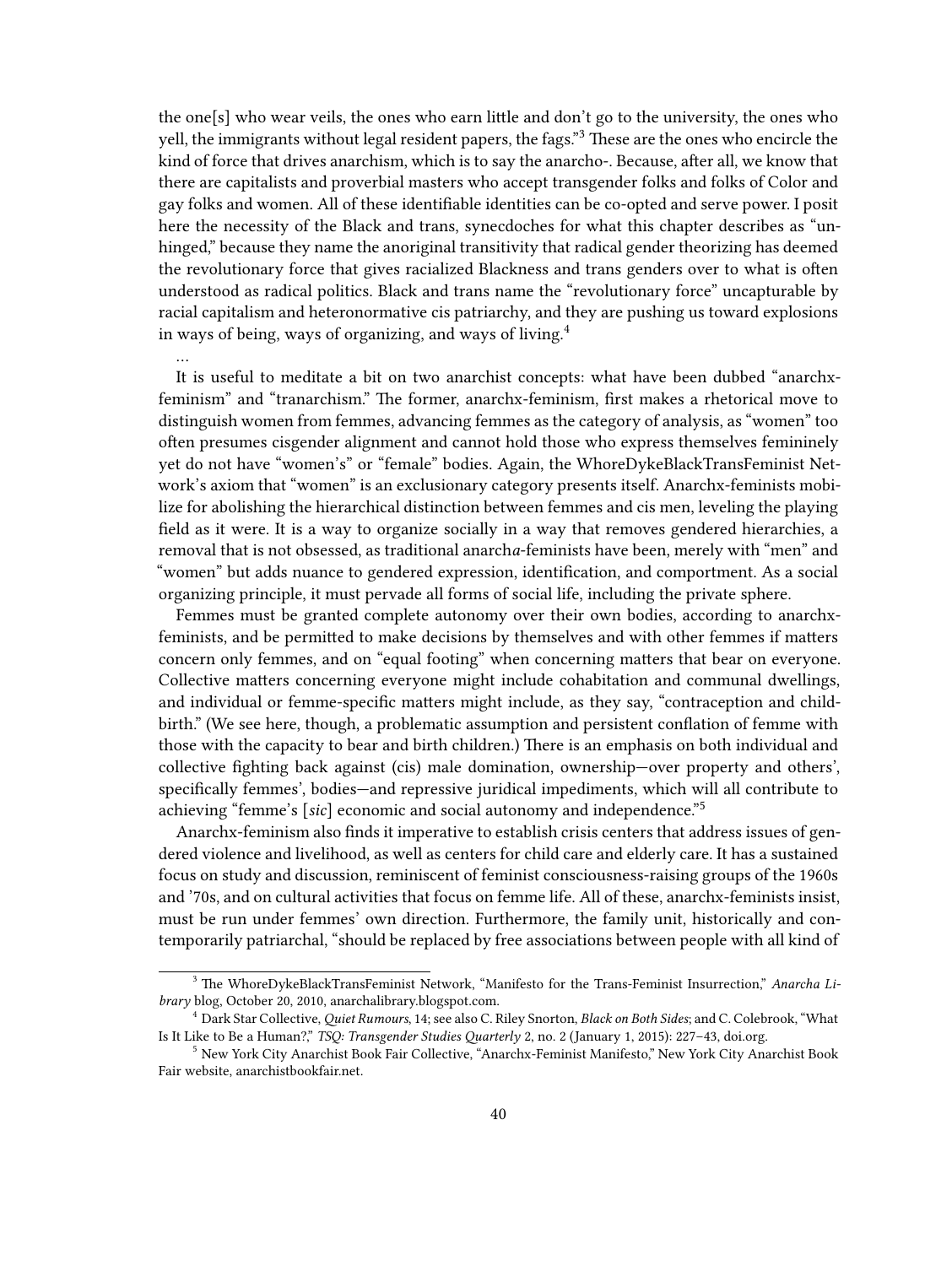genders; based on equal right to decide for all parts and with respect for the individual person's autonomy and integrity." Like anarchists past, the driving force is not to replace the leaders of existing systems with women or femmes. Anarchx-feminism, following in the vein of other radical feminists and anarchists, "does not stand for femme power or femme prime ministers, it stands for organization without power and without prime ministers."<sup>6</sup>

In turn, tranarchism, a term coined by Elis L. Herman, gives nominative testament to the convergences of transgender, or for this meditation *trans*, and anarchism. Tranarchism's critiques date back to classical anarchists, but more saliently respond to 1970s (U.S.) progressivism and sexual radicalism. For all the era's radicality, there was still the assumption, even within anarchist circles, of the immutability and naturalness of the gender binary. The gains of the era for (an essentialized, biologized notion of) women in the form of rape crisis centers and women's health collectives are monumental feats that should of course be lauded. Anarchism's "women's movement," too, contributed to these gains and amplified the importance of women's roles in bringing about a new society. Within all of this, the broader women's liberation movement and anarchafeminism, there was still a unification on the basis of a shared womanhood and, more specifically, a genitally-defined understanding of sex that had "The Patriarchy" as its sole adversary.

To "bring in" transgender issues and epistemologies to anarchism would be reductive, if it only means that transgender people begin to take up the theorizations of Kropotkin and Bakunin. Furthermore, though much closer to what "tranarchism" might aim to be, it is not enough to say that people of trans experience "[are] radical and anarchistic, if not insurrectionary, in [their] embodiment."<sup>7</sup> There is truth to this insofar as to undergo a change, to whatever extent, in gender is to transgress the purported immutability of gender. Transgender embodiment—the limits and scope of which is to remain open and unencumbered by criteria for sufficient transness—might always be transgressive in some respect by virtue of its defiance of the binary restrictions on gender.

But this can only be taken so far. Transgender embodiment is not in and of itself an anarchic revolution. Herman takes issue with the belief that "the" transgender body (which is and looks like what exactly?) is "inherently revolutionary." Such a belief is problematic on a number of fronts. In Herman's own words,

The proclamation that trans embodiment possesses innately anarchic qualities, however, is problematic. The most obvious issue comes with the need to define transgender, which is deliberately unspecific and amorphous, as an expression or embodiment that always serves a single purpose. Do the non-operative transsexual sex worker and the post-mastectomy non-binary porn star possess the same potential (or desire) to dismantle the state? Looking at intersections of identity and oppression, the answer would probably be negative. Claiming that all transgender bodies possess inherent insurrectionary potential places the impetus upon transgender individuals to serve a revolutionary purpose, without regard for their own safety, survival, or preference. This perspective places the responsibility for critiquing and challenging gender norms upon trans people alone; cisgender individuals are, then, exempt from the expectation to use their genders

<sup>6</sup> Ibid.

<sup>7</sup> Jerimarie Liesegang, "Tyranny of the State and Trans Liberation,"*Queering Anarchism: Addressing and Undressing Power and Desire* (Oakland: AK Press, 2012), 97.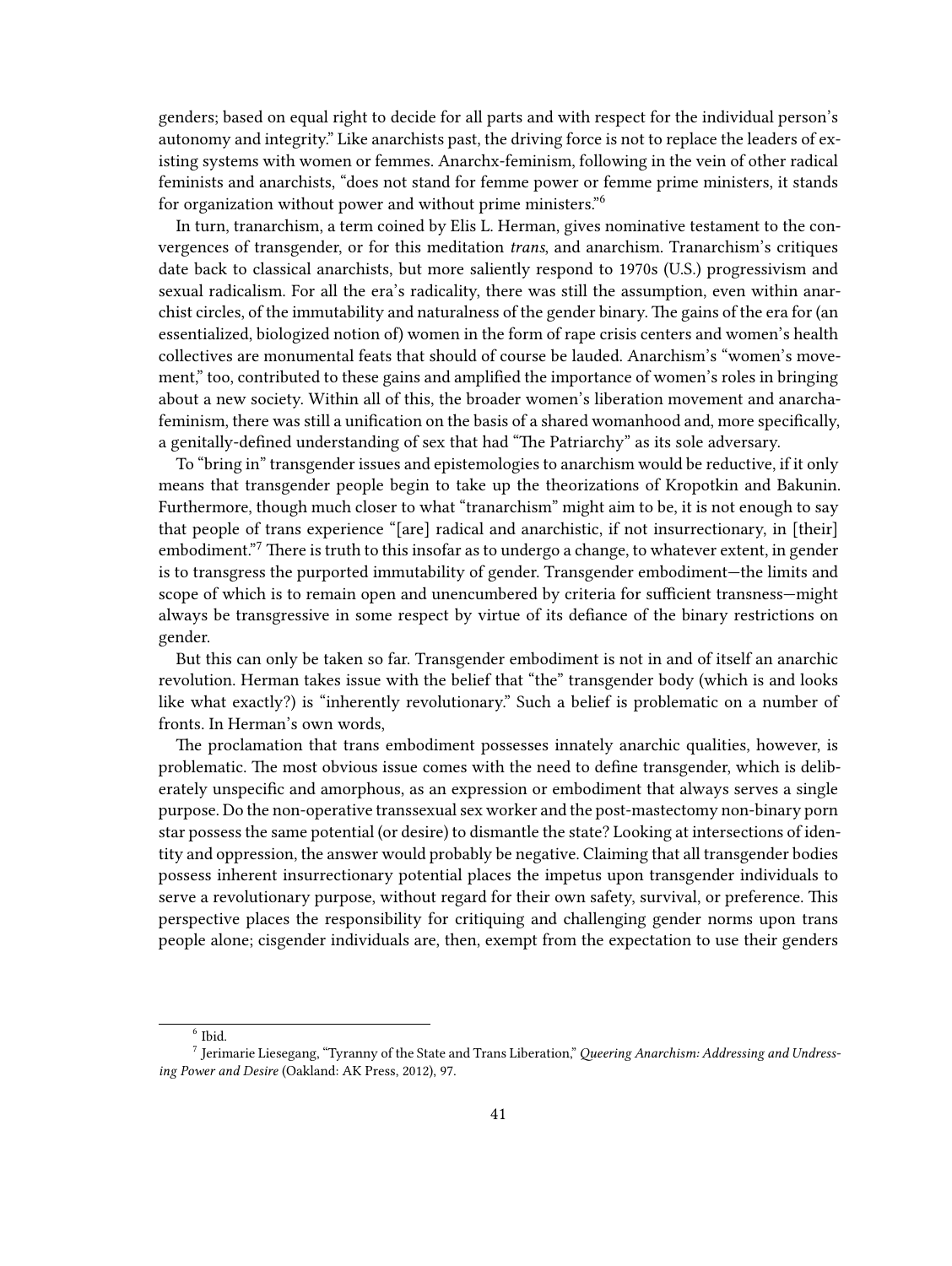for revolutionary purpose. When examining the role of (trans)gender in anti-authoritarianism, it is critical to remember that "anarchic" is an adjective, not an equalizer.<sup>8</sup>

The issue here is monolithizing "transgender" as having one sole purpose and thus one sole kind of body and bodily effect. To say that "transgender embodiment" is itself transgressive presumes an epistemic stranglehold on the mutinous, riotous *refusal* of a proper body that the trans of transgender means in much of contemporary trans studies. This presumption disallows transgender to be other than what it has been defined-from-without as, and disallows different kinds of transnesses. It also forces upon trans people the burden of transgressing gender and thus having an interrogative relation to the gendered capitalist State. To fix gender transgression in transgender embodiment (whatever one defines this as) lets cisgender people off the hook, implying that they do not need to transgress the State's coercive gender impositions. As such, this critique asserts that the anarchic is not to be rooted in certain bodies that then bear the weight of taking on the State; rather, anarchic must be adjectival, modificatory, a descriptor of a way of relating to power and not an immutable claimed identity.

I will provide a meditation on the convergences of transness, as prefixal, and Blackness in the next section, so here I want simply to offer trans's link to Blackness through the anarcho-. My concern is how one bears a trans relationship to normativity, and specifically normative gender, which is not merely the clothes one wears or the inflection in one's voice but a relative mobilization of subjective gendered effect. To express a trans relationship to (gendered) normativity is to socio-politically deploy one's own gender as well as *gendered sociality* in nonnormative, subversive ways that bring about a different (un)gendered world. Those who bear a trans relationship to normative gender absolutely include those who identify as and may be identified as transgender and thus are subject to airport surveillance and bodily violation, being fired from jobs without recourse for redress, physical violence, and the like; it also, though, includes those who may "be" cisgender yet operate through space in ways that disrupt normative gendered assumption via interrogating the act of gendering strangers, de-norming cisgender by making plain one's pronouns even when they are "obvious," or undermining linear gendered assumptions predicated on an asserted cisgender identity (that is, refusing the coercive expectations of cisgender behavior and comportment even though one might identify as cisgender).

In short, anarchism must exude a kind of transness inasmuch as gender's binaristic conception rests at the fundament of the State, and trans epistemologies, lives, and discourses provide a template for anarchic praxis, for getting outside and across and beyond—etymologically, *trans* the cisgender racial State.

…

When it is operating at its best, anarchism is tearing down the borders of nation states, smashing the borders of capitalist control, and transgressing all borders of oppression and authoritarianism. When queer(ness) is operating at its best it is tearing down the borders of gender, smashing the confines of compulsory monogamy, and transgressing the moralism of sex and sexuality.

—Jason Lydon, "Tearing Down the Walls: Queerness, Anarchism and the Prison Industrial Complex"

<sup>8</sup> Elis L. Herman, "Tranarchism: Transgender Embodiment and Destabilization of the State," *Contemporary Justice Review* 18, no. 1 (January 2, 2015): 80, [doi.org.](https://doi.org/10.1080/10282580.2015.1008946)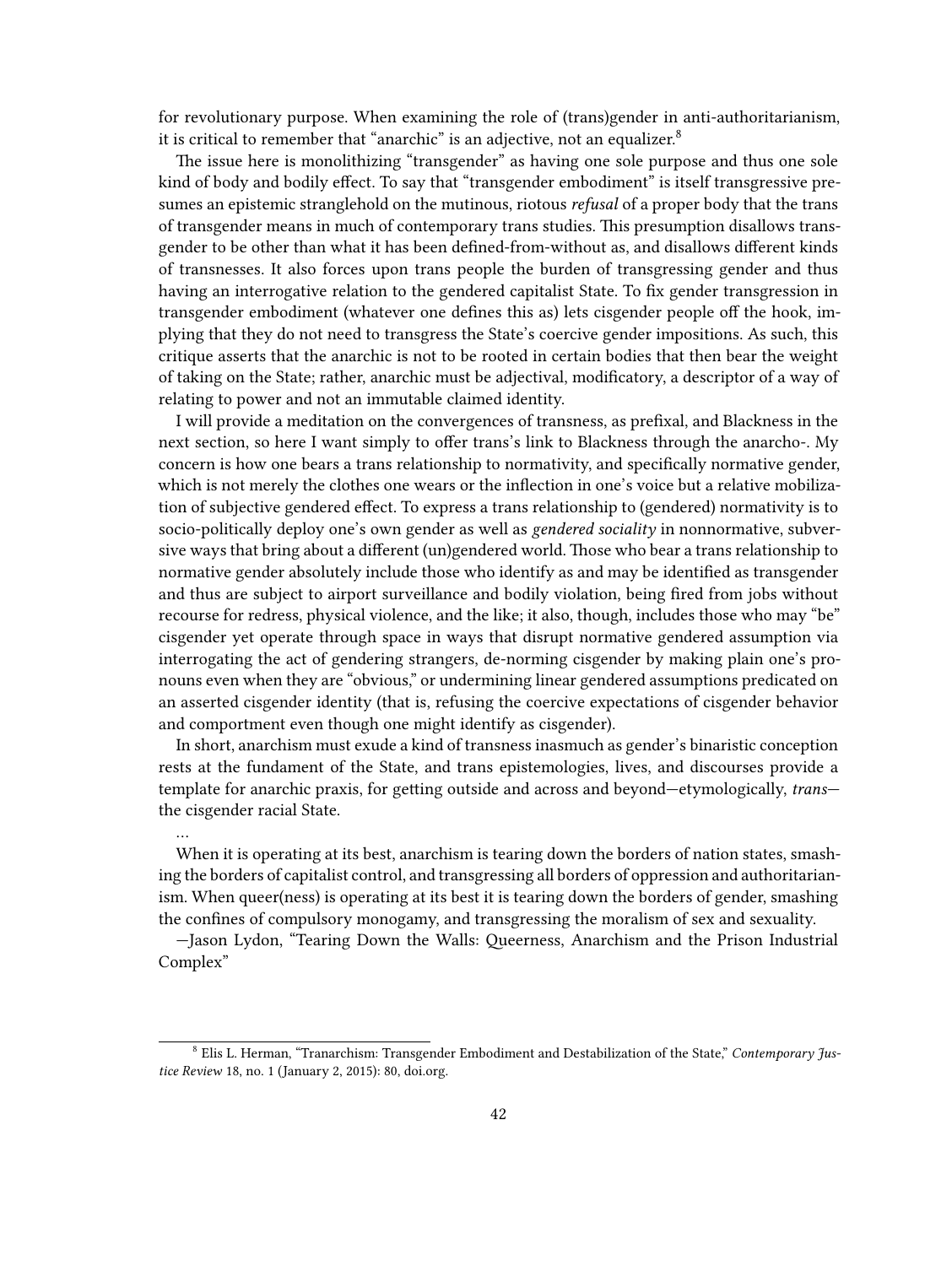I have argued for what C. Riley Snorton calls the referential overlapping of Blackness and transness in numerous places elsewhere in my work.<sup>9</sup> That is to say, Blackness's thrust as a paraontological—or subjectivity in excess of an imposed ontology, a way of inhabiting oneself in ways not beholden to State impositions of legible identity—as well as its racialized history necessarily troubles and unfixes gender. Those who have been Blackened cannot be contained in the symbolic order of gender; the order of gender is anarchically obliterated by Blackness. Gender here is understood as a historical, contingent mode of socio-political comportment externally imposed upon bodies fixed into a binary. Blackness both as a miasmic fugitive spirit and as a discernible physiognomy has not abided this binary. Gender is predicated on whiteness. We see this in the era of U.S. enslavement, in which "No uniform or shared category of gender included the mistress and the enslaved [or, white women and Black 'women']" because "black laboring women troubled gender conventions."<sup>10</sup> We see this in how, as Black trans woman Shaadi Devereaux notes, Black women's womanhood "is inherently viewed as drag performance" and that the "assumption is always that Black women are all imitating 'true women'" and we usually "overlook this in how we view what it means to be trans and cis…and who has access to narratives of womanhood";<sup>11</sup> we see it, in short, in how "Blackness troubles gender. As non-sovereign and metapolitical, Blackness makes for gender trouble."<sup>12</sup> There is then a fundamental inextricability between Blackness and transness as, too, a metapolitical, disruptive force of binaristic, static gender. Anarcho-Blackness indexes this in its refusal of the State and its accouterments, which includes binary gender and imposed ontologies.

Reading Blackness into and as anarchism must engage the trans of the matter. No Black anarchist organization or discourse currently available gives any respectable, sustained meditation on the import of transgender or nonnormative genders. Surely if one is looking for how to unravel all hierarchies, race and gender chief among them, and surely if we recognize how endemic race and gender—or more accurately, white supremacy and cissexist heteropatriarchy—are to State capitalism, then it bears acknowledgment that those who transgress and virtually destroy the presumptions of these things should feature prominently. But no, one sees almost no mention of those who are not cisgender, and barely a mention of the very fact of trans existence. But if it is growing more known that, to quote Saidiya Hartman, "the gender non-conformity of the black community" is the axiom from which we begin Black liberatory work, then it becomes imperative to deeply wrestle with how transness bears on our conversations surrounding Blackness and, well, anything.<sup>13</sup>

<sup>9</sup> See Snorton, *Black on Both Sides*; Marquis Bey, "The Trans\*-Ness of Blackness, the Blackness of Trans\*-Ness," *TSQ: Transgender Studies Quarterly* 4, no. 2 (May 2017): 275–95, [doi.org](https://doi.org/10.1215/23289252-3815069); Marquis Bey, "The Shape of Angels' Teeth: Toward a Blacktransfeminist Thought," *Departures in Critical Qualitative Research* 5, no. 3, Black Feminist Thought Special Issue (2016): 33–54; Kai M. Green and Marquis Bey, "Where Black Feminist Thought and Trans\* Feminism Meet: A Conversation," *Souls* 19, no. 4 (October 2, 2017): 438–54, [doi.org;](https://doi.org/10.1080/10999949.2018.1434365) and Marquis Bey, *Them Goon Rules: Fugitive Essays on Radical Black Feminism* (Tucson: University of Arizona Press, 2019).

<sup>&</sup>lt;sup>10</sup> Saidiya Hartman, "The Belly of the World: A Note on Black Women's Labors," *Souls* 18, no. 1 (March 14, 2016): 169–70, [doi.org.](https://doi.org/10.1080/10999949.2016.1162596)

<sup>&</sup>lt;sup>11</sup> Shaadi Devereaux, "Rollersets & Realness: Black Womanhood Defined as Drag Performance," Black Girl Dan*gerous* blog, July 24, 2014, [www.bgdblog.org](https://www.bgdblog.org/2014/07/rollersets-realness-black-womanhood-defined-drag-performance/).

<sup>12</sup> Che Gossett, "Žižek's Trans/Gender Trouble," *Los Angeles Review of Books*, September 13, 2016, [lareviewof](https://lareviewofbooks.org/article/zizeks-transgender-trouble/)[books.org](https://lareviewofbooks.org/article/zizeks-transgender-trouble/)#!

<sup>&</sup>lt;sup>13</sup> Hartman, "The Belly of the World," 169.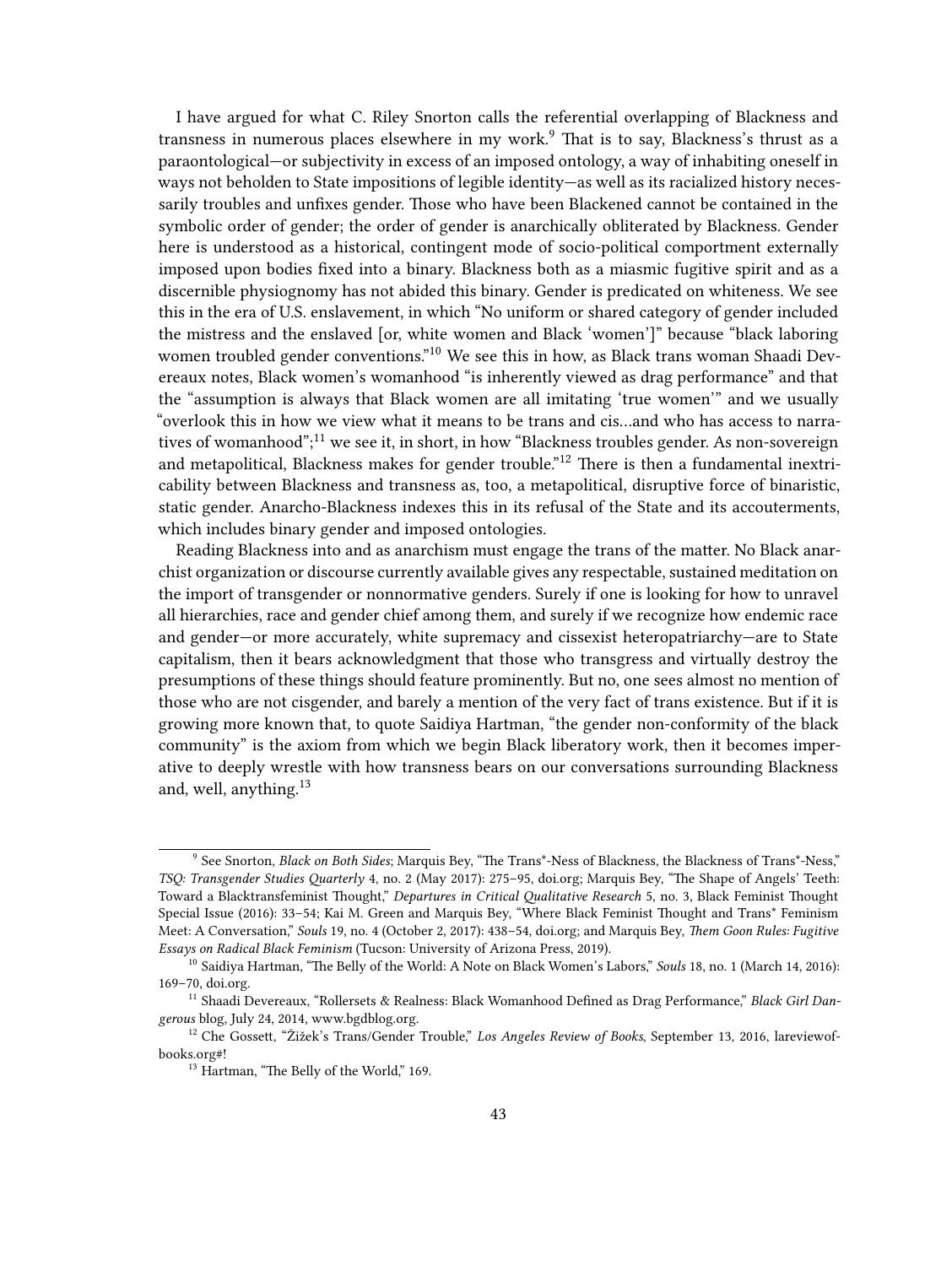Recognition of the interwovenness of Blackness and transness establishes an anarchic understanding of gender through self-determination, axiomatic in both transgender/gender nonnormative discourses and discourses of Black life. In this context, I want to understand selfdetermination as less a neoliberal rugged individualism and more as a coalitional ethics that is attentive to the kind of violence gendering does. In what sense, in other words, might we understand gender self-determination as a delinking and extrication from the gender binary that then gives us over to a more ethical sociality and relationality toward one another—a mutual aid and ethics of care for one another by way of a communal understanding of the "self"? In this way, we come to recognize the denizens of this anarchic commune, the Blackness and transness of those who live and choose to do life in this sociality, as not a list of legible identities that grant access or exclusion.

As stated above, Blackness and transness have an intimate relationship. They characterize more those who align with and inhabit the philosophical and existential milieu of rebellion, deviance, nonnormativity, and subversion of power; it is more a meta-identification that is reluctant to conveniently take on identities in place of doing the work of living and politicizing one's subjectivity via volatile principles and pointed political aims. This engenders a more tactical combative modality in the face of capitalism. Because capitalism is "depende[nt] on racial subsidies," the Blackness of those who exceed the category "Black," for example, cultivates room for alliances that racial capitalism cannot anticipate since "racial differentiation is intrinsic to capitalist valuecreation and financial speculation."<sup>14</sup> Indeed, capitalism has long co-opted epidermalized Blackness into its fold; capitalism, to be frank, has caught on to that game and continues to beat us at it. What I see as a kind of anarcho- thread through Blackness and transness must be claimed by anyone seeking to do the work. We must operate in other spaces, via other modalities of thought; we must render Blackness and transness as an anarchic sashay into another way of life.

My understanding of Blackness and transness stems from the way they act as forces of dispersal and differentiation. Blackness is inflected in and by transness (not Blackness *is* transness), a transness understood as a refusal of circumscription and transparent arrival/destination (or origin). Black and trans, as linked to movement, unfixation from normatively legible physiognomy, and a general refusal bear an intimate relationship and highlight that there can be no seamless partition between them under a racialized and gendered world. This is Blackness's otherwise identification located in the interstices, frictional relations, and rebellious communing with those we are not supposed to relate with/to. This is a trans-inflected way of recomposing subjectivities in the name of liberation from imposed captivity in identificatory regimes, flight from what they told us we have to always be. It is a trans Blackness that is an ante-anti-category, a preceding and subverting predilection for opposing cohesive categorization.

The anarcho- of Black and trans subverts capitalistic ownership, opens them up to parapossession, an unpropertied deployment and call to coalitional fugitivity begotten by disaggregating it "from its entrenchment with state interest, with property."<sup>15</sup> Capitalist tentacles are much less equipped to regulate purported strangers who create an ensemble on the grounds of unanticipated coalitional criteria—or non-criteria—and threaten to create treason. Changing

<sup>14</sup> Achille Mbembe, *Critique of Black Reason*, trans. Laurent Dubois (Durham: Duke University Press, 2017), 179. I read Mbembe posing a critique here in line with mine, namely that fixation on and investment in "racial subsidies," or racial categorizations, are the product of capitalism and subject to its aims of control; Johnson and Lubin, *Futures of Black Radicalism*, 44.

<sup>&</sup>lt;sup>15</sup> Carter and Cervenak, "Black Ether," 219.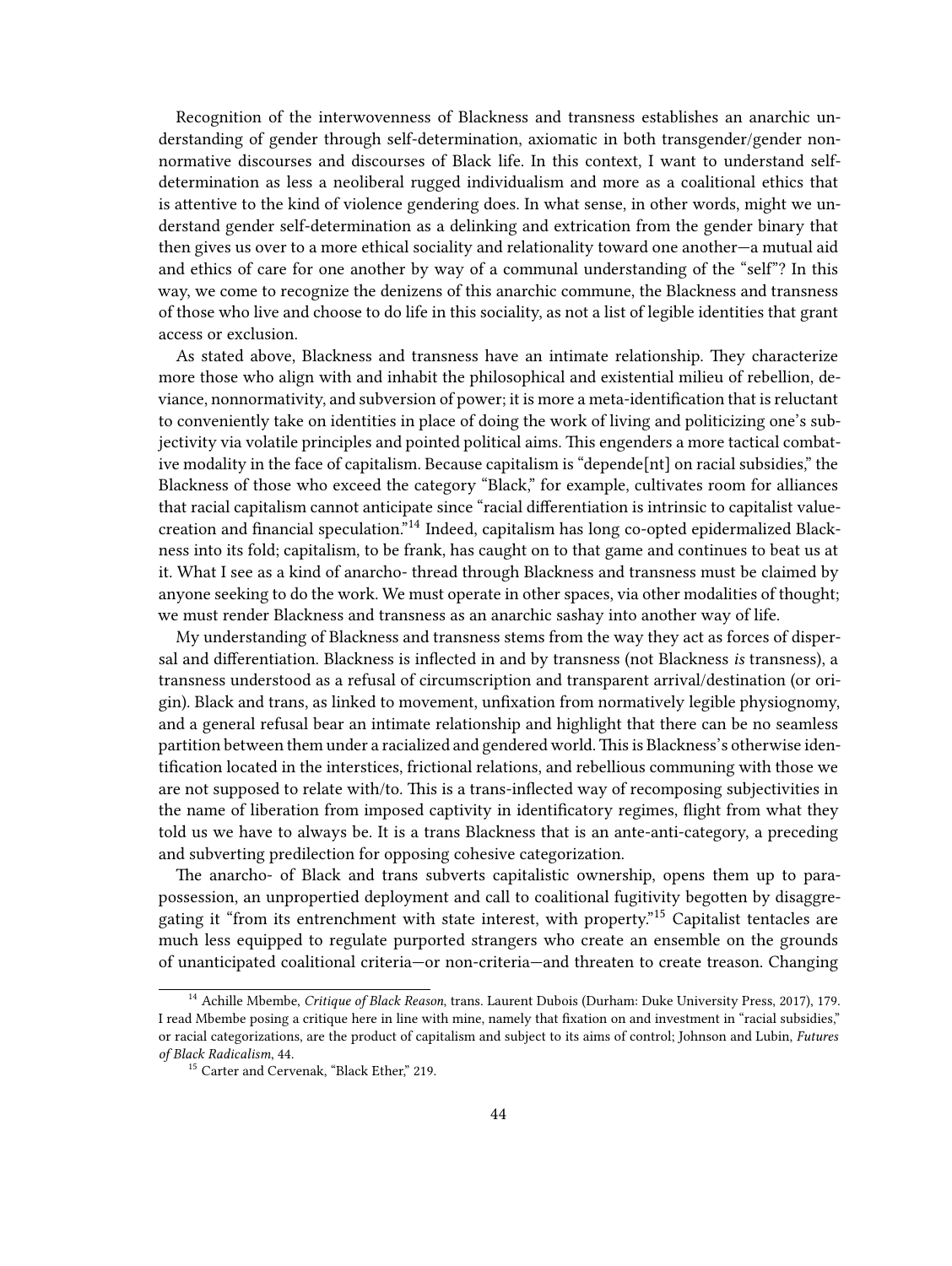and expanding Black radical politics provides for new opportunities, necessary opportunities, to contradict and undermine hegemonic forces.

All of this might lead to, in the provocative language of Joanna Zylinska, "The End of the White Man." In this section I have been attempting to bring about the obliteration of the purportedly impenetrable edifices that uphold white supremacy and cissexist patriarchy. What such an attempt ultimately amounts to is the end of the white man. This is not "[white] man-bashing." Few would advocate such a goal, as if this would eliminate the structures and histories that pervade all of our lives. Such a goal would wrongly presume that white supremacy and cissexist patriarchy are merely the product of individual people committing biased acts. To precipitate the end of white men is an apocalyptic, or anarchic, discourse that advances "an ethical opening rather than solely…an existential threat," an opening out into something that radically departs from the current state (and State).<sup>16</sup> If we live amid pervasive racial and gender capitalism, our anarchic yearning must be for "a world before globalization and before neoliberal capitalism," which might be aptly read as and through Susan Stryker's "anarchic womb," a trans and transitive primordiality that gives us over to something non-categorical.<sup>17</sup> From the Blackness and transness of an anarchic critique (of Western civilization, á la Cedric Robinson's definitional Black Radical Tradition) we are motivated to change that which touts itself immutable. The devastation wrought by the capitalist model that our globalized world now depends on requires rethinking from the ambit of an anarcho-Blackness articulable through radical trans and feminist critiques of sociality.

There can be no shortage of liberation if we will ourselves toward an anarchism that demands justice and liberation for the most marginalized—the Black and the trans. It is the current state of affairs that disallows their liberation. Any anarchism interested in devastating the State and its hierarchies must attend acutely to the margins where the Black and woman and trans reside. It is the life and livability of all, as anarchists purport, that is our concern, and that "all" will not be adequately tended to if we remain in a position of objectivity, a position that takes its cue from the vantage of white masculinity. So often presumed to be parochial and particular, anarchist opposition to the State and capitalism, coupled with racial and gender critiques—from the purview of Blackness and transness, from Black feminism, from anarcho-Blackness—is the perspective from which we gain the widest vision of the task at hand.

So we seek the end of white men in order to think more broadly. A commitment to dismantling all hierarchies and being concerned with all oppressed people demands the dismantling of the ontological and epistemological habitus of the White Man. To care for those of different and variant gender expressions and desires means a disdain for those discourses, systems, and subjectivities that instantiate the impossibility (and, if shown to be possible, extermination) of variations in gender identification. Such is epitomized by the subject of the White Man, a subjectivity one tries to attain in order to come into a particular kind of being rather than simply an ontological fact about a certain demographic. More clearly, Zylinska puts it this way:

So, even though the "end of man" [and, embedded within it, an implicit whiteness and cisness] may indeed signal the possible withering of a particular form of white Christian masculine subjectivity as the dominant orientation of our cultural and political discourses, it is meant to read

<sup>16</sup> Joanna Zylinska, *The End of Man: A Feminist Counterapocalypse* (Minneapolis: University of Minnesota Press, 2018), 7.

<sup>&</sup>lt;sup>17</sup> Ibid, 40; Susan Stryker, "My Words to Victor Frankenstein Above the Village of Chamounix: Performing Transgender Rage," *GLQ: A Journal of Lesbian and Gay Studies* 1, no. 3 (June 1, 1994): 241, [doi.org.](https://doi.org/10.1215/10642684-1-3-237)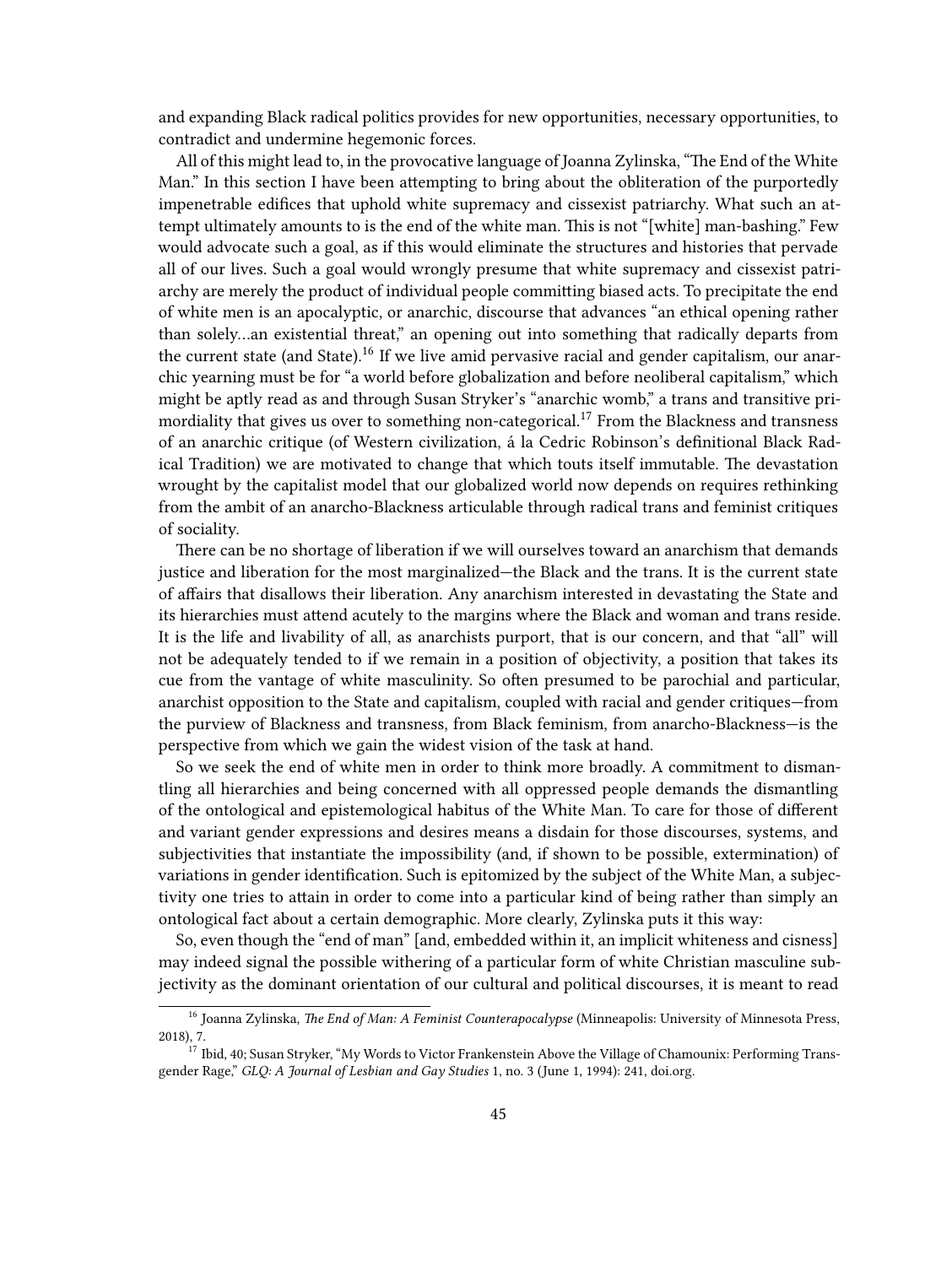as a diagnosis of a political condition and a positing of a political opportunity rather than as a psychological or biological diagnosis of the extinction of a particular species. (It also needs to be acknowledged that, structurally, there is nothing about the imaginary reign of, say, women that would guarantee a fullness of society and a happily ever after.)<sup>18</sup>

She is referring to a particular worldly orientation that foregrounds white (Christian) masculinity, where this orientation is the lay of the land that defines the State and social hierarchies. Disruption of this begets a political and existential opportunity to explore alternative possibilities of life—anarchic possibilities. The current political schema is the result of the onslaught of white masculinity pervading how we structure sociality. Thus Blackness and transness, as perversions or torques of such an orientation spurned by white masculinity, provide a kind of medicinal cure to the world in which we find ourselves. A focus on transness as a radical critique of masculinity doesn't pit particular bodies against one another (since, as Zylinska notes, the reign of women would not necessarily lead us in the right direction) but understands them as ways of inhabiting social and political space. (White) Masculinity has oriented us toward war, coercion, violence, force, and the like; transness, as what Kai M. Green calls in the first instance "a reorientation to orientation," provides another way of (un)structuring sociality.<sup>19</sup> It is this radical reorientation to which the prefixal anarcho- refers, a departure from the normative, a normativity characterized by the white masculinity of a hierarchical, coercive State.

Perhaps, then, what we are striving for is another genre of life. What we have now is one saturated with a stultifying violence. Looking to other and otherwise ways of life being lived outside the State gives us different genres of life and sociality. The Sylvia Wynter-esque "genre of Man" that has structured both our world and how we relate to others is a racialized and gendered violence that disallows—indeed, instantiates the violent exclusion of—the validity of modes of life and embodiment outside its constitutive whiteness and cis masculinity. The "White Man" is an illusion that, per Wynter, "we no longer need" because it "inter alia threaten[s] the livability of our species' planetary habitat."<sup>20</sup> The Black and trans of our anarchic pursuits, the anarcho-, is our guide "to remak[ing], consciously and collectively, the new society in which our existential referent 'we in the horizon of humanity'"—those who mobilize the masterless and rulerless anarcho- of the Black and trans of our ante- and anti-matter—"will all now live."<sup>21</sup>

<sup>18</sup> Zylinska, *The End of Man*, 46.

<sup>19</sup> Kai M. Green, "Troubling the Waters: Mobilizing a Trans\* Analytic," in *No Tea, No Shade: New Writings in Black Queer Studies*, ed. E. Patrick Johnson (Durham: Duke University Press, 2016), 67.

<sup>&</sup>lt;sup>20</sup> Sylvia Wynter, "The Ceremony Found: Towards the Autopoetic Turn/Overturn, Its Autonomy of Human Agency and Extraterritoriality of (Self-)Cognition," in *Black Knowledges/Black Struggles: Essays in Critical Epistemology*, eds. Jason R. Ambroise and Sabine Bröck-Sallah (Liverpool: Liverpool University Press, 2015), 245.

 $21$  Ibid.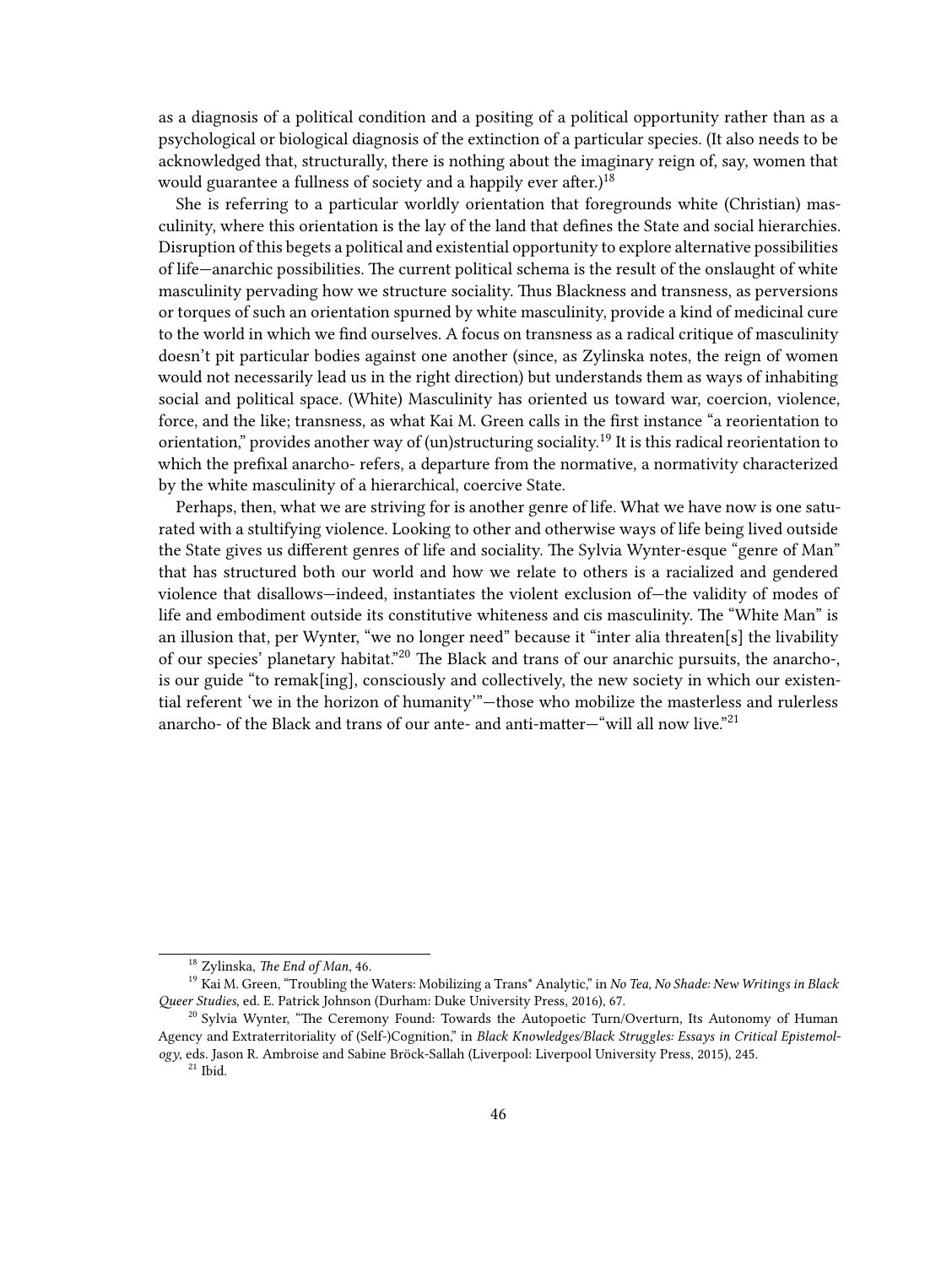#### <span id="page-46-0"></span>**Uncontrolled**

Instead of eye-for-eye punishment, there should be restitution to the victims, their families or society. No revenge, such as the death penalty will bring a murder victim back, nor will longterm imprisonment serve either justice or the protection of society. After all, prisons are only human trashcans for those that society has discarded as worthless. No sane and just society would adopt such a course. Society makes criminals and must be responsible for their treatment. White capitalist society is itself a crime, and is the greatest teacher of corruption and violence.

—Lorenzo Kom'boa Ervin, *Anarchism and the Black Revolution*

Anarchism has long seen the establishment of an organized movement as a necessity for bringing about an anarchist society. Direct action and committed, sustained activism often manifest in organizations in order to have a critical cadre of bodies willing to put in work for the movement's goals. As movement-oriented, or at least oriented toward understanding the importance of collectives and communes with substantive numbers to stave off political quashing, anarchism bears deep affinities to Black queer and trans movements to bring about social justice. Surely there have been many demographics who have organized in order to change society, so movement orientation is not unique to Black people. My point is that the Black Radical Tradition has consistently rejected the seemingly stark divide between theory and practice, refusing the false assumption that "one could separate the articulation of ideas that would govern how we envision the future from actually enacting that future."<sup>1</sup> Anarchism, too, "has traditionally drawn upon ideas of coherence between theory and practice," which is to say that doing theory is a critical praxis, that what we seek to engender in the world on a material level is itself a profound theoretical apparatus.<sup>2</sup>

Movement-oriented politics often orbit around the concept of domination. They also, though, orbit around conceptions of world-making and futurity—that is, not only the plights of the current moment but also the world in which we envision ourselves after and in excess of the plight. Radical feminist, queer, and Black liberationist movements from the Black Panther Party for Self-Defense (BPP) to Black Lives Matter (BLM) to Street Transvestite Action Revolutionaries (STAR) all, because of their resistance to domination and imagining of a radical futurity, bear affinities with anarchism. In line with the recalibrating work of the Black anarchism expressed in this text, one might argue that Black movements like Black Power and the BPP—though at times, from some of their more Marxist-Leninist perspectives, critical of anarchism proper—are anarchic despite not having been affiliated with anarchism, precisely because "Black anarchism did not originate within anarchism, but external to it."<sup>3</sup> The Black anarchism of, say, the Black Panthers is one in which they "blended anarchist positions with their revolutionary nationalism," though

<sup>1</sup> Joshua Myers, "Lecture Notes: Ontologically Total," *Speaktomekhet* blog, September 19, 2017, [speak](https://speaktomekhet.wordpress.com/2017/09/19/lecture-notes-ontologically-total/)[tomekhet.wordpress.com](https://speaktomekhet.wordpress.com/2017/09/19/lecture-notes-ontologically-total/).

<sup>2</sup> Richard J. White, Simon Springer, and Marcelo Lopes de Souza, eds., *The Practice of Freedom: Anarchism, Geography, and the Spirit of Revolt* (New York: Rowman & Littlefield International, 2016), 2.

<sup>3</sup> Dana M. Williams, "Black Panther Radical Factionalization," 679.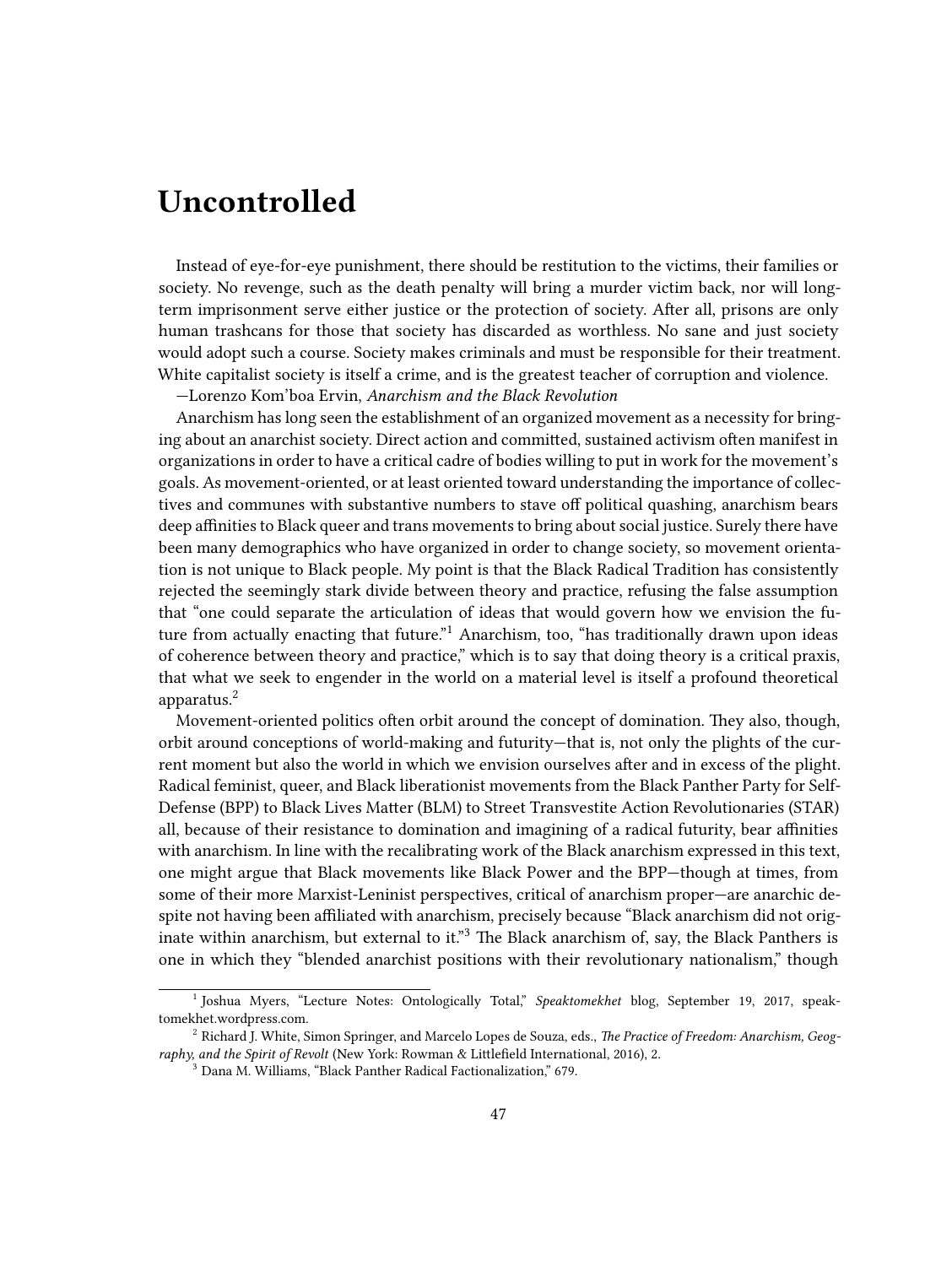there is a distinction to be made: Black anarchists do not hold on to a nationalist conception of an exclusionary, bordered State, as Marxist-Leninist Black Panthers do.<sup>4</sup> Nationalism should be understood as anathema to anarchist sentiments, and the Black anarchism of someone like Kuwasi Balagoon seeks to get rid of borders: "it seems to me that Anarchy would have to be antiimperialist, that there's no other ideology that refuses to recognize borders," he says in his July 28, 1984 letter from prison.<sup>5</sup> The link between anarchism and Black Power/the Black Panthers is given more strength by that fact that many of the key figures in expressed Black anarchism— Ashanti Alston, Kuwasi Balagoon, Lorenzo Kom'boa Ervin, Ojore Lutalo—were members of the Panthers. Although it is crucial to note that these thinkers and activists, and the organizations they were a part of, do not necessarily possess the "right" conception of (Black) anarchism, they can be thought of as instances of the work Blackness does to anarchism.

This concluding chapter takes aim at movement goals, such as abolition and tending to the material needs of the most marginalized, to round out what anarcho-Blackness can and has looked like. As I think explicitly about abolition, I am using as its definition, simply, the political strategy of *eradicating* rather than *reforming* systems, discourses, and institutions that structure life and livability. These systems (e.g. prisons, the gender binary, etc.) have at their foundation an ongoing violence that masquerades as banal or, worse, natural and good. Abolition, then, promotes a dismantling of these systems in search of life and livability by other means not predicated on violence. In meditating on abolition's relationship to anarchism, STAR, and *thinking like* an anarchist, I want to highlight the beautifully sporadic embrace of free association, direct participation, and radical democracy (what might also be termed non-hierarchical relationality); the emphasis on consent rather than coercion, and on self- and communal "governance" (or, a conception of organization); the advancement of direct action; the advocacy for the dismantling of all hierarchies and expressed global solidarity with all who are oppressed and subject to hierarchical tyranny. In short, movements for Black and queer and trans liberation are "indeed…radical movement[s] inspired by tenants [*sic*; tenets] of the anarchist tradition often demonized by state and corporate power."<sup>6</sup>

…

Prison, a social protection? What monstrous mind ever conceived such an idea? Just as well say that health can be promoted by a widespread contagion.

—Emma Goldman, "Prisons: A Social Crime and Failure"

The undercurrent of many contemporary, and even some not so contemporary, social justice movements that carry out the Black Radical Tradition is a marked abolitionism. Kropotkin—the poster-boy of classical anarchism—himself expressed a clear desire to end imprisonment, condemning carcerality's dehumanizing tendencies, advocating for education programs for the formerly incarcerated, and firmly supporting the reintroduction of prison populations into general society: in a nutshell, our boy Pyotr was an abolitionist. Abolitionism, I want to argue, is fundamentally anarchic, not because avowed anarchists argue for abolition in name but because abolitionism, with its complete extrication from the State, from racial and gender capitalism, and from carcerality, mobilizes the anarcho- I have argued for throughout this text. The prefixal "anarcho-" describes a world-making, a creative imaginative praxis reliant upon a pervasive *un-* that erects

<sup>4</sup> Ibid.

<sup>5</sup> Quoted in ibid, 679.

<sup>6</sup> Joaquin A. Pedroso, "Black Lives Matter or, How to Think Like an Anarchist," *Class, Race, and Corporate Power* 4, no. 2 (2016).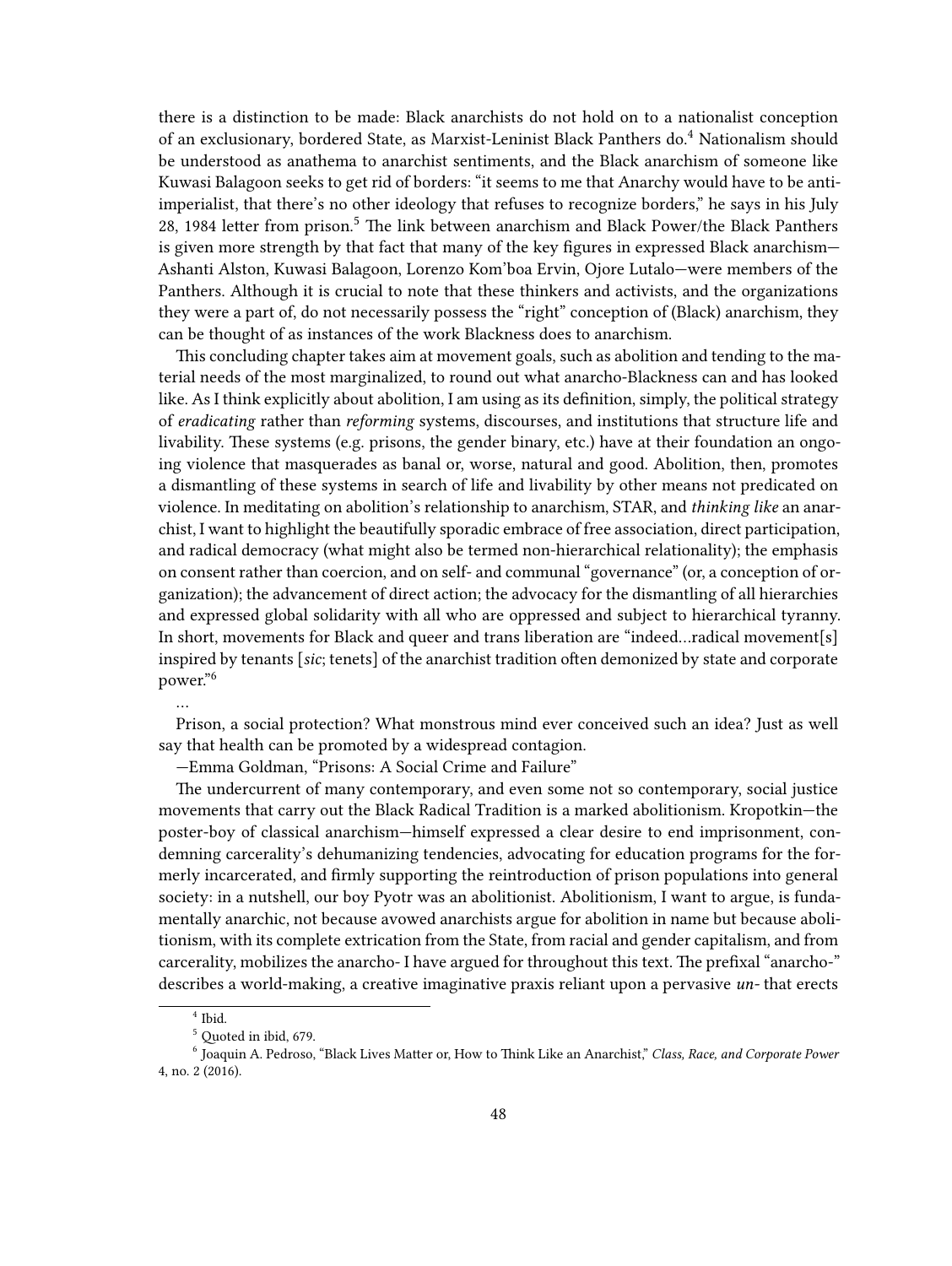as much, even more, than it destroys. Agreeing that abolitionism is an anarchic modality brings to the fore an unaddressed Blackness in anarchism inasmuch as it makes plain the historical proximity of Blackness to abolitionism and thus anarchism; and it forces a recognition of capitalism's exploitative and extractive relationship to "free" labor that bears a striking resemblance to the extractive and exploitative relationship of anti-Black sociality to Blackness and Black subjects.

Abolitionism is a visionary and political praxis and modality that struggles against the regimes of capitalism, white supremacy, heteronormative patriarchy, and cissexism. It is a daring rooted in a Black liberatory history of maroons—Black Proto-anarchists, one might say—"who dared to imagine their lives without shackles."<sup>7</sup> The desire to deshackle from any and all fetters imagines one's being-in-the-world as anarchic—no gods, no masters, the old saying goes. To deshackle oneself marks a radical act of freedom in the broadest sense, a way of living not in defiance but in refusal and subversion of the State. It is imperative, as alluded to in previous chapters, to understand the State not merely as an institutional entity; it is a relation. And more, the State manifests an underlying logic of carcerality—which is to say, the bedrock ground for intelligibility and, at a more fundamental level, reality; logic as the very grammar by which things are expressible and understandable and, indeed, possible. This forces many social relations to depend on various mechanisms of confinement, punishment, capture, or circumscription. Anarchism is a deshackling from capitalism and the State and its attending conscripts; anarchism is a kind of abolitionism.

Like Dylan Rodriguez, I would argue that abolitionism "is inseparable from its roots in (feminist, queer) Black liberation." Black liberation's queer and feminist fundament is clarified in abolition's departure from the tenets of white and cis male supremacy, as they uphold capitalism and carcerality. Logics of carcerality, by which I mean the penchant to proliferate capture and expropriation along racist and sexist axes, are embedded in racism and sexism via assumed ownership over racialized and/or non-masculinely-gendered subjects, circumscription of who is permitted to appear in public space, regulation of movement and inhabitation of private space, and extraction of surplus goods and resources (be it labor, sex, sexual labor, time, etc.). In short, again following Rodriguez, abolition

interven[es] in patriarchal and masculinist constructions of freedom/self-determination and obliterat[es] liberal-optimistic paradigms of incrementalist, reformist social justice. Abolition, in its radical totality, consists of constant, critical assessment of the economic, ecological, political, cultural, and spiritual conditions for the security and liberation of subjected peoples' fullest collective being and posits that revolutions of material, economic, and political systems compose the necessary but not definitive or completed conditions for abolitionist praxis.<sup>8</sup>

Substituting "anarchism" for "abolition" might yield nearly the exact same outcomes.

Having parsed the connection between anarchism and abolitionism, and conveyed the links of abolitionism to (queer and feminist) Blackness, it is plain that there is a justifiable relation between anarchism and (queer and feminist) Blackness. The utility in teasing, albeit briefly, this relation is to provide a foundation for this chapter's emphasis on social movements and organizations. The people and organizations I will detail below have as their basis abolition, broadly conceived. They delineate abolition as more than mere negation; abolition is characterized as rad-

<sup>7</sup> Patrisse Cullors, "Abolition And Reparations: Histories of Resistance, Transformative Justice, and Accountability," *Harvard Law Review* 132 (2019): 1685.

<sup>8</sup> Dylan Rodriguez, "Abolition As Praxis of Human Being: A Foreword," *Harvard Law Review* 132 (2019): 1578–79.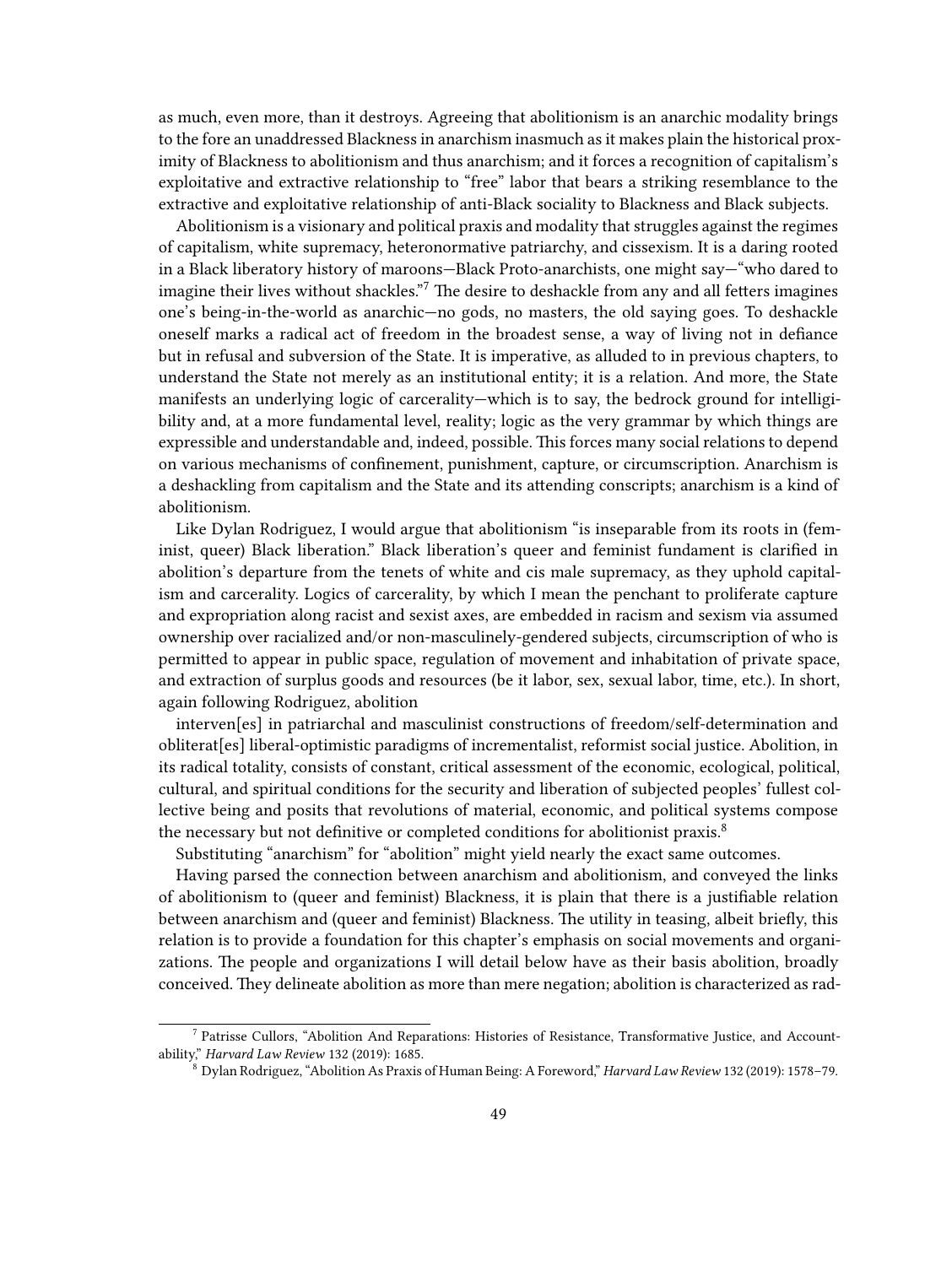ically imaginative and generative, creative and world-building (again Bakunin's anarchism rears here: "the passion for destruction is a creative passion, too"). Abolitionism is a radical, anti-State, "socially productive communal (and community-building) practice."<sup>9</sup> It is, as Uri Gordon details, politically prefigurative—its means are consistent with its ends, performing the kinds of politics and worlds it seeks for its ends.<sup>10</sup> The shared commitments in abolitionism and anarchism are often cast as unrealistic, too radical, or pipe-dreamy, but the castigations of realism and reform and measure are in actuality rhetorical gestures to preserve hegemony. Indeed, "Abolitionist politics is not about what is possible, but about making the impossible a reality," as *Abolition* writes in their manifesto.<sup>11</sup> *Of course*, it is assumed by those proponents of "realism" that we *must* have at least some people who are incarcerated. *Of course* we must punish people who do egregious things, a world without punishment as the operative measure being a ridiculous one. Abolitionism and anarchism reject that "of course."

#### …

The ungovernable, anarchic here and now harbors Black futures.

—Kara Keeling, *Queer Times, Black Futures*

We are already doing anarchist politics, now, living in our coalitions and communes that go by different names. Those ways of relating to one another on different, anarchic grounds is the way we live, now, the Black anarchism we shuffle toward—those Black futures Kara Keeling finds harbored in the ungovernable and anarchic. There are people who have lived, and are living, this life. I find some of those people in the Street Transvestite Action Revolutionaries (STAR) precisely because it foregrounded Black and Brown queer and trans life through anarchic practices; I find some of those people in the long tradition of Black organizations doing anarchic work. Hence, in this section I want to home in on the movement politics of STAR and the longer *durée* of Black people doing and thinking anarchic shit as examples of how feminist movements that center Black queer and trans people display anarchic valences and tendencies; indeed, how these organizations and people retool what anarchism can mean and how it might circulate.

The mid-twentieth century is when Left politics really intensified. Opposition to the Vietnam War, and civil rights, and Black Power, and gay liberation, and women's liberation all converged in the 1960s and '70s to create an ethos of radicalism. They put forth a profound sentiment that things needed to change. While they all expressed the need for change differently, emphasizing different aspects of social life and expressing disdain at times for the emphases of other movements, they all nonetheless coalesced into a prevailing atmosphere of Leftist radicalism and a departure from the status quo. A general sense of anti-authoritarianism characterized this "New Left." Members of the Gay Liberation Front collaborated with the Young Lords, who collaborated

<sup>9</sup> Ibid, 1576.

<sup>&</sup>lt;sup>10</sup> See Uri Gordon, "Prefigurative Politics between Ethical Practice and Absent Promise," Political Studies 66, no. 2 (2018): 521–37.

<sup>11</sup> "Manifesto for Abolition: A Journal of Insurgent Politics," *Abolition* blog, accessed January 18, 2020, [aboli](https://abolitionjournal.org/frontpage/)[tionjournal.org.](https://abolitionjournal.org/frontpage/) They go on to write: "Ending slavery appeared to be an impossible challenge for Sojourner Truth, Denmark Vesey, Nat Turner, John Brown, Harriet Tubman, and others, and yet they struggled for it anyway. Today we seek to abolish a number of seemingly immortal institutions, drawing inspiration from those who have sought the abolition of all systems of domination, exploitation, and oppression—from Jim Crow laws and prisons to patriarchy and capitalism… Recognizing that the institutions we fight against are both interconnected and unique, we refuse to take an easy path of reveling in abstract ideals while accepting mere reforms in practice. Instead, we seek to understand the specific power dynamics within and between these systems so we can make the impossible possible; so we can bring the entire monstrosity down."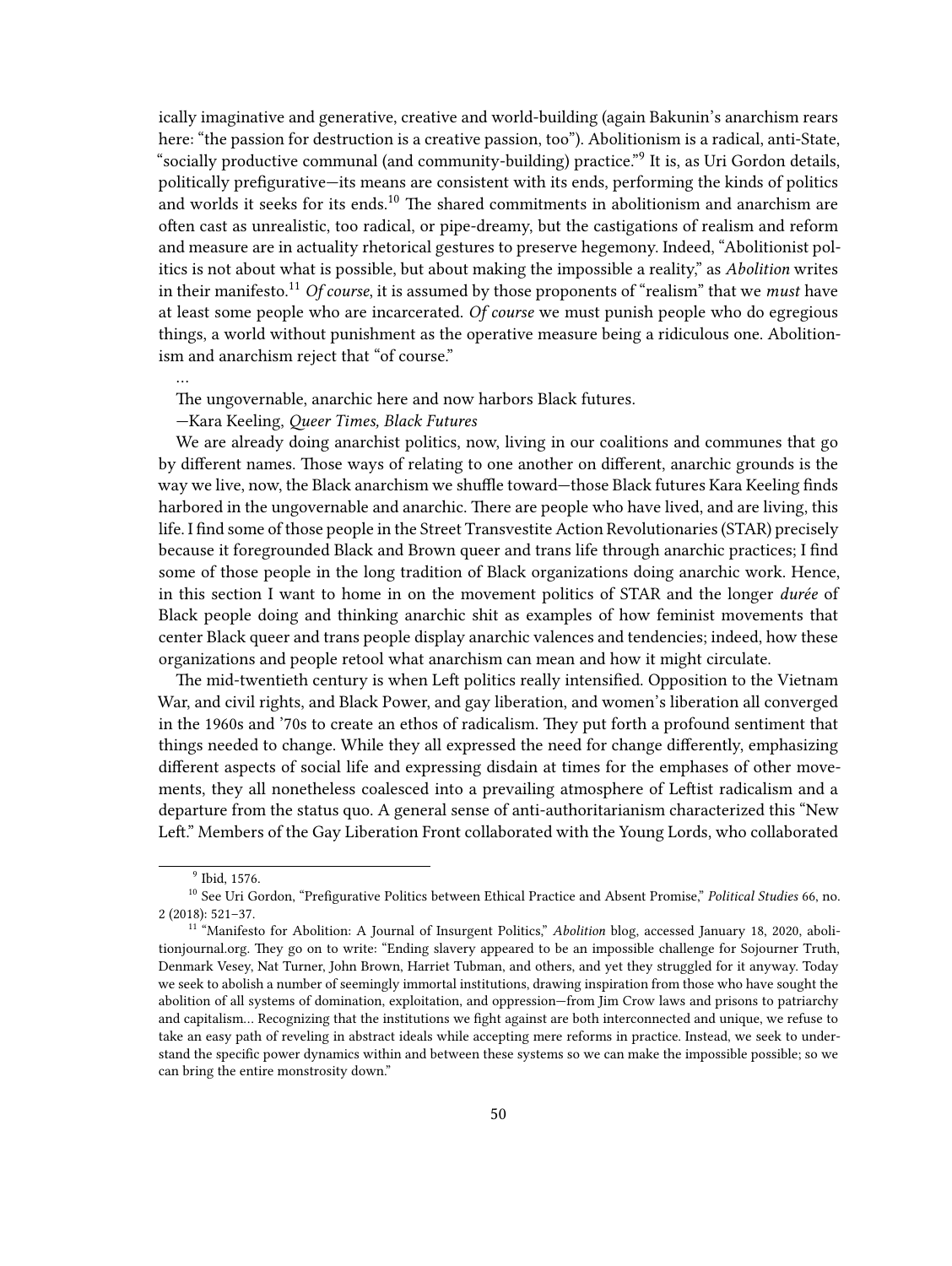with the Black Panthers. There is a certain liberatory logic that pervades these organizations, and while that logic was muted and intensified in different ways, manifesting in some sexual liberation organizations being racist and some racial liberation movements being sexist for example, they all nonetheless are implementing anarchic inflections, I contend. The anti-authoritarian spirit, albeit unevenly realized and by no means universal, demanded full liberation for all oppressed communities, and these liberation and Leftist politics had as their aim the toppling of white supremacy's racist power structure (as the Black Panthers were fond of terming it) and "abolishing the oppressive institutions that reinforced traditional sex roles and…freeing individuals from the constraints of a sex/gender system that locked them into mutually exclusive roles of homosexual/heterosexual and feminine/masculine."<sup>12</sup>

This coalitional drive navigates through the apogee of the anarcho-, as its promiscuous and politically driven coming together rested on a common desire to topple the state. And in this is a radically rewound and remixed Blackness that concretizes Ashanti Alston's inquiries:

How can we bring all these different strands together? How can we bring in the Rastas? How can we bring in the people on the west coast who are still fighting the government strip-mining of indigenous land? How can we bring together all of these peoples to begin to create a vision of America that is for all of us?

Oppositional thinking and oppositional risks are necessary. I think that is very important right now and one of the reasons why I think anarchism has so much potential to help us move forward. It is not asking of us to dogmatically adhere to the founders of the tradition, but to be open to whatever increases our democratic participation, our creativity, and our happiness.<sup>13</sup>

And this effort to bring together, to organize and be-with one another in anarchic assemblages that aim to bring down racial and gender capitalism is, as the title of the source of the above quote illuminates brilliantly, Ashanti Alston's *Black anarchism*.

The politics of that era, with its increasing radicalism and deviation from State imperatives, mirrored very closely the kind of politics found in avowed anarchist organizations prior to the start of the Vietnam War. In this vein, the mid-twentieth century's eruptive counterculture of the New Left might be described "not implausibly, as 'the new anarchism'" and as "anarchist in its deepest impulses."<sup>14</sup>

The Street Transvestite Action Revolutionaries was formed by Sylvia Rivera, a Latinx trans drag queen, and Marsha P. Johnson, a Black trans drag queen. Rivera and Johnson started STAR after feelings of estrangement with the Gay Liberation Front (GLF) and the Gay Activists Alliance (GAA). GLF and GAA were not radical enough for Rivera and Johnson, in part because of their refusal to combat the police, and their lack of militancy with respect to the needs of those who were then called poor street queens, or impoverished queer and trans houseless sex workers in a contemporary lexicon. Following the Stonewall rebellions of June 1969, Rivera joined gay rights organizations only to be treated hostilely with transantagonism and racism. These organizations

<sup>&</sup>lt;sup>12</sup> Jerimarie Liesengang, "Tyranny of the State and Trans Liberation," 93-94.

<sup>13</sup> Ashanti Alston, "Black Anarchism," 8.

<sup>14</sup> Peter Marshall, *Demanding the Impossible*, 542–43; Mitchell Goodman, "Introduction," in *The Movement Towards a New America: The Beginnings of a Long Revolution* (New York: Knopf; 1970), vii (cited in Marshall). This is not to say, as Marshall cautions, that all Leftists in the mid-twentieth century could be rightly subsumed under the ambit of anarchism. C. Wright Mills "merely looked for reforms within a more enlightened form of capitalism" and many New Left leaders "rarely challenged the fundamental premises of late capitalist society." Too, the Black Panthers adhered largely to the Marxism of Mao and Frantz Fanon, a Marxism that sought to maintain (though in a reformed way) the State (542).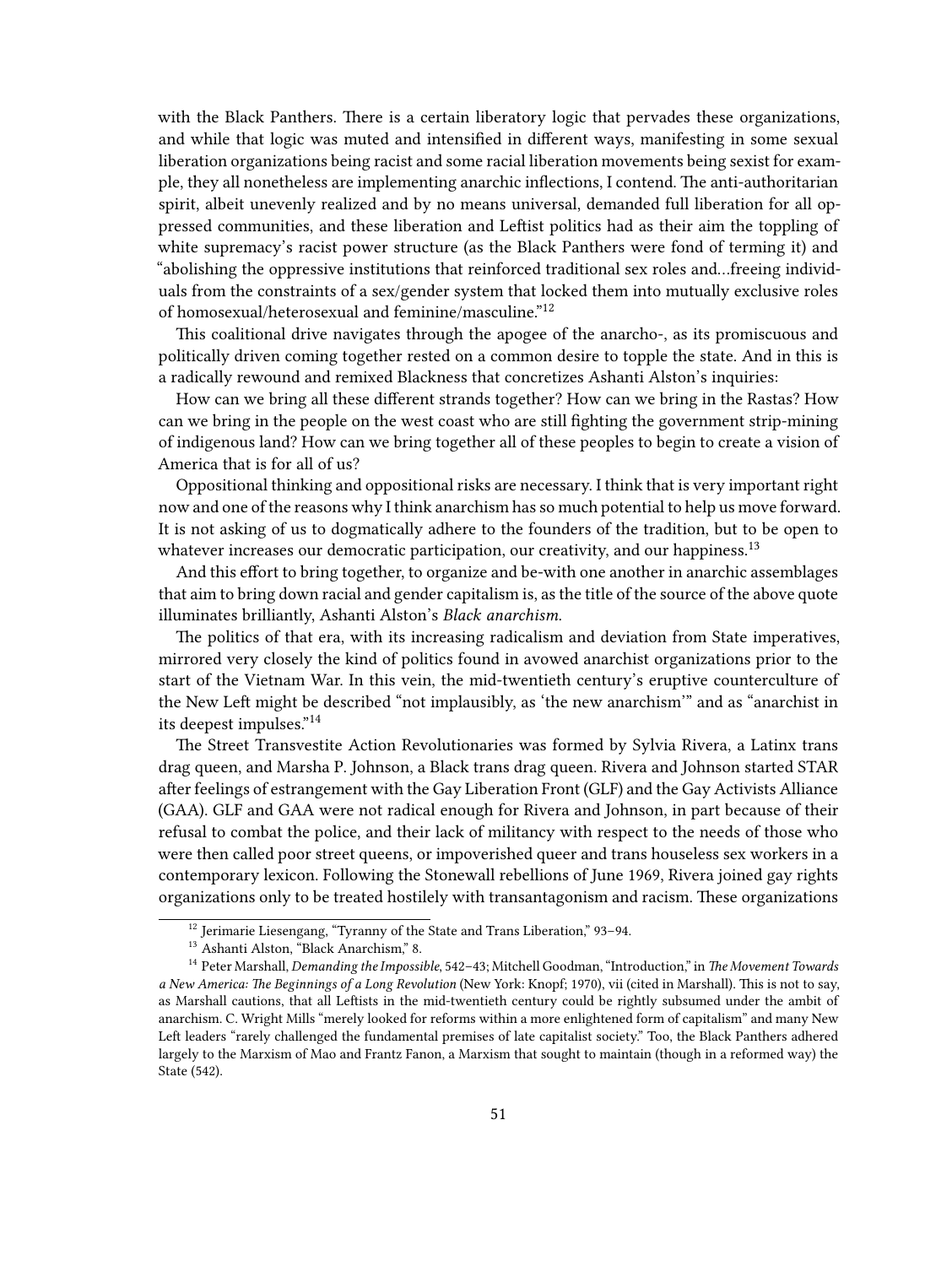very often "willingly replicated exclusionary, nationalist notions of good citizenship," valorizing the criteria of the State.<sup>15</sup> Importantly, such a Statist outlook with respect to Rivera took the form of "deploring her rude anarchism as inimical to order."<sup>16</sup> Rivera was uncompromising in her quest to help the most marginalized. She could not abide order or exclusion; her politics and orientation toward life always moved to include, not exclude, to increase participation in decisions that mattered, not decrease it. STAR House became a shelter, of sorts, for houseless youth, impoverished people of Color, street queens, and others seeking community with people who have also been marginalized. Rivera, and Johnson, resisted assimilation into mainstream gay organizations that mimicked State operations of nation-building, exclusion, hierarchy, and normativity (not to mention implicit white supremacy and cisnormativity).

Beyond a basic commitment to survival, STAR could be primarily characterized by *defiance*. STAR and its members were defiant as they opposed numerous systems and discourses that sought to police and discipline them as poor, as of Color, as queer, as trans, as queens, and as sex workers. It is the fundamental operation of the State and racial/gender capitalism to impose rigidity and order onto sociality, quelling movement that deviates from the tenets they inscribe. The violent normativity—which is to say, normativity as such—of centralized and privatized atmospheric control that regulates sociality expunges non-adherents to purported birth sex or the gender binary. *Sex assignation and demarcation within the gender binary is inherent to, and compulsory under, the State*. Thus STAR's opposition to the State manifested deeply in their expressions of transness. Put differently: sufficient anarchism necessitates a trans relation to the State.

As well, STAR expressly demonstrated the pervasiveness of mutual caregiving in trans communities among trans and nonbinary people, sharing not only food but tips for survival, ways to move throughout the city, and methods to navigate the terrain of their identities. Rivera and Johnson practiced anarchism in excess of the name; they practiced the propelling anarcho-, bringing to bear on their caregiving the importance of racialized and gendered (specifically, trans and nonbinary) subjectivity. The "STAR House kids," as Rivera and Johnson's mentees were called, were gifted Rivera and Johnson's love. Their "primary goal was to help kids on the street find food, clothing, and a place to live" along with eventually "establishing a school for kids who'd never learned to read and write because their formal education was interrupted because of discrimination and bullying."<sup>17</sup> This is nothing but anarchic love. This is what anarcho- looks like, irrespective of a political affiliation.

STAR wanted something akin to anarchism; or, they lived and moved through the world propelled by the anarcho-. As a concluding testament, we might turn to the ninth point in the list of demands that STAR published in 1971. It reads: "We want a revolutionary peoples' government, where transvestites, street people, women, homosexuals, Puerto Ricans, Indians, and all oppressed people are free, and not fucked over by this government who treat us like the scum of the earth and kill us off like flies, one by one, and throw us into jail to rot."<sup>18</sup> What they envisioned from the experiential and social modality of their transness, their queerness, their Blackness and Latinxness was a different kind of "government." Surely, an anarchist might question the yearn-

<sup>15</sup> Gabriel Mayora, "Her Stonewall Legend: The Fictionalization of Sylvia Rivera in Nigel Finch's Stonewall," *Centro Journal* 30, no. 2 (2018): 461.

<sup>16</sup> Martin B. Duberman, *Stonewall* (New York: Dutton, 1993), 236.

<sup>17</sup> Susan Stryker, *Transgender History* (Berkeley: Seal Press, 2008), 86–87.

<sup>18</sup> Quoted in Stephen L. Cohen, *The Gay Liberation Movement in New York: "An Army of Lovers Cannot Fail,"* (New York: Routledge, 2008), 37.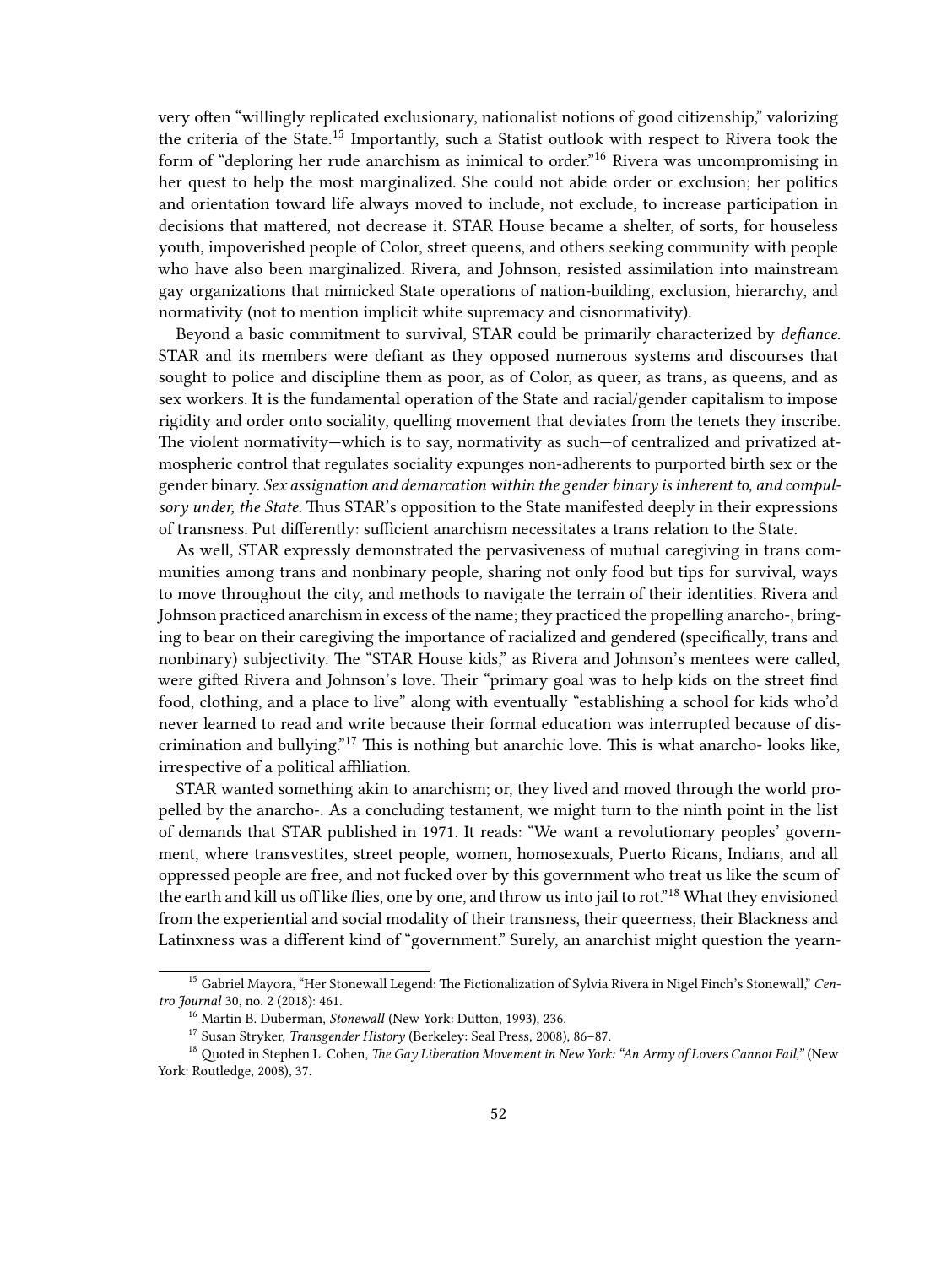ing for any government at all, as governments operate through the means and intentions of the State. It could be argued, however, that STAR's vision is not "governmental" in this sense, that "a revolutionary people's government" is a radically re-understood approach to governance that bears few, if any, of the filigree and organs of a government in the traditional sense. For houseless, trans, gay, and otherwise oppressed people of Color to be free in fact necessitates the tearing down of "government," thus the revolutionary people's government is no government at all—it is, in a slant and perhaps admittedly an insufficient way, anarchist society. Revolutionary people's government, with its attention to the most marginalized and care work for oppressed people, is a proto-nongovernmental government, one in which the organization of care, aid, participation, and non-authority is named under the nominative "revolutionary people's government." STAR is making a key distinction between *this* government, the one that fucks people over and treats them like scum, and a different kind of government, which might simply be an organizational method or characterization of modes of life that arise in the jettisoning of "this government." "This government" is the State; "revolutionary people's government" is anarchism, it is anarchy. …

"In an Anarchist society," writes Lorenzo Kom'boa Ervin, "prisons would be done away with, along with courts and police…and be replaced with community-run programs and centers interested solely with human regeneration and social training, rather than custodial supervision in  $a[n]$  inhuman lockup.<sup>"19</sup> This eradication of prisons need not be a one-and-done gesture, that is, the razing of all prisons in one fell swoop. Abolition, to be sure, is not interested in mere reform and holds in contempt those who seek modest proposals such as having *some* prisons for the *really* bad apples. Abolition is not about that life. At the same time, it is acknowledged that there are steps toward abolition; there are, in other words, things to be done between now and the dismantling of all prisons, and the things done in the interim may not have the look of complete abolition but are nonetheless in service of that end. In other words, I want to shy ever so modestly away from political purity as a requisite for affiliation; anarchism, I want to maintain, holds the capacity for "capitulations" without denigrating such efforts as characteristic of a person's or organization's entire enterprise.

In our particular moment, then, Black anarchism can be found—or sometimes be glimpsed—in movements like that of BLM, or Anarchist People of Color, or Critical Resistance, or the Audre Lorde Project, and in a range of other formal and informal groupings. The point I want to make is twofold: that organizations catering specifically to, and arising from, people who experience the forces surrounding Blackness are doing anarchic work without needing to affix the label to their mastheads. There are organizations that center Blackness that, perhaps by virtue of centering Blackness, politicize themselves anarchically. If they are centering Blackness as larger radical movements, they are given the opportunity to *think like* anarchists. To *think like* an anarchist is the aim rather than to hunker down in an ontologized "being" that one considers politically sufficient. To think like an anarchist, and thus to come into performative being by way of such thinking, is the propulsion of the anarcho-. Second, there is already (implicitly) anarchist work being done by people and movements that center Blackness, work that does not concede to a parochial, narrowly identitarian or ontological understanding of the "Black" in their Black anarchism. For these groups and individuals, Blackness is a demand, a critical modality, one in which a racialized situatedness inflects a broader concern about forces of taxonomy and how to subvert

<sup>19</sup> Lorenzo Kom'boa Ervin, *Anarchism and the Black Revolution* (The Anarchist Library, 1993), 37.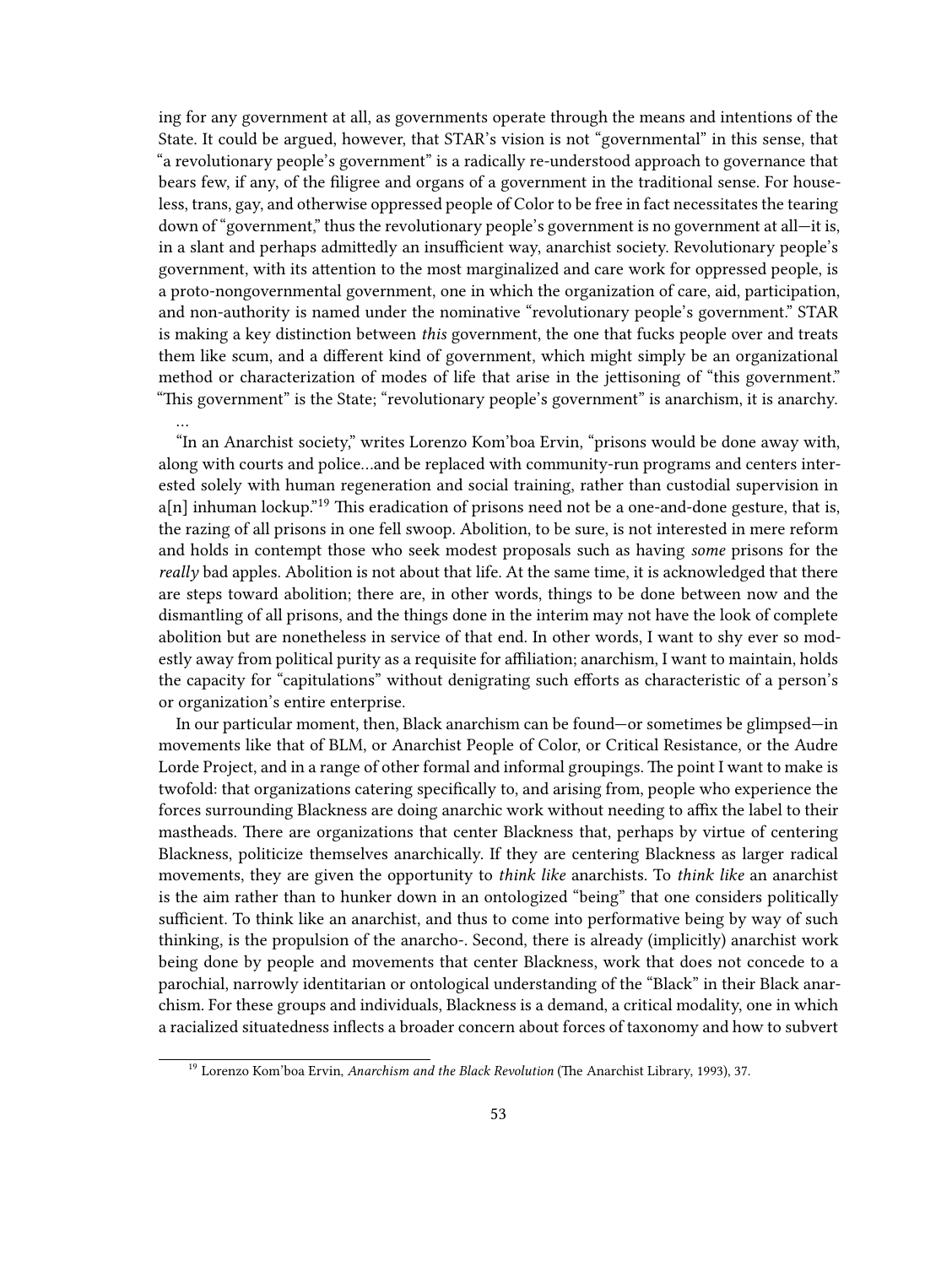them, for racialized ontologies imposed from without are a prominent form of taxonomizing that indexes the more central concern of subverting taxonomizing gestures writ large—taxonomizing gestures that might be described, in other words, as authority.

The paths forward are many. To get anywhere, though, I think they will require that we understand, cultivate, and nurture the inherent, rhizomatic anarcho- within Blackness and Blackness within the anarcho-. Intentionally and explicitly. As Blackness has historically sought political concretization, there have been many false starts and dead-ends, however beautiful and however much they have taught us: from hierarchical forms of Marxist-Leninism and Maoism in the 1960s and '70s, through various strategies of compromise and co-optation that have led to today's failed attempts to squeeze the anarchic vastness of Blackness into the straitjacket of the Democratic Party (and partisan political shuffling in general).

But, as with the shortcomings of classical anarchism, let's not waste time with condemnation, with detailing the failings of those who came before. The swinging door of Blackness is accommodating and generous. It has no bouncer and it looks to the future without wallowing in the past or present missteps of potential allies, let alone siblings in the struggle—comrades. To meet that future, I am saying that we must allow ourselves to be permeated by the anarcho-. What this looks like—well, no one can say. But, then, what *can* we say?

Blackness demands abolition. Anarchism *is* abolition. This reality has always been hidden right where we can see it, if we look from the right angle, if we do the work to tease it out. But what might it look like if we did more than tease? What would it look like to actually *build* with the destructive, abolitionist material of anarcho-Blackness? One hesitates to offer blueprints for something that cannot be restrained, so let's consider some impressions, unhinged and uncontrolled flights of fancy; let's consider.

An Anarcho-Blackness Manifesto

We must not prescribe, for prescriptions skew too rigidly, too masterfully. Anarcho-Blackness does not seek rigidity and definitiveness even in its definitional folds. It prefers instead an openness to possibilities; it prefers what ifs, perhapses, possibles, and maybes. Too many to name but, as a start…

*What if* anarcho-Blackness moved toward radical self-determination whereby we become, to ourselves and others, precisely what affirms our subjectivity, allowing us to live in this moment unhindered by given scripts. This is a self-determination unconcerned with individuated identity, discrete and singular; it is, rather, the ethical comportment toward proliferating unrecognized forms of life. That is our aim: we seek to allow others and non-persons and un-people and impossible people and no ones—and those of us living by normative subjectivities because we believed they were all we had—to live. What we are cannot be fixed. We are becoming.

Or, *perhaps* the scribbles on the perforated leaflets of Black anarchism invite not rights, which will continually have us beholden to a State apparatus, but ethics, modalities of inter- and intrarelation. We must encourage different ways of being-together, opening our homes to those who need them without charging rent, opening the park or the rooftops to those who wish to sleep outdoors under the stars without being disturbed, opening the abandoned houses down the way where squatters become instead stewards of the space because it is now their home. All because what it means to be a society, a commune, a swarm, a togetherness is to live in the groove of the anarcho-: needing nothing but wanting to share; answering to no one but responding to all. Our sociality needs no permission and we express it in defiance of all laws of property and propriety.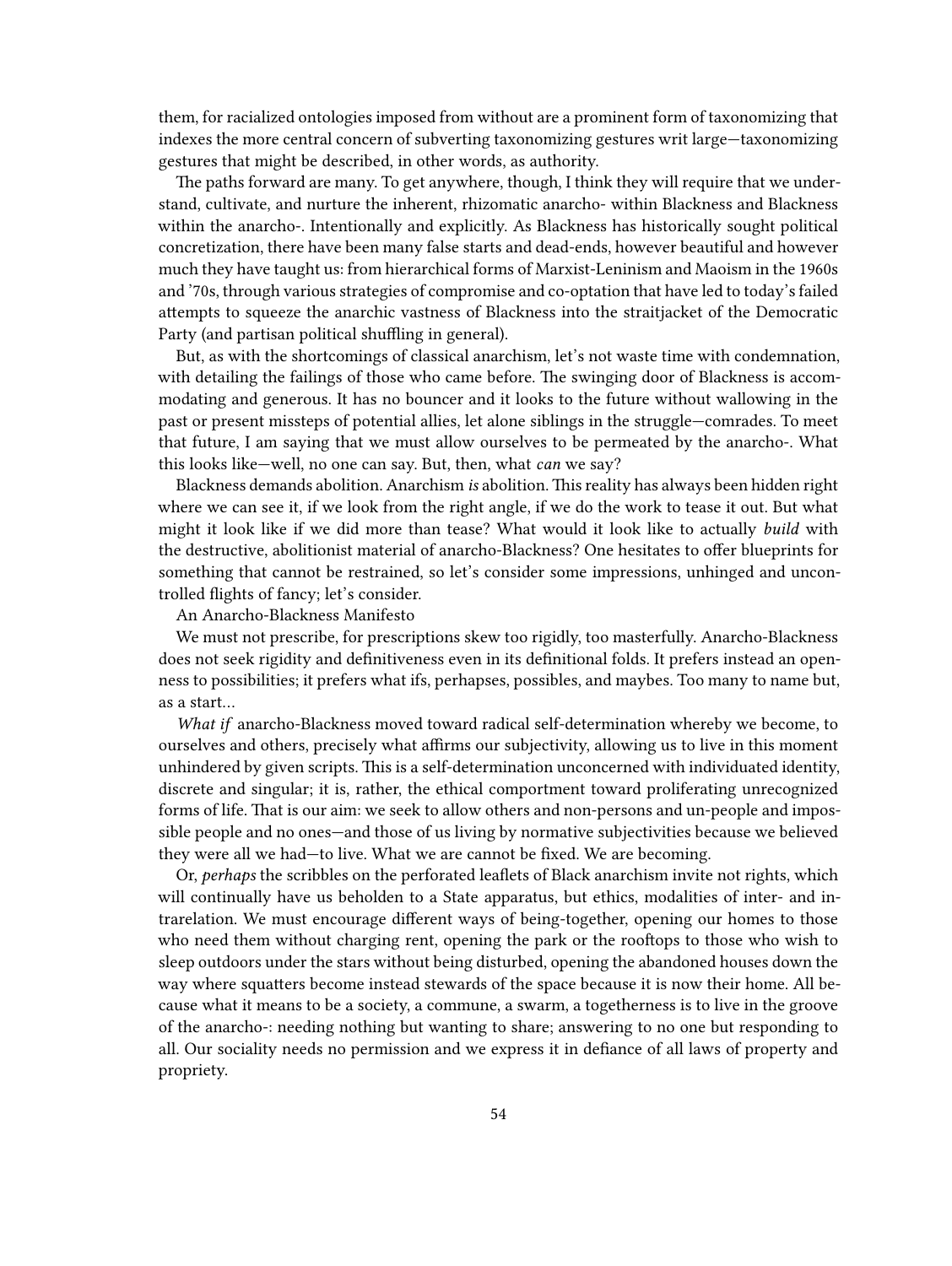Further still, how might it *possibly* benefit our world if there was medical treatment on demand, treatments that span the common cold to gender confirmation surgeries to therapy. And, we must note, the abrupt cessation of medical "treatments" that coercively alter intersexed newborn genitals, and the cessation of psychological evaluations for gender transition. The cessation, too, of medico-juridical, State-regulated requirements for identity document changes. The cessation of public and private regulation of appearance, of social comportment, of neurotypicality, of sartorial expression. Our bodies/minds/desires refuse State, or any other, regulation.

And *maybe* it is imperative for us to demand free education for all, no educational resources withheld based on zip code, no more disciplinary pedagogical habits (inclusive of all things from metal detectors to grades). No child, teen, or adult will go to school hungry. We educate for freedom, as freedom.

And abolish the police. Abolish prisons. Abolish the gender binary. Full stop.

We offer dances of thought, possibilities for how you, who hold this text in your hands, and those who your hands guide and nurture and build with, might go out into the world you find yourself in and begin, or continue, to manifest the fact that we are not yet broken. We are not subdued at the present time and are still here loving others, loving ourselves, loving those who may not yet be able to appear, and yes, loving those who have orchestrated this mess. It is a multifaceted love, caressing some while slapping the shit out of others. We want you, yes you, are you listening? We want you to demand better by planting a garden and calling out white supremacist patriarchal cisheteropatriarchy; demand better by asking comrades and accomplices "You good?" and punching Nazis; demand better by opening the door for the many-and-nongendered kinfolk who you've just met for the first time and literally stealing from universities and jails and corporations. Do what you can, do all you can, where you're at right now and wherever else you might end up.